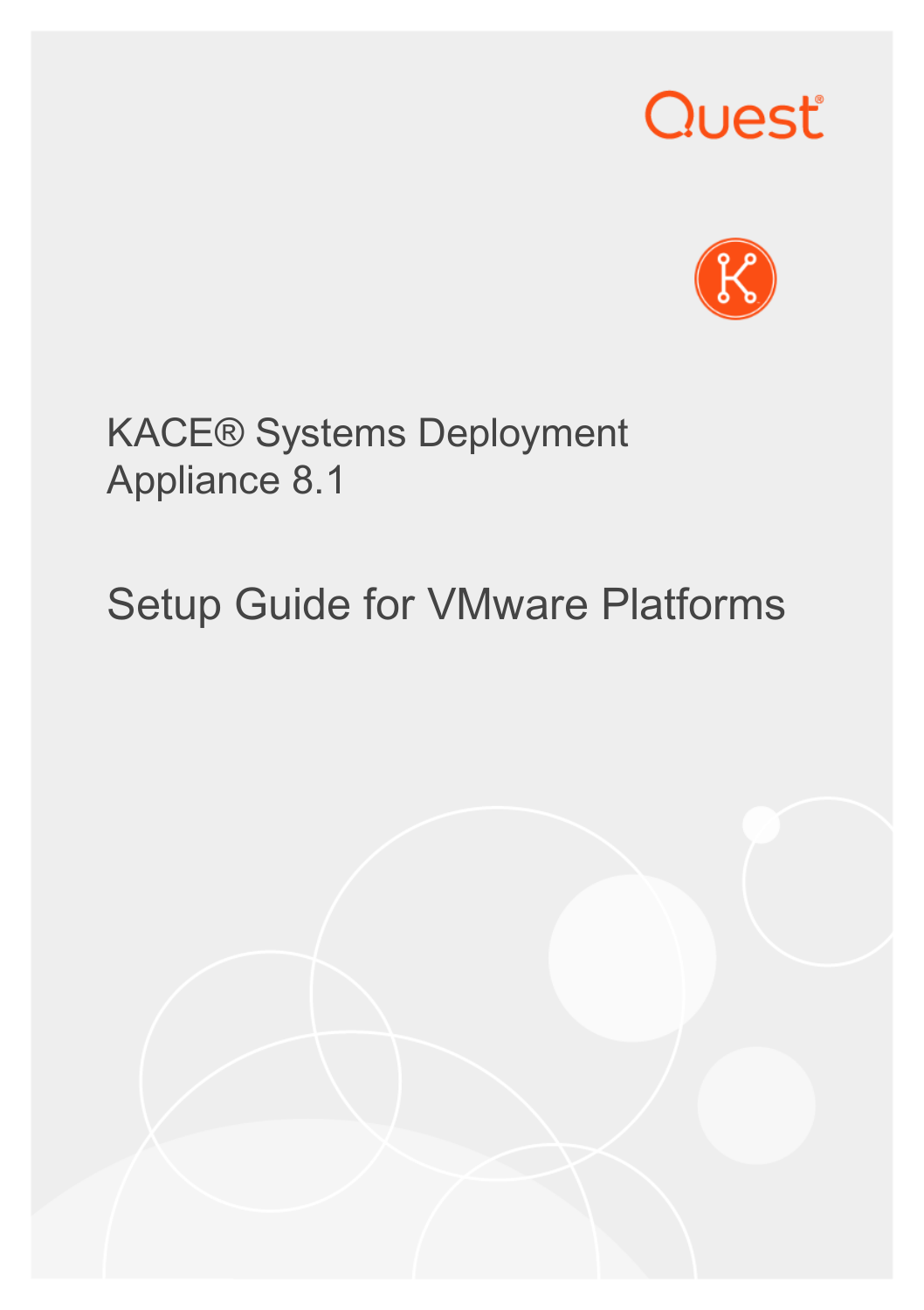# **Table of Contents**

| Install the virtual KACE Systems Deployment Appliance on a VMware ESX or VMware ESXi  |                |
|---------------------------------------------------------------------------------------|----------------|
|                                                                                       |                |
|                                                                                       |                |
|                                                                                       |                |
|                                                                                       |                |
|                                                                                       |                |
|                                                                                       |                |
|                                                                                       |                |
| Installer l'appliance KACE SDA virtuelle sur VMware ESX ou VMware ESXi Server 11      |                |
|                                                                                       |                |
|                                                                                       |                |
|                                                                                       |                |
|                                                                                       |                |
|                                                                                       |                |
|                                                                                       |                |
|                                                                                       |                |
| Installieren der virtuellen KACE SDA auf einem VMware ESX- oder VMware ESXi-Server 17 |                |
|                                                                                       |                |
|                                                                                       |                |
|                                                                                       |                |
|                                                                                       |                |
|                                                                                       |                |
|                                                                                       |                |
|                                                                                       |                |
| VMware ESX または VMware ESXi サーバへの仮想 KACE SDA のインストール23                                 |                |
|                                                                                       |                |
|                                                                                       |                |
|                                                                                       |                |
|                                                                                       |                |
|                                                                                       |                |
|                                                                                       |                |
|                                                                                       |                |
| Instalar o SDA KACE virtual em um servidor VMware ESX ou VMware ESXi 29               |                |
|                                                                                       |                |
|                                                                                       |                |
|                                                                                       |                |
|                                                                                       |                |
|                                                                                       |                |
|                                                                                       |                |
|                                                                                       |                |
| Instalar el SDA KACE virtual en un servidor VMware ESX o VMware ESXi 35               |                |
|                                                                                       |                |
|                                                                                       |                |
|                                                                                       |                |
| KACE Systems Deployment Appliance 8.1 Setup Guide for VMware Platforms                | $\overline{2}$ |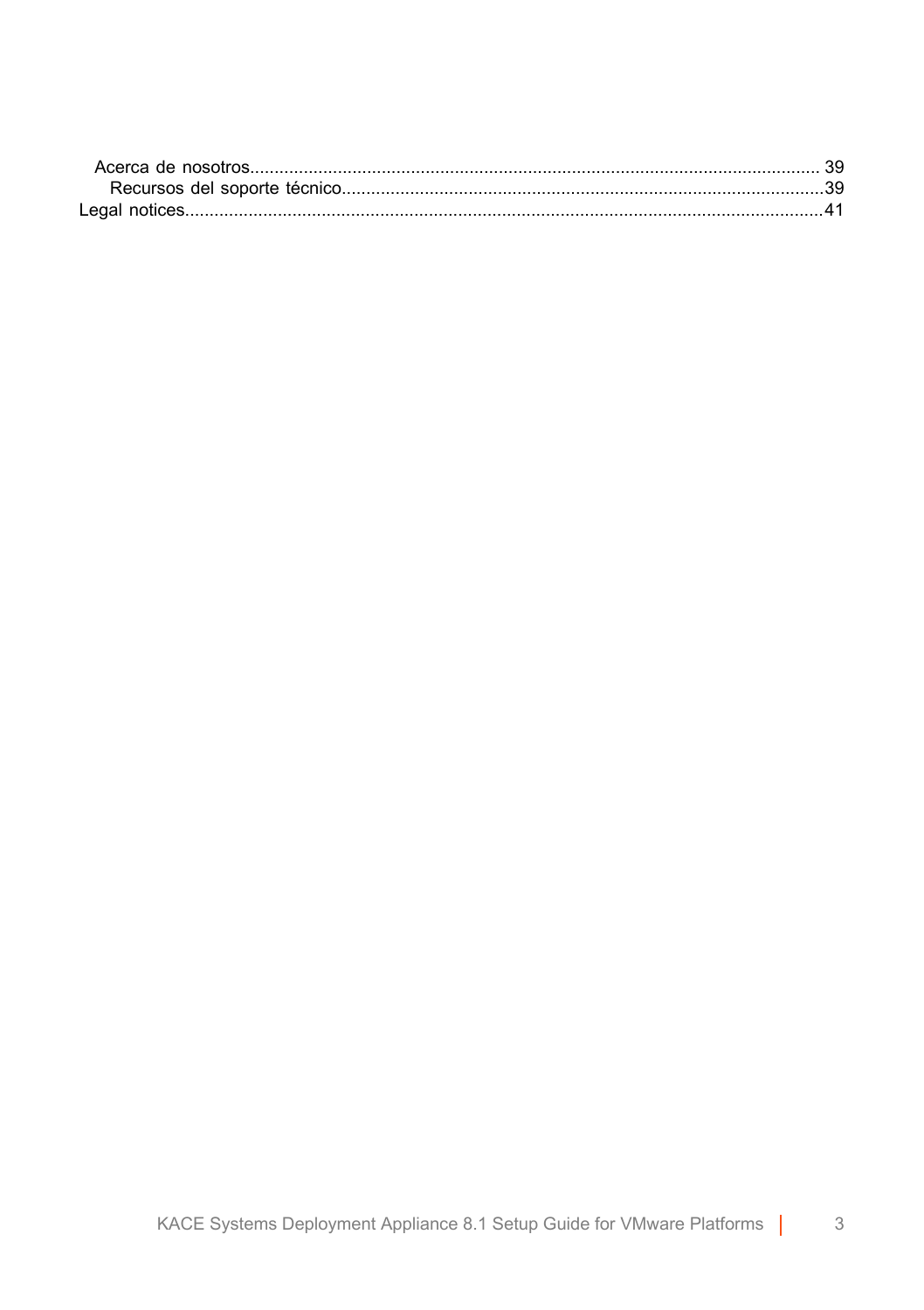# Setting up the appliance

<span id="page-3-0"></span>This guide explains how to set up the virtual Quest® KACE® Systems Deployment Appliance on VMware® ESX® or VMware ESXi™ host systems.The virtual KACE Systems Deployment Appliance does not require dedicated hardware.

## <span id="page-3-1"></span>Before you begin

Before you configure the appliance, there are a number of preliminary actions you need to take.

- 1. Purchase a virtual KACE Systems Deployment Appliance license from Quest Sales at [https://](https://www.quest.com/company/contact-us.aspx) [www.quest.com/company/contact-us.aspx](https://www.quest.com/company/contact-us.aspx).
- 2. Obtain a static IP address for the appliance.

# <span id="page-3-2"></span>Install the virtual KACE Systems Deployment Appliance on a VMware ESX or VMware ESXi server

You can install the virtual KACE Systems Deployment Appliance from a host computer that has the VMware vSphere® client or the vSphere Web Client installed.

Before you install the virtual KACE Systems Deployment Appliance, you need to install the VMware vSphere client, or the vSphere Web Client on your host system. Run the vSphere client on a computer that is on the same network as the designated host because importing across a WAN does not work

- 1. To download the virtual KACE Systems Deployment Appliance, go to [https://](https://support.quest.com/kace-systems-deployment-appliance/download-new-releases) [support.quest.com/kace-systems-deployment-appliance/download-new-releases](https://support.quest.com/kace-systems-deployment-appliance/download-new-releases). To obtain your customer login credential, contact Quest Support at [https://support.quest.com/contact](https://support.quest.com/contact-support)[support.](https://support.quest.com/contact-support)
- 2. In the Virtual Appliance section, download the compressed OVF (Open Virtualization Format) file to your vSphere Client system.
- 3. Extract the files.
- 4. Launch the vSphere client program, then click File > Deploy OVF Template.
- 5. Browse to the folder where you extracted the files and select the OVF file.

The installation wizard appears and offers you installation choices.

- 6. Select the components that your implementation requires: data center, datastore, and so on.
- 7. Click Finish.
- 8. Confirm the appliance settings. Check for a valid network and any other settings you need.
- 9. Add a virtual disk to your virtual KACE Systems Deployment Appliance if you want to store data to an offboard- storage device.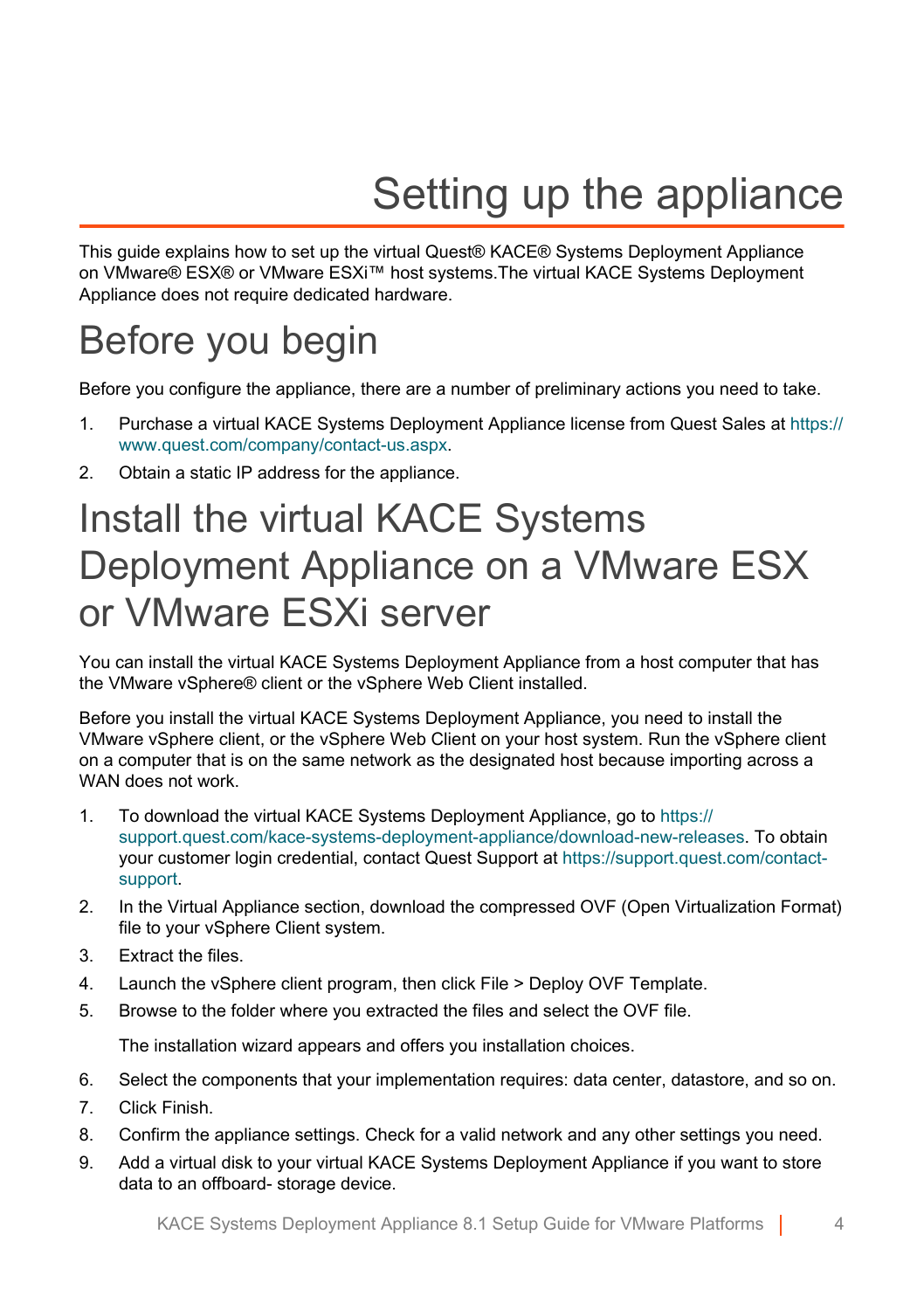Configure the network settings. See [Configure network settings.](#page-4-0)

### <span id="page-4-0"></span>Configure network settings

Use the Command Line Console to configure network settings and connect the appliance to your network.

1. Power on the virtual machine to boot the appliance. This takes 5 to 10 minutes.

The login screen appears.

2. At the prompts, enter:

Login: konfig

Password: konfig

- 3. Choose the language to use for the Command Line Console. Use the up- and down-arrow keys to move between fields.
- 4. Configure the following network settings. Use the right- and left-arrow keys to select options in a field; use the up- and down-arrow keys to move between fields.

| Option                               | Description                                                                                                                                                                                                                                                                                                     |
|--------------------------------------|-----------------------------------------------------------------------------------------------------------------------------------------------------------------------------------------------------------------------------------------------------------------------------------------------------------------|
| Host Name                            | Enter the hostname of the appliance. The default<br>is k2000.                                                                                                                                                                                                                                                   |
| Subnet Mask                          | Enter the subnet (network segment) that the<br>appliance is on. The default is 255.255.255.0.                                                                                                                                                                                                                   |
| <b>IP Address</b>                    | Enter the static IP address of the appliance.                                                                                                                                                                                                                                                                   |
| Domain Name                          | Enter the domain the appliance is on. For<br>example, quest.com.                                                                                                                                                                                                                                                |
| Default Gateway                      | Enter the network gateway for the appliance.                                                                                                                                                                                                                                                                    |
| <b>Primary DNS</b>                   | Enter the IP address of the primary DNS server<br>the appliance uses to resolve host names.                                                                                                                                                                                                                     |
| Secondary DNS                        | Optional: Enter the IP address of the secondary<br>DNS server the appliance uses to resolve<br>hostnames.                                                                                                                                                                                                       |
| Allow SSH Root Login (Quest Support) | Optional: Select this option to enable SSH<br>(secure) access to the KACE Systems<br>Deployment Appliance Administrator Console.<br>Quest KACE recommends that you enable<br>SSH during the initial setup. When the setup<br>is complete, you can change the setting in the<br>Administrator Console as needed. |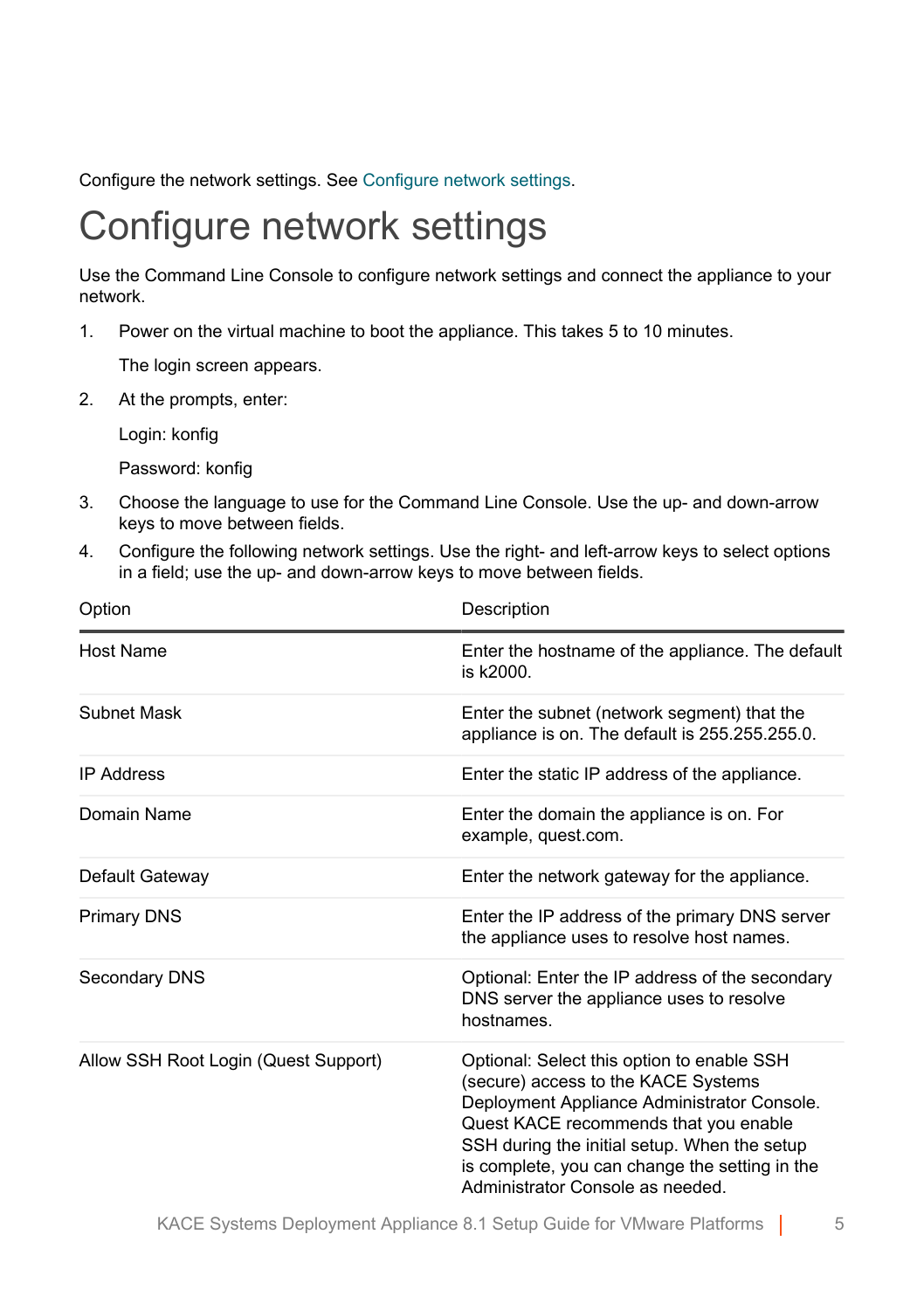| Option              | Description                                                                                                                                                                                                                                                             |
|---------------------|-------------------------------------------------------------------------------------------------------------------------------------------------------------------------------------------------------------------------------------------------------------------------|
| Proxy               | Optional: Enter proxy server information.                                                                                                                                                                                                                               |
|                     | The appliance supports proxy<br>servers that use basic, realm-based<br>authentication requiring usernames and<br>passwords. If your proxy server uses<br>a different kind of authentication, add<br>the appliance's IP address to the proxy<br>server's exception list. |
| Save appliance data | Select one of the following option buttons:                                                                                                                                                                                                                             |
|                     | On the virtual appliance (onboard storage)                                                                                                                                                                                                                              |
|                     | To this offboard-storage device (Virtual<br>disk)                                                                                                                                                                                                                       |
|                     | This option is available only when an<br>additional hard disk is already added to<br>the virtual KACE Systems Deployment<br>Appliance.                                                                                                                                  |

5. Use the down-arrow key to move the cursor to Save, then press Enter or Return.

The appliance restarts.

Log in to the Administrator Console. See [Log in to the Administrator Console.](#page-5-0)

## <span id="page-5-0"></span>Log in to the Administrator Console

After the network settings are configured and the appliance restarts, log in to the KACE Systems Deployment Appliance Administrator Console from any computer on the LAN (local area network).

Your browser setting determines the language displayed in the Administrator Console Ť the first time you log in. For information about changing the language settings, see the appliance Administrator Guide.

1. Open a web browser and enter the Administrator Console URL:

http://hostname. For example, http://KACE\_appliance.

The Software Transaction Agreement page appears.

2. Accept the agreement.

The Initial Configuration Wizard appears.

- 3. In the Initial Configuration Wizard, select one of the following options:
	- Use as a Systems Deployment Appliance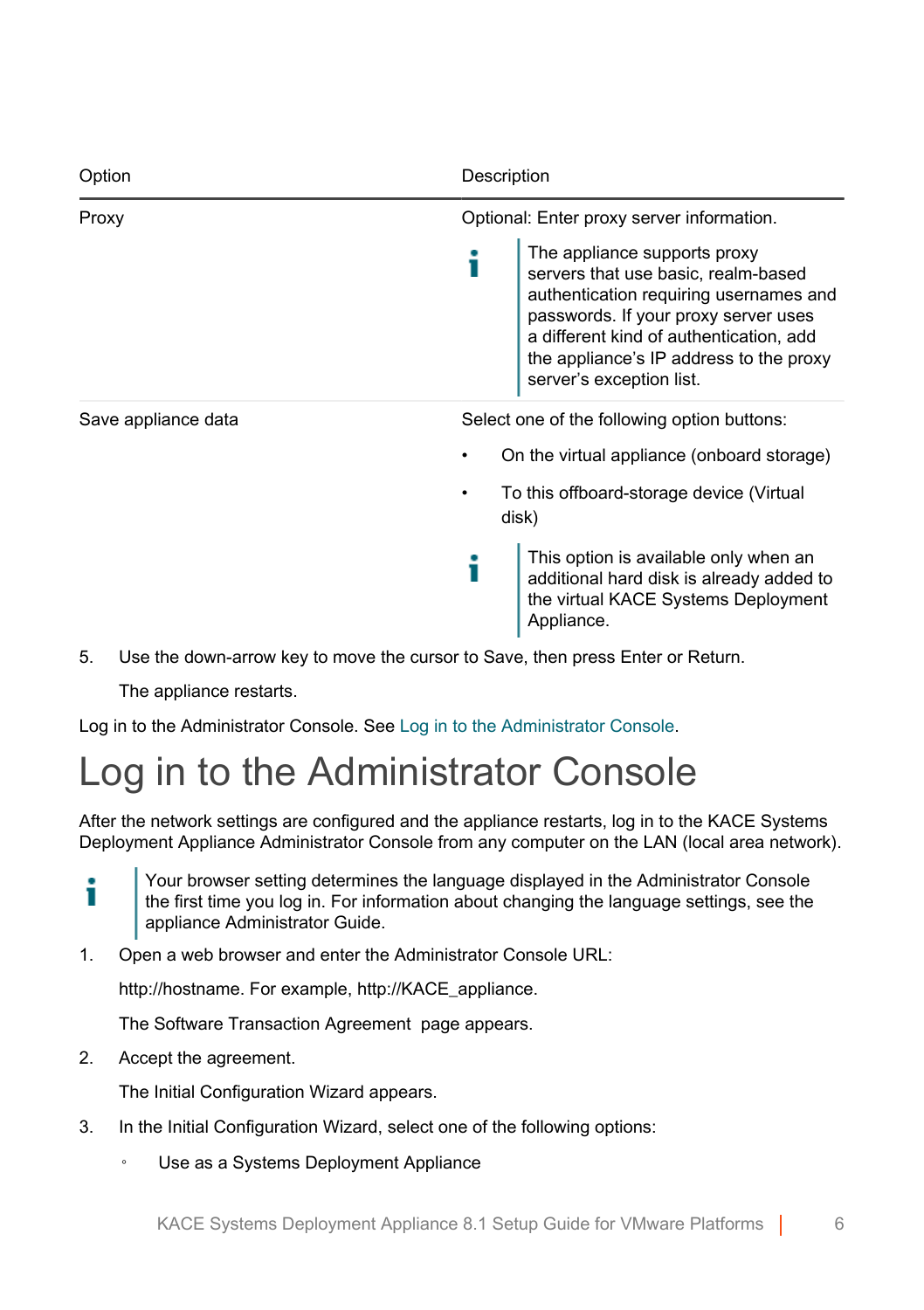#### ◦ Use as a Remote Site Appliance

- 4. Click Next.
- 5. KACE Systems Deployment Appliance only. Provide the following information:

| Setting                       | Description                                                                                                                                                                                                                                                                                                                                                                                                                                                                                                                                                                                                                                                                                                                                       |  |
|-------------------------------|---------------------------------------------------------------------------------------------------------------------------------------------------------------------------------------------------------------------------------------------------------------------------------------------------------------------------------------------------------------------------------------------------------------------------------------------------------------------------------------------------------------------------------------------------------------------------------------------------------------------------------------------------------------------------------------------------------------------------------------------------|--|
| License Key                   | Enter the license key you received in the<br>Welcome email from Quest. Include the dashes.<br>If you do not have a license key, contact Quest<br>Support at https://support.quest.com/contact-<br>support.                                                                                                                                                                                                                                                                                                                                                                                                                                                                                                                                        |  |
| Administrator Password        | Enter a password for the default admin account,<br>which is the account you use to log in to the<br>appliance Administrator Console. The default<br>admin account is the only account on the<br>appliance at this time. If you forget the password<br>for this account, the system might have to be<br>reset to factory defaults which can result in loss<br>of data.<br>If you have multiple KACE Systems                                                                                                                                                                                                                                                                                                                                        |  |
|                               | i<br>Deployment Appliance or KACE<br>Systems Management Appliance, Quest<br>recommends that you use the same<br>password for the admin account on all<br>appliances. This enables you to link the<br>appliances later. For more information,<br>see the appliance Administrator Guide.                                                                                                                                                                                                                                                                                                                                                                                                                                                            |  |
| Report User Database Password | Enter a database password that you want the<br>external resources to use when accessing the<br>appliance database. The indicator underneath<br>the Report User Database Password field<br>changes color as you type the password<br>string, to indicate the password strength. Red<br>indicates the lowest, and green the highest<br>complexity level. Choose a strong password<br>to prevent unauthorized users from accessing<br>your database records. If you do not specify a<br>password for the Report User, the programs<br>querying the appliance use the default password,<br>which can allow attackers to expose sensitive<br>data. A warning alert on the Home Dashboard<br>appears, prompting you to change the database<br>password. |  |
| <b>Registration Data</b>      | Enter the name of your company or group and<br>the email address of the person or group that                                                                                                                                                                                                                                                                                                                                                                                                                                                                                                                                                                                                                                                      |  |

KACE Systems Deployment Appliance 8.1 Setup Guide for VMware Platforms | 7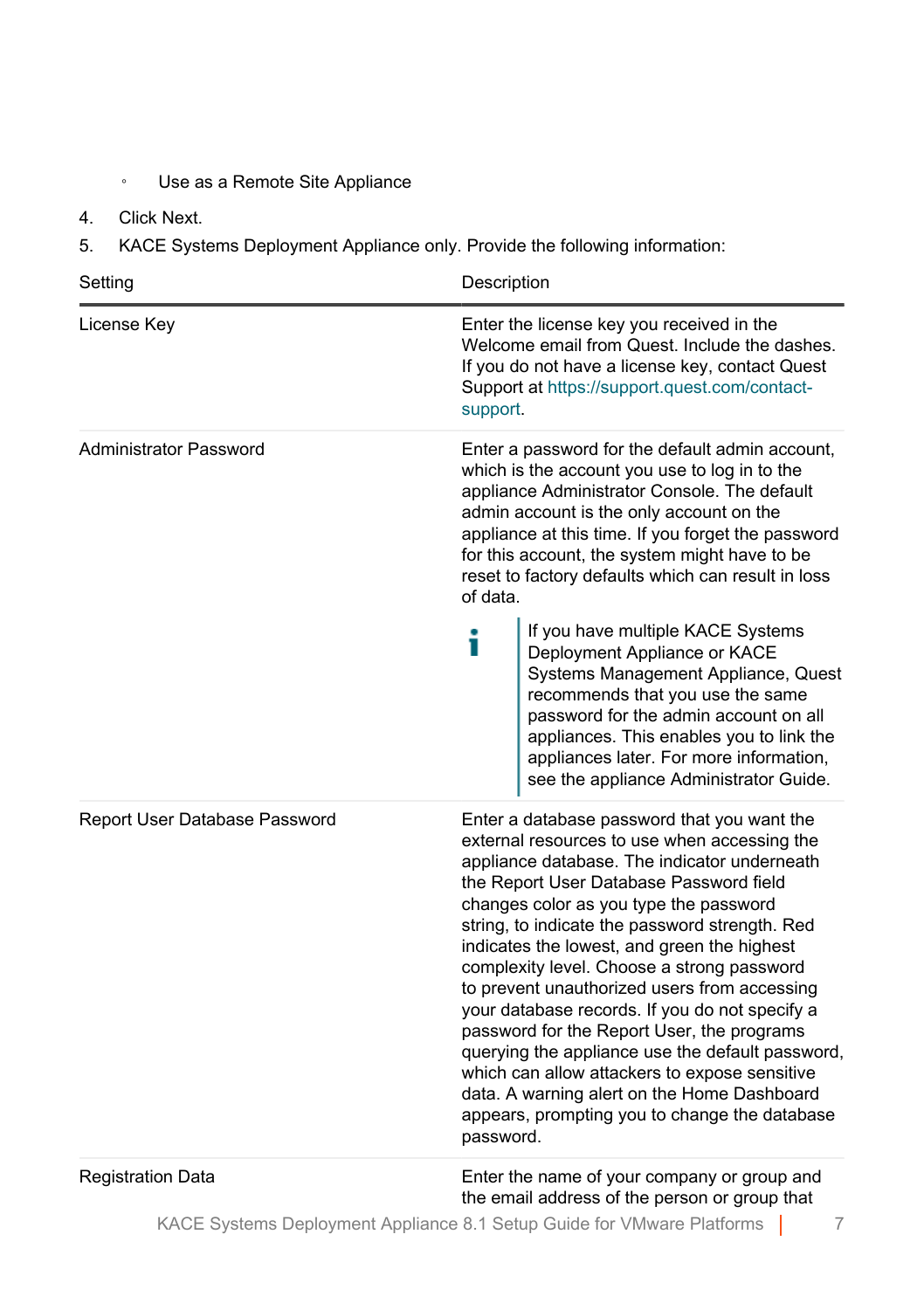| Setting                                                                   | Description                                                                                                                                                                                                                                                                                                                                                                                                                                                                      |
|---------------------------------------------------------------------------|----------------------------------------------------------------------------------------------------------------------------------------------------------------------------------------------------------------------------------------------------------------------------------------------------------------------------------------------------------------------------------------------------------------------------------------------------------------------------------|
|                                                                           | you want to receive logs and notifications from<br>the appliance.                                                                                                                                                                                                                                                                                                                                                                                                                |
| <b>Network Connectivity</b>                                               | The KACE Systems Deployment Appliance<br>must be connected to the network to validate the<br>license information                                                                                                                                                                                                                                                                                                                                                                 |
| Default Appliance Theme                                                   | The default color theme for the appliance. The<br>Light theme is the default, but you can select<br>the Dark or Hybrid theme, as required. Users<br>can also associate different themes with their<br>account, if the default appliance theme does not<br>suit their needs. For more information, see.                                                                                                                                                                           |
| Time Zone                                                                 | Select the time zone where the appliance is<br>located. The browser's time zone is selected by<br>default.                                                                                                                                                                                                                                                                                                                                                                       |
| KACE Remote Site Appliance only. Provide the following information:<br>6. |                                                                                                                                                                                                                                                                                                                                                                                                                                                                                  |
|                                                                           |                                                                                                                                                                                                                                                                                                                                                                                                                                                                                  |
| Setting                                                                   | Description                                                                                                                                                                                                                                                                                                                                                                                                                                                                      |
| Parent SDA IP Address                                                     | Enter the IP address of the KACE Systems<br>Deployment Appliance associated with the RSA<br>you are installing.                                                                                                                                                                                                                                                                                                                                                                  |
| Parent SDA Linking Hash                                                   | Enter the linking hash string generated on the<br>parent KACE Systems Deployment Appliance.<br>You can create the hash string in the KACE<br>Systems Deployment Appliance Administrator<br>Console by going to the KACE Linking page<br>and clicking Generate Hash. The linking hash<br>appears in the KACE Linking Hash (valid for<br>5 minutes) field for a limited period of time.<br>For more information, see the KACE Systems<br>Deployment Appliance Administrator Guide. |

7. Click Save Settings and Continue.

The Data Storage page appears.

- 8. Optional: Save your appliance data to onboard storage or offboard storage.
- 9. If you added an additional virtual disk, select it now and click Configure, then reboot appliance.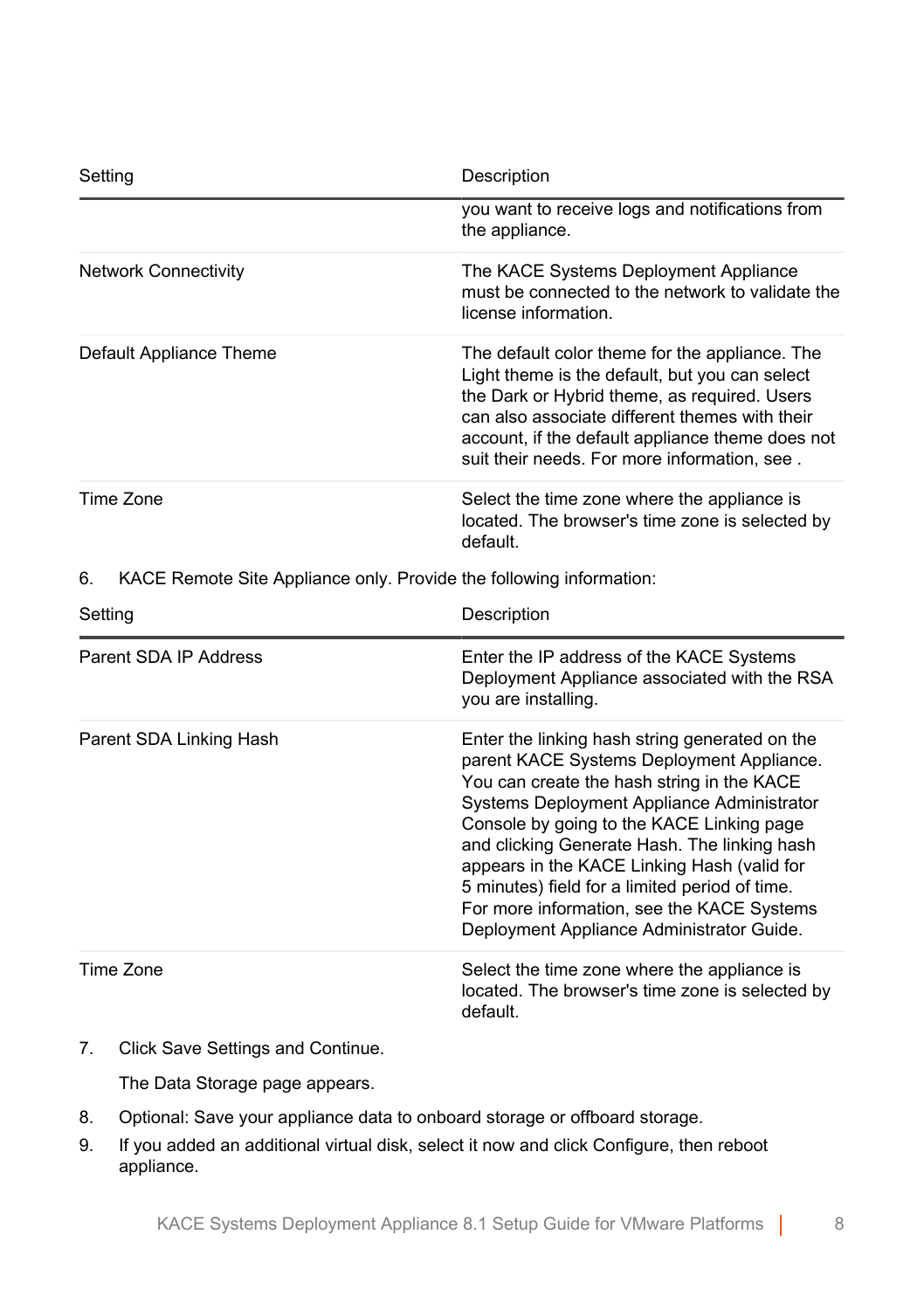The appliance restarts.

- 10. When the appliance has restarted, refresh the browser page.
- 11. Accept the End User License Agreement (EULA), then log in using the login ID admin and the password you chose on the initial setup page.

The Administrator Console appears and the appliance is ready for use.

# <span id="page-8-0"></span>Scheduling training

To help you begin using the appliance, Quest provides a training program called QuickStart. This program provides remote assistance to begin imaging and provisioning your network-connected devices.

To find out more about this program, visit [https://support.quest.com/kace-systems-deployment](https://support.quest.com/kace-systems-deployment-appliance/professional-services/330)[appliance/professional-services/330](https://support.quest.com/kace-systems-deployment-appliance/professional-services/330).

To register, submit a request at <https://www.quest.com/register/113380>.

# <span id="page-8-1"></span>About us

Quest creates software solutions that make the benefits of new technology real in an increasingly complex IT landscape. From database and systems management, to Active Directory and Office 365 management, and cyber security resilience, Quest helps customers solve their next IT challenge now. Around the globe, more than 130,000 companies and 95% of the Fortune 500 count on Quest to deliver proactive management and monitoring for the next enterprise initiative, find the next solution for complex Microsoft challenges and stay ahead of the next threat. Quest Software. Where next meets now. For more information, visit [www.quest.com](https://www.quest.com/company/contact-us.aspx).

#### <span id="page-8-2"></span>Technical support resources

Technical support is available to Quest customers with a valid maintenance contract and customers who have trial versions. You can access the Quest Support Portal at [https://](https://support.quest.com/) [support.quest.com.](https://support.quest.com/)

The Support Portal provides self-help tools you can use to solve problems quickly and independently, 24 hours a day, 365 days a year. The Support Portal enables you to:

- Submit and manage a Service Request
- View Knowledge Base articles
- Sign up for product notifications
- Download software and technical documentation
- View how-to-videos
- Engage in community discussions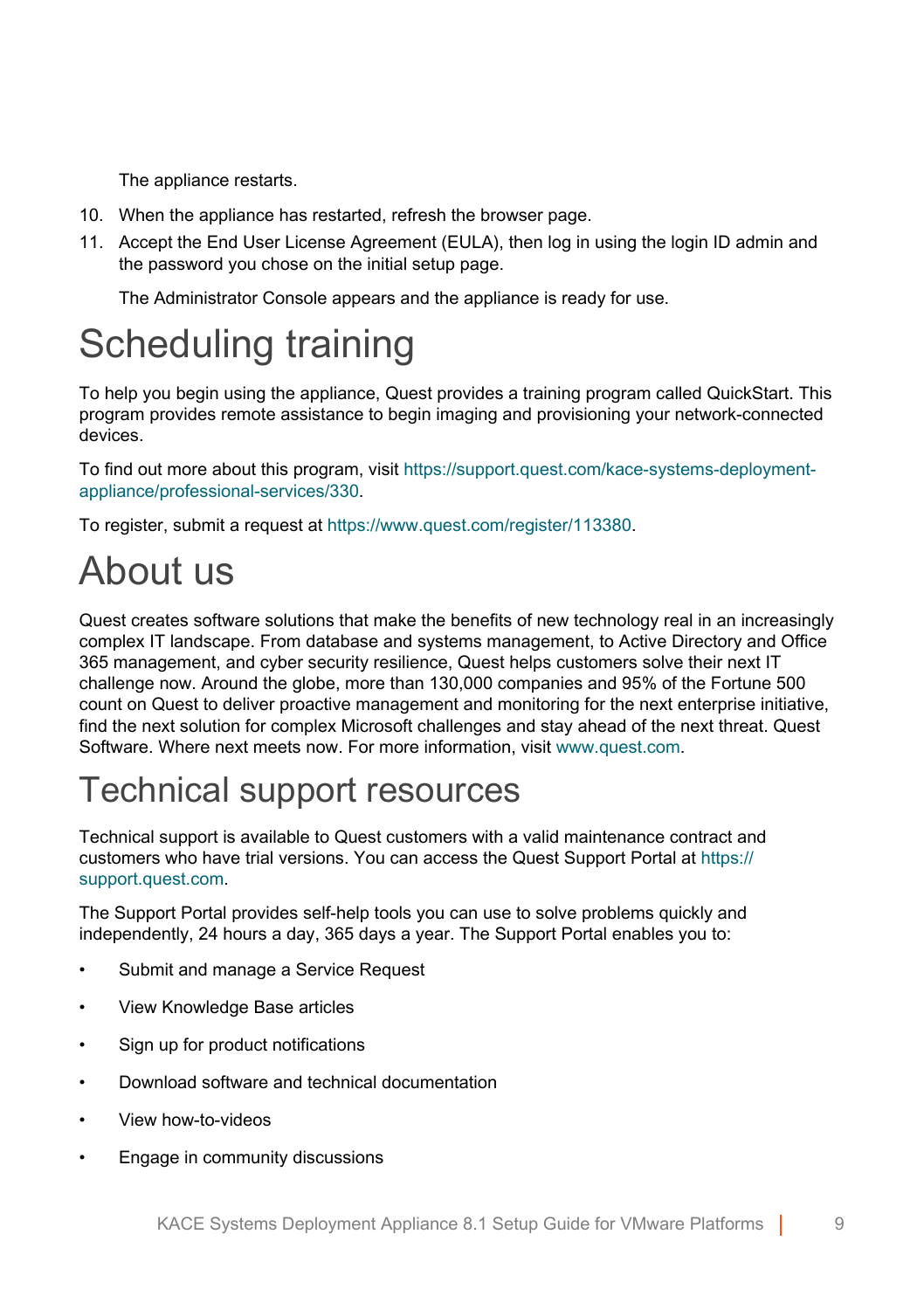- Chat with support engineers online
- View services to assist you with your product.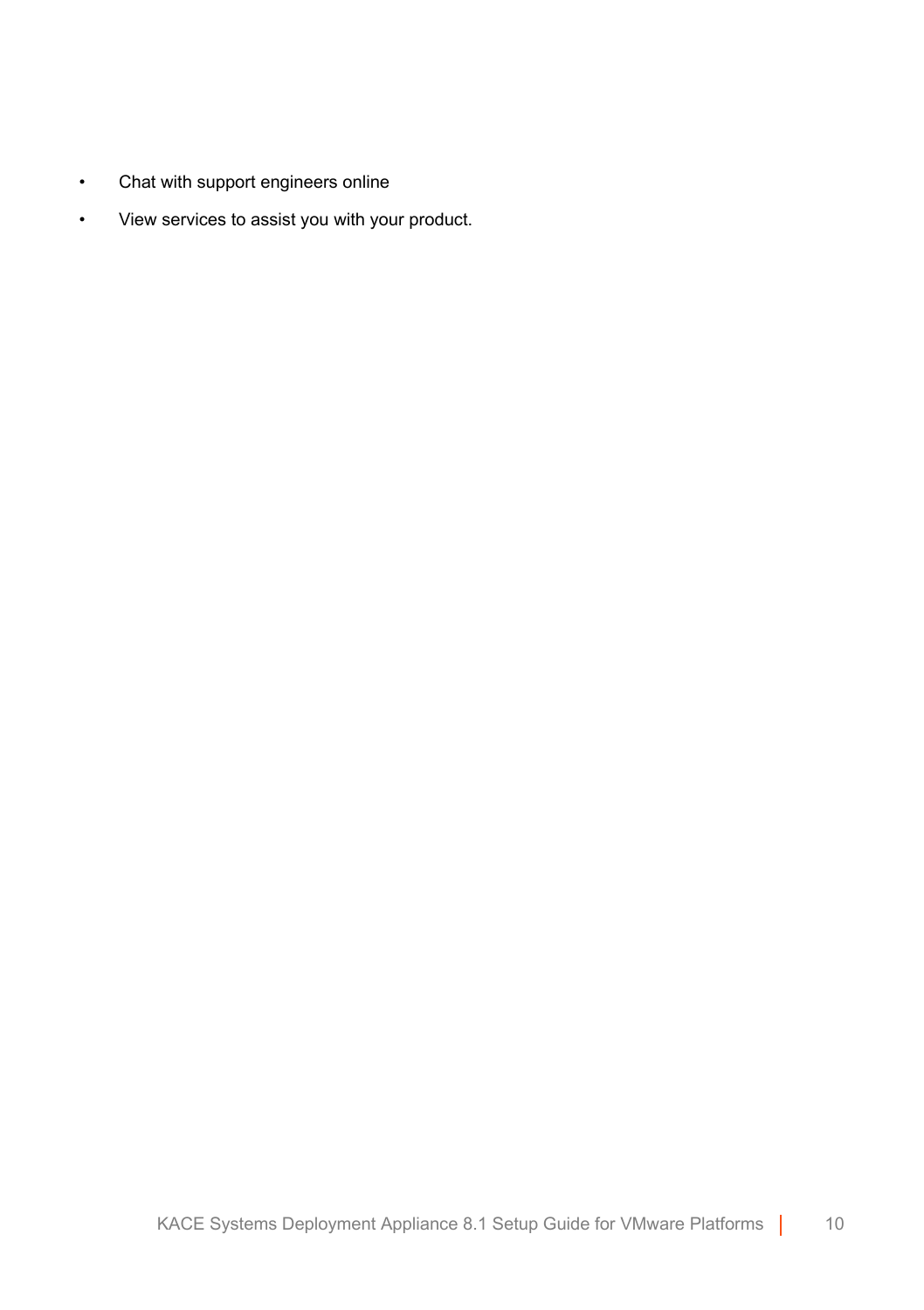# Configuration de l'appliance

<span id="page-10-0"></span>Ce guide explique comment configurer l'appliance virtuelle de déploiement des systèmes (SDA) Quest® KACE® sur les systèmes hôtes VMware® ESX® ou VMware ESXi™.L'appliance KACE SDA ne requiert aucun matériel dédié.

### <span id="page-10-1"></span>Avant de commencer

Avant de configurer l'appliance, vous devez effectuer un certain nombre de tâches.

- 1. Achetez une licence pour l'appliance virtuelle de déploiement des systèmes KACE (SDA) via les services commerciaux Quest sur la page [https://www.quest.com/company/contact](https://www.quest.com/company/contact-us.aspx)[us.aspx.](https://www.quest.com/company/contact-us.aspx)
- 2. Obtenez une adresse IP statique pour l'appliance.

# <span id="page-10-2"></span>Installer l'appliance KACE SDA virtuelle sur VMware ESX ou VMware ESXi Server

Vous pouvez installer l'appliance virtuelle de déploiement des systèmes KACE (SDA) sur un ordinateur hôte sur lequel est installé le client VMware vSphere® ou le client Web vSphere.

Avant d'installer l'appliance KACE SDA virtuelle, vous devez installer le client VMware vSphere ou le client Web vSphere sur votre système hôte. Exécutez le client vSphere sur un ordinateur situé sur le même réseau que l'hôte désigné. En effet, l'importation ne fonctionne pas sur un réseau étendu (WAN).

- 1. Pour télécharger l'appliance KACE SDA virtuelle, accédez à [https://support.quest.com/](https://support.quest.com/kace-systems-deployment-appliance/download-new-releases) [kace-systems-deployment-appliance/download-new-releases](https://support.quest.com/kace-systems-deployment-appliance/download-new-releases). Pour obtenir vos informations d'identification, contactez le support Quest à l'adresse [https://support.quest.com/contact](https://support.quest.com/contact-support)[support.](https://support.quest.com/contact-support)
- 2. Dans la section Appliance virtuelle, téléchargez le fichier compressé OVF (Open Virtualization Format) vers votre système client vSphere.
- 3. Procédez à l'extraction des fichiers.
- 4. Lancez le programme client vSphere, puis cliquez sur Fichier > Déployer le modèle OVF.
- 5. Recherchez le dossier où vous avez extrait les fichiers et sélectionnez le fichier OVF.

L'Assistant d'installation s'affiche et vous propose différents choix d'installation.

- 6. Sélectionnez les composants nécessaires pour votre environnement (centre de données, magasin de données, etc.).
- 7. Cliquez sur Terminer.
- 8. Vérifiez les paramètres de l'appliance. Recherchez un réseau valide et vérifiez les autres paramètres dont vous avez besoin.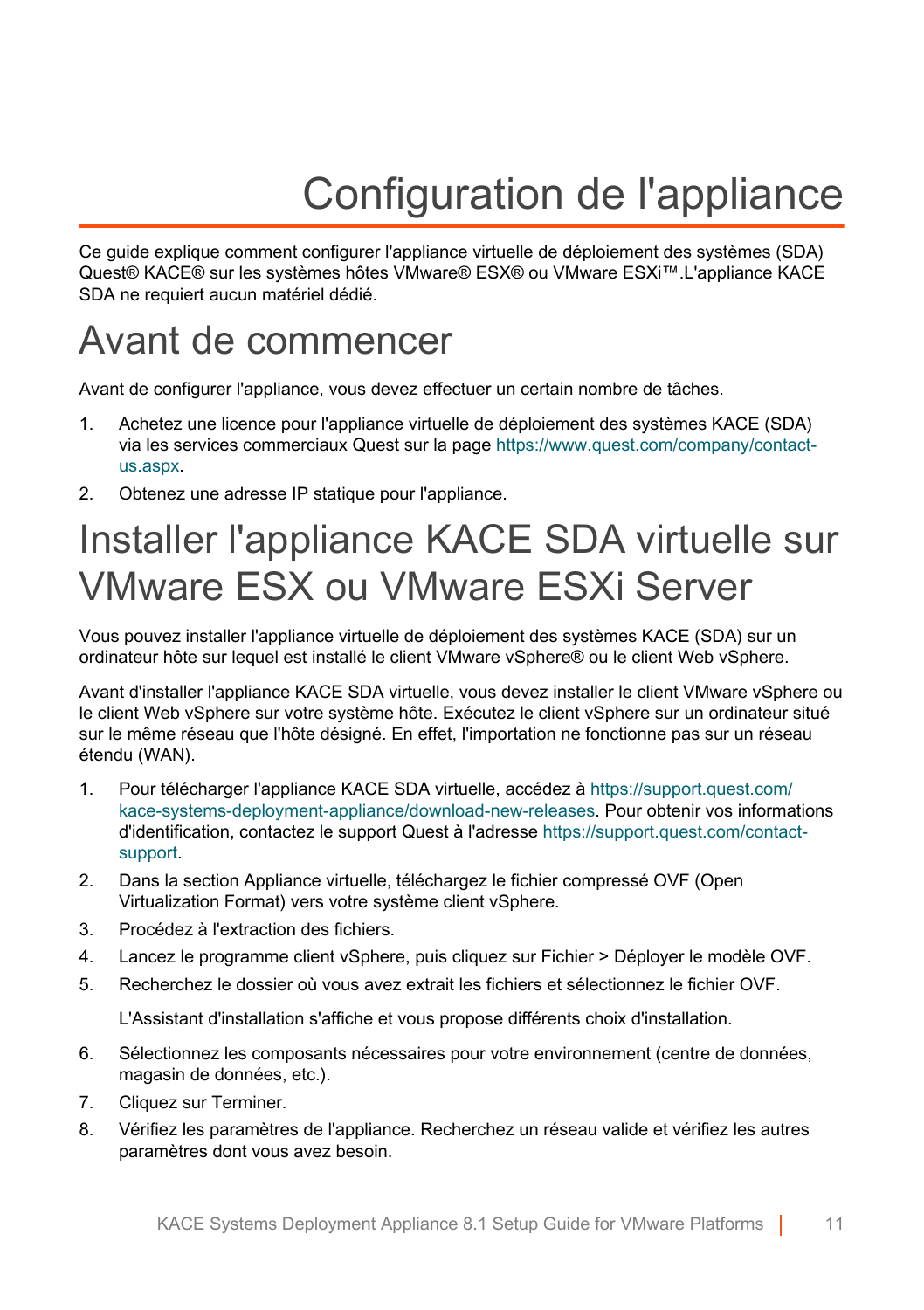9. Ajoutez un disque virtuel à votre appliance KACE SDA virtuelle si vous souhaitez stocker des données sur un périphérique de stockage externe.

Configurez les paramètres réseau. Voir [Configurer les paramètres réseau](#page-11-0).

# <span id="page-11-0"></span>Configurer les paramètres réseau

Utilisez la Console de ligne de commande pour configurer les paramètres réseau et connecter l'appliance à votre réseau.

1. Mettez la machine virtuelle sous tension pour démarrer l'appliance. Cette opération dure entre 5 et 10 minutes.

L'écran de connexion s'affiche.

2. À l'invite de connexion, saisissez :

ID de connexion : konfig

Mot de passe : konfig

- 3. Choisissez la langue de la Console de ligne de commande. Utilisez les touches fléchées haut et bas pour vous déplacer d'un champ à l'autre.
- 4. Configurez les paramètres réseau ci-dessous. Utilisez les touches fléchées droite et gauche pour sélectionner les options dans un champ et les touches fléchées haut et bas pour vous déplacer d'un champ à l'autre.

| Option                | Description                                                                                                                       |
|-----------------------|-----------------------------------------------------------------------------------------------------------------------------------|
| Nom d'hôte            | Entrez le nom d'hôte de l'appliance. Le nom<br>proposé par défaut est k2000.                                                      |
| Masque de sous-réseau | Indiquez le sous-réseau (segment du réseau)<br>auquel appartient l'appliance. La valeur<br>proposée par défaut est 255.255.255.0. |
| Adresse IP            | Entrez l'adresse IP statique de l'appliance.                                                                                      |
| Nom du domaine        | Indiquez le domaine auquel appartient<br>l'appliance. Par exemple, quest com.                                                     |
| Passerelle par défaut | Indiquez la passerelle réseau de l'appliance.                                                                                     |
| DNS principal         | Spécifiez l'adresse IP ou le serveur DNS<br>principal utilisé par l'appliance pour résoudre les<br>noms d'hôte.                   |
| DNS secondaire        | Facultatif: entrez l'adresse IP du serveur DNS<br>secondaire que l'appliance utilise pour résoudre<br>les noms d'hôte.            |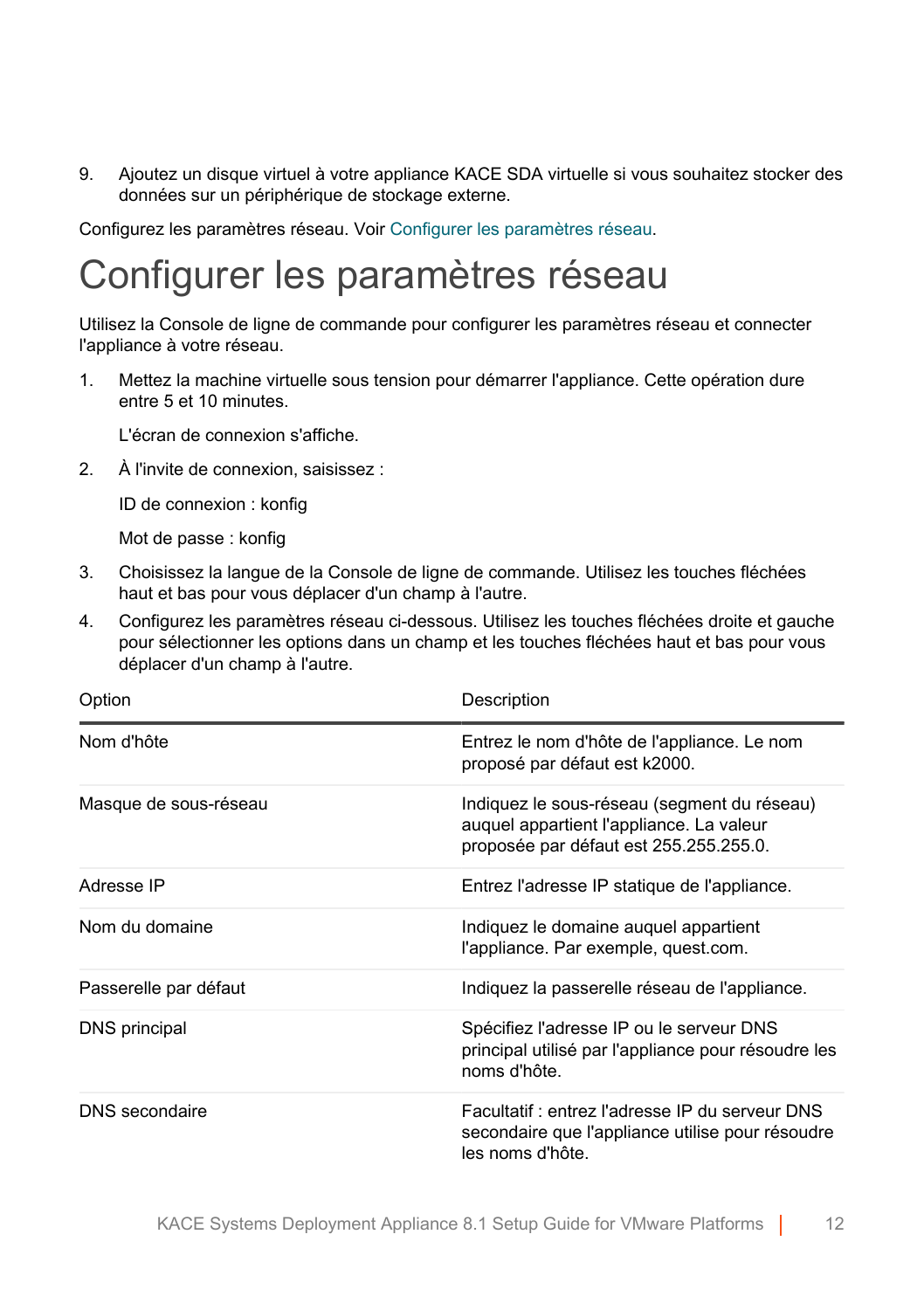| Option                                                | Description                                                                                                                                                                                                                                                                                                                                                                                        |  |
|-------------------------------------------------------|----------------------------------------------------------------------------------------------------------------------------------------------------------------------------------------------------------------------------------------------------------------------------------------------------------------------------------------------------------------------------------------------------|--|
| Autoriser une connexion racine SSH (Support<br>Quest) | Facultatif : sélectionnez cette option pour<br>activer l'accès SSH (sécurisé) à la Console<br>d'administration de l'appliance de déploiement<br>des systèmes KACE. Quest KACE vous<br>recommande d'activer le protocole SSH au cours<br>de l'installation initiale. Lorsque l'installation est<br>terminée, vous pouvez modifier les paramètres<br>dans la Console d'administration si nécessaire. |  |
| Proxy                                                 | Facultatif: saisissez les informations concernant<br>le serveur proxy.                                                                                                                                                                                                                                                                                                                             |  |
|                                                       | L'appliance prend en charge<br>i<br>les serveurs proxy qui utilisent<br>l'authentification de base, axée sur<br>le domaine, qui demande un nom<br>d'utilisateur et un mot de passe. Si<br>votre serveur proxy utilise un type<br>d'authentification différent, ajoutez<br>l'adresse IP de l'appliance à la liste des<br>exceptions du serveur proxy.                                               |  |
| Enregistrer les données de l'appliance                | Sélectionnez l'une des options suivantes :                                                                                                                                                                                                                                                                                                                                                         |  |
|                                                       | Sur l'appliance virtuelle (stockage interne)                                                                                                                                                                                                                                                                                                                                                       |  |
|                                                       | Vers ce périphérique de stockage externe<br>(disque virtuel)                                                                                                                                                                                                                                                                                                                                       |  |
|                                                       | Cette option est disponible uniquement<br>i<br>lorsqu'un disque dur supplémentaire<br>est déjà ajouté à l'appliance KACE SDA<br>virtuelle.                                                                                                                                                                                                                                                         |  |

5. Appuyez sur la touche fléchée Bas pour déplacer le curseur vers Enregistrer, puis appuyez sur la touche Entrée ou Retour.

L'appliance redémarre.

Ť

Connectez-vous à la Console d'administration. Voir [Se connecter à la Console d'administration](#page-12-0).

## <span id="page-12-0"></span>Se connecter à la Console d'administration

Après avoir configuré les paramètres réseau et redémarré l'appliance, connectez-vous à la Console d'administration de l'appliance de déploiement des systèmes KACE à partir de tout ordinateur connecté au réseau local (LAN).

Votre paramètre de navigateur détermine la langue affichée dans la Console d'administration au cours de votre première connexion. Pour plus d'informations sur

KACE Systems Deployment Appliance 8.1 Setup Guide for VMware Platforms | 13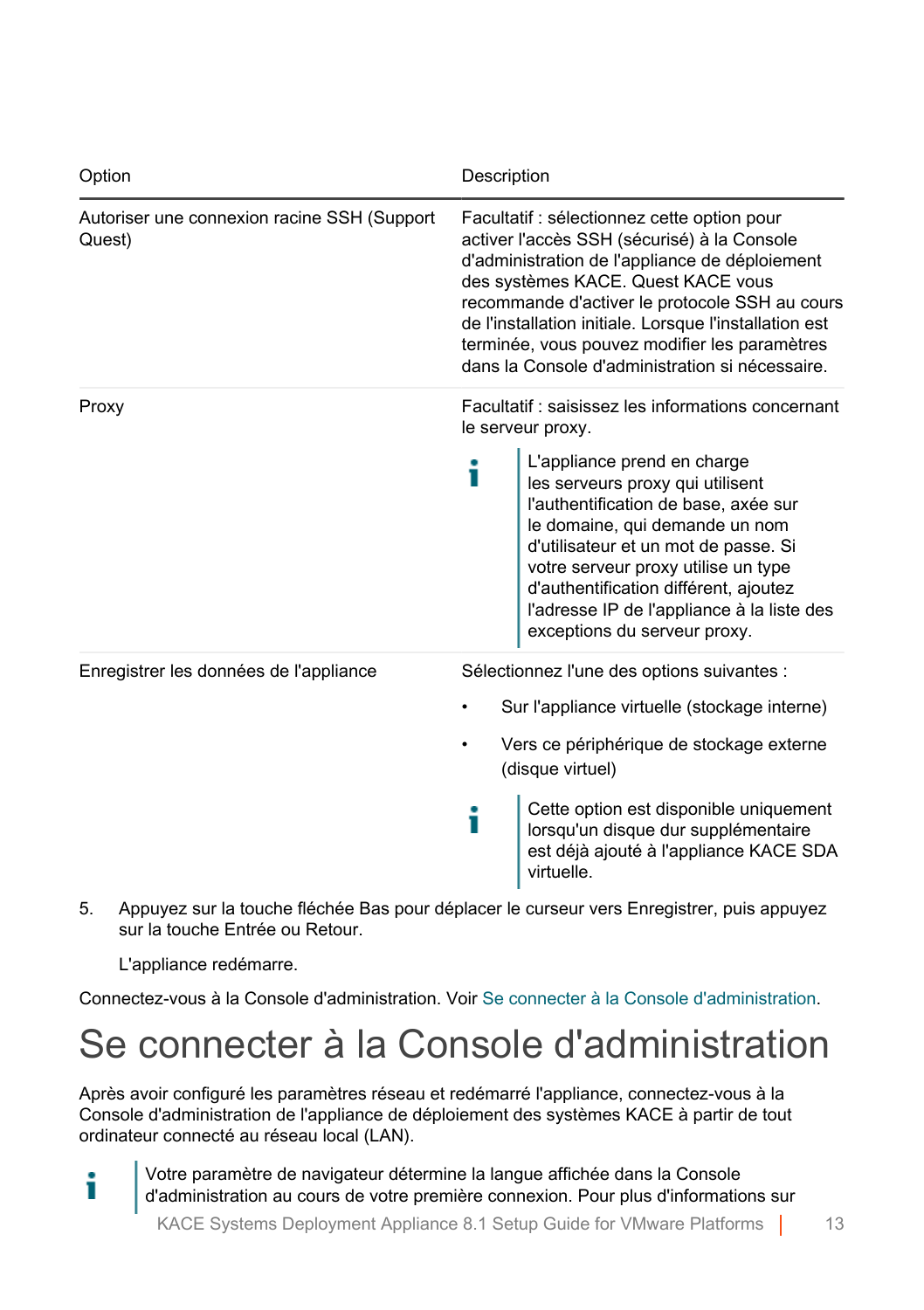la modification des paramètres de langue, consultez le Guide de l'administrateur de l'appliance.

- 1. Ouvrez un navigateur Web et saisissez l'adresse URL de la Console d'administration : http://nom\_d'hôte. Par exemple, http://KACE\_SDA.
- 2. Indiquez les informations suivantes :

| Paramètre                        | Description                                                                                                                                                                                                                                                                                                                                                                                                                                            |
|----------------------------------|--------------------------------------------------------------------------------------------------------------------------------------------------------------------------------------------------------------------------------------------------------------------------------------------------------------------------------------------------------------------------------------------------------------------------------------------------------|
| Clé de licence                   | Saisissez la clé de licence que vous avez reçue<br>dans le courrier électronique de bienvenue<br>envoyé par Quest. N'oubliez pas d'inclure les<br>tirets. Si vous ne disposez d'aucune clé de<br>licence, contactez le support Quest à l'adresse<br>https://support.quest.com/contact-support.                                                                                                                                                         |
| Mot de passe de l'administrateur | Entrez un mot de passe pour le compte<br>admin par défaut, qui est le compte que vous<br>utilisez pour vous connecter à la Console<br>d'administration de l'appliance. Le compte<br>admin par défaut est le seul compte défini<br>sur l'appliance à ce stade. Si vous oubliez le<br>mot de passe de ce compte, il vous faudra<br>probablement rétablir les paramètres d'usine par<br>défaut du système, ce qui peut entraîner une<br>perte de données. |
|                                  | Si vous disposez de plusieurs<br>Т<br>appliances KACE SDA ou SMA (gestion<br>des systèmes), Quest KACE vous<br>recommande d'utiliser un mot de passe<br>identique pour le compte admin sur<br>chaque appliance. Cela vous permet<br>de lier les appliances entre elles par<br>la suite. Pour plus d'informations,<br>consultez le Guide de l'administrateur<br>de l'appliance.                                                                         |
| Données d'enregistrement         | Saisissez le nom de votre entreprise ou groupe<br>et l'adresse e-mail de l'individu ou du groupe<br>qui recevra les journaux et les notifications de<br>l'appliance.                                                                                                                                                                                                                                                                                   |
| Connectivité réseau              | Pour valider les informations de licence, les<br>appliances KACE SDA virtuelles et physiques<br>doivent être connectées au réseau.                                                                                                                                                                                                                                                                                                                     |
| Fuseau horaire                   | Sélectionnez le fuseau horaire dans lequel<br>l'appliance est située.                                                                                                                                                                                                                                                                                                                                                                                  |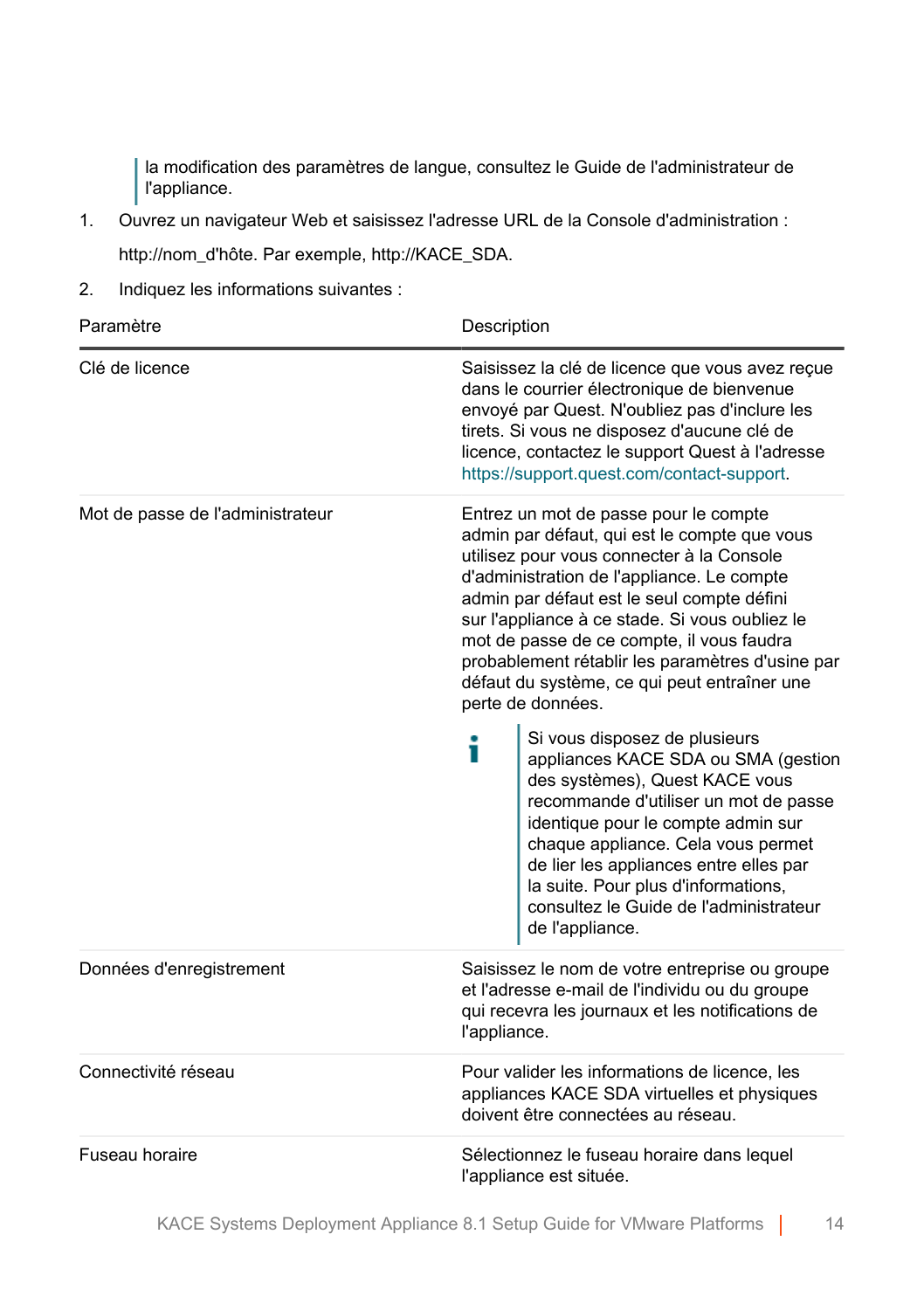3. Cliquez sur Enregistrer les paramètres et Continuer.

La page Stockage des données s'affiche.

- 4. Facultatif : enregistrez les données de votre appliance sur un stockage interne ou externe.
- 5. Si vous avez ajouté un disque virtuel supplémentaire, sélectionnez-le maintenant et cliquez sur Configurer, puis redémarrer l'appliance.

L'appliance redémarre.

- 6. Lorsque l'appliance a redémarré, réactualisez la page du navigateur.
- 7. Acceptez le contrat de licence de l'utilisateur final, puis connectez-vous en utilisant l'ID de connexion admin et le mot de passe choisi sur la page de configuration initiale.

La Console d'administration s'affiche et vous pouvez utiliser l'appliance.

# <span id="page-14-0"></span>Programmation des formations

Afin de vous aider à commencer à utiliser l'appliance, Quest propose un programme de formations appelé QuickStart. Ce programme fournit une assistance à distance pour prendre en main la création d'images et le provisionnement de vos périphériques connectés au réseau.

Pour en savoir plus sur ce programme, visitez [https://support.quest.com/kace-systems](https://support.quest.com/kace-systems-deployment-appliance/professional-services/330)[deployment-appliance/professional-services/330](https://support.quest.com/kace-systems-deployment-appliance/professional-services/330).

Pour vous inscrire, envoyez une demande à<https://www.quest.com/register/113380>.

# <span id="page-14-1"></span>Qui nous sommes

Quest crée des solutions logicielles qui rendent tangibles les avantages des nouvelles technologies, dans un environnement IT de plus en plus complexe. De la gestion des bases de données et des systèmes à la gestion d'Active Directory et d'Office 365, en passant par la résilience de la cybersécurité, Quest aide ses clients à relever, dès maintenant, leur prochain défi IT. Dans le monde entier, plus de 130 000 entreprises, dont 95 % des entreprises du classement Fortune 500, comptent sur Quest pour assurer une gestion et un suivi proactifs de leur prochaine initiative, pour trouver la solution aux prochains défis complexes de Microsoft et pour garder une longueur d'avance sur la prochaine menace. Quest Software. Quand le présent rencontre le futur. Pour plus d'informations, visitez le site [www.quest.com](https://www.quest.com/company/contact-us.aspx).

#### <span id="page-14-2"></span>Ressources du support technique

Le support technique est disponible pour les clients Quest disposant d'un contrat de maintenance valide et les clients qui utilisent des versions d'évaluation. Vous pouvez accéder au portail du support technique Quest à l'adresse [https://support.quest.com/fr-fr/.](https://support.quest.com/)

Ce portail propose des outils d'auto-dépannage qui vous permettront de résoudre des problèmes rapidement et sans aide extérieure, 24 h/24 et 365 j/an. Il permet d'effectuer les opérations suivantes :

Soumettre et gérer une demande de service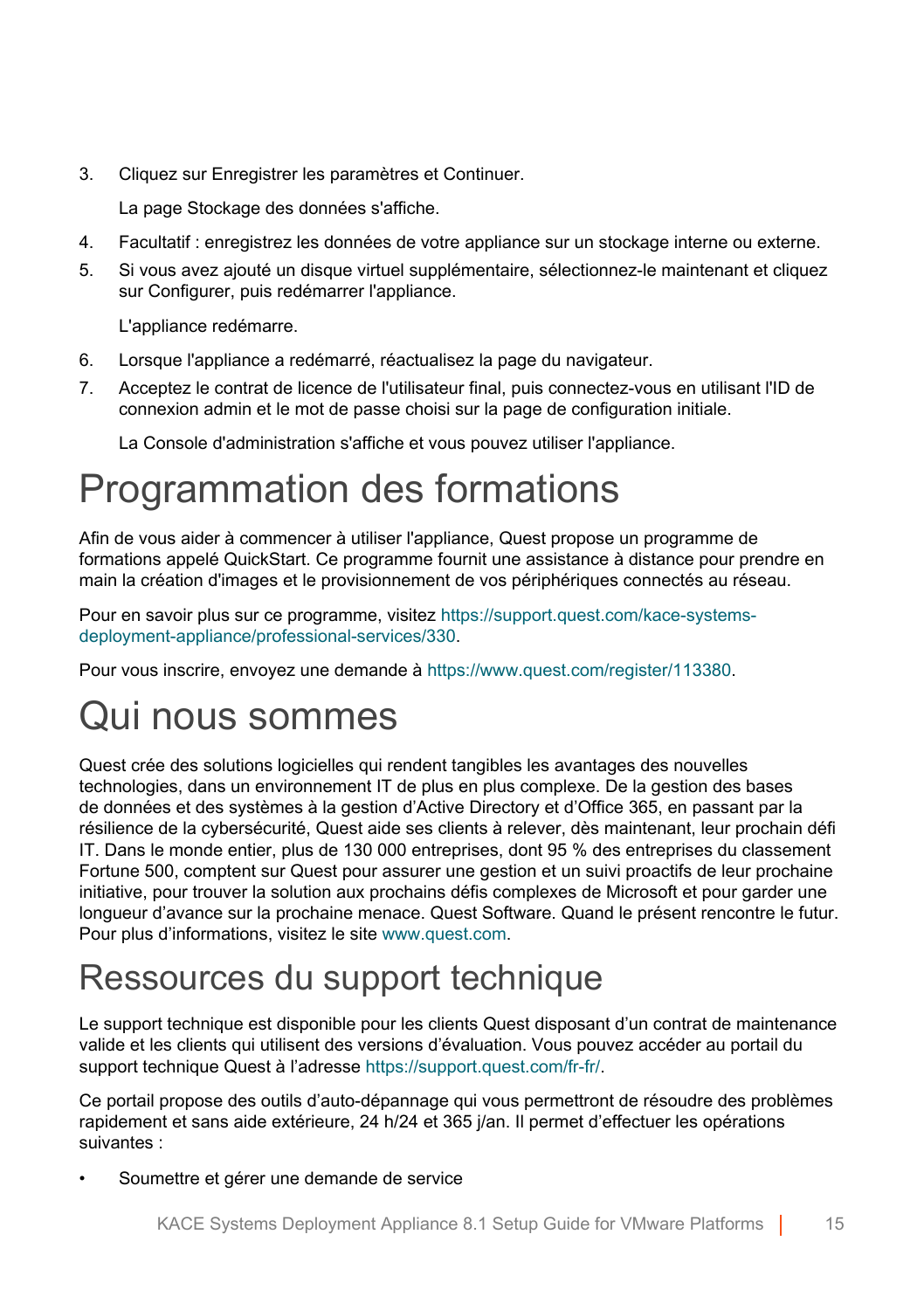- Consulter les articles de la base de connaissances
- Vous inscrire pour recevoir des notifications sur les produits
- Télécharger des logiciels et de la documentation technique
- Visionner des vidéos de procédure
- Participer aux discussions de la communauté
- Discuter en ligne avec des ingénieurs du support technique
- Découvrir des services capables de vous aider avec votre produit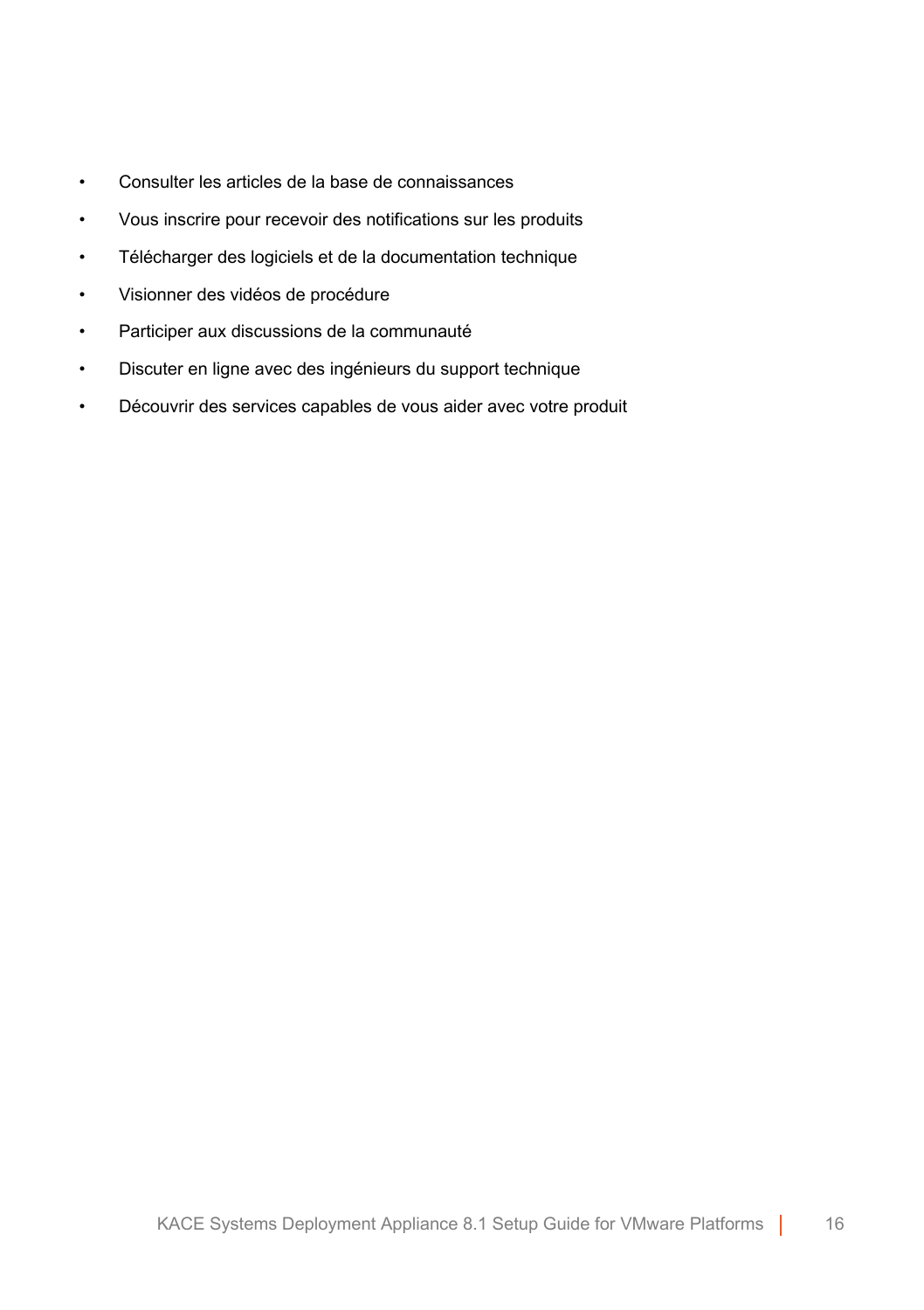# Einrichten der Appliance

<span id="page-16-0"></span>In diesem Handbuch wird erklärt, wie Sie die virtuelle Quest® KACE® Systembereitstellungs-Appliance) (SDA) auf VMware® ESX® oder VMware ESXi™ Host-Systemen einrichten.Die virtuelle KACE SDA erfordert keine dedizierte Hardware.

# <span id="page-16-1"></span>**Vorbereitung**

Vor dem Konfigurieren der Appliance müssen Sie einige Vorbereitungen treffen.

- 1. Wenden Sie sich zum Kauf einer Lizenz für die virtuelle KACE Systembereitstellungs-Appliance (SDA) unter <https://www.quest.com/company/contact-us.aspx> an den Quest Vertrieb.
- 2. Rufen Sie eine statische IP-Adresse für die Appliance ab.

# <span id="page-16-2"></span>Installieren der virtuellen KACE SDA auf einem VMware ESX- oder VMware ESXi-Server

Sie können die virtuelle KACE Systembereitstellungs-Appliance (SDA) auf einem Hostcomputer mit dem vSphere®-Client von VMware oder dem vSphere Web Client installieren.

Vor der Installation der virtuellen KACE SDA müssen Sie den vSphere-Client von VMware oder den vSphere Web Client auf Ihrem Hostsystem installieren. Führen Sie den vSphere-Client auf einem Computer aus, der sich im selben Netzwerk wie der gewünschte Host befindet, da der Import über ein WAN nicht funktioniert.

- 1. Um die virtuelle KACE SDA herunterzuladen, gehen Sie zu [https://support.quest.com/kace](https://support.quest.com/kace-systems-deployment-appliance/download-new-releases)[systems-deployment-appliance/download-new-releases.](https://support.quest.com/kace-systems-deployment-appliance/download-new-releases) Ihre Kundenanmeldeinformationen erhalten Sie vom Quest Support unter<https://support.quest.com/contact-support>.
- 2. Laden Sie im Bereich Virtuelle Appliance die komprimierte OVF(Open Virtualization Format)- Datei auf Ihr vSphere-Client-System herunter.
- 3. Extrahieren Sie die Dateien.
- 4. Starten Sie das vSphere-Client-Programm und klicken Sie anschließend auf Datei > OVF-Vorlage bereitstellen.
- 5. Wechseln Sie zu dem Ordner, in dem Sie die Dateien extrahiert haben, und wählen Sie die OVF-Datei aus.

Der Installationsassistent wird angezeigt und informiert Sie über die verschiedenen Installationsoptionen.

- 6. Wählen Sie die Komponenten aus, die für Ihre Implementierung erforderlich sind (Rechenzentrum, Datenspeicher usw.).
- 7. Klicken Sie auf Fertig stellen.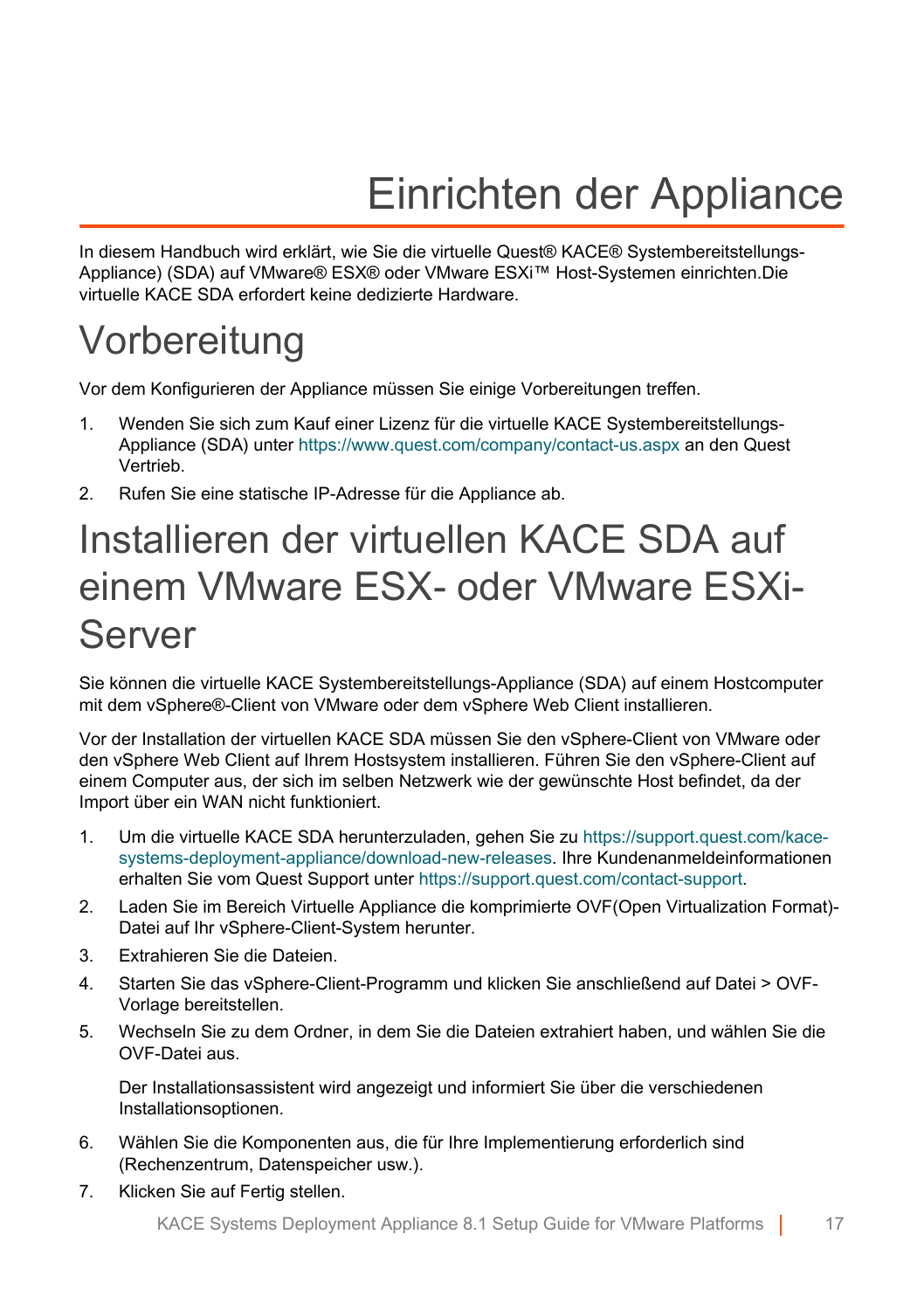- 8. Bestätigen Sie die Appliance-Einstellungen. Überprüfen Sie, ob das Netzwerk gültig ist, und überprüfen Sie alle anderen erforderlichen Einstellungen.
- 9. Fügen Sie einen virtuellen Datenträger zu Ihrer virtuellen KACE SDA hinzu, wenn Sie Daten auf einem Offboard-Speichergerät speichern möchten.

Konfigurieren Sie die Netzwerkeinstellungen. Informationen dazu finden Sie unter [Konfigurieren](#page-17-0) [der Netzwerkeinstellungen](#page-17-0).

## <span id="page-17-0"></span>Konfigurieren der Netzwerkeinstellungen

Verwenden Sie die Befehlszeilenkonsole, um Netzwerkeinstellungen zu konfigurieren und eine Verbindung zwischen der Appliance und Ihrem Netzwerk herzustellen.

1. Starten Sie den virtuellen Computer, um die Appliance zu starten. Dieser Vorgang dauert 5 bis 10 Minuten.

Die Anmeldeseite wird angezeigt.

2. Geben Sie in der Eingabeaufforderung folgende Daten ein:

Anmeldung: konfig

Kennwort: konfig

- 3. Wählen Sie die Sprache aus, die für die Befehlszeilenkonsole verwendet werden soll. Mit den Pfeiltasten können Sie zwischen den Feldern wechseln.
- 4. Konfigurieren Sie die folgenden Netzwerkeinstellungen. Mit der Nach-rechts- bzw. der Nachlinks-Taste können Sie Optionen in den Feldern auswählen. Mit der Nach-oben- bzw. Nachunten-Taste können Sie zwischen den Feldern wechseln.

| Option            | Beschreibung                                                                                                           |
|-------------------|------------------------------------------------------------------------------------------------------------------------|
| Hostname          | Geben Sie den Hostnamen der Appliance ein.<br>Der Standardname lautet k2000.                                           |
| Subnetzmaske      | Geben Sie die Subnetzmaske<br>(Netzwerksegment) der Appliance ein. Der<br>Standardwert lautet 255.255.255.0.           |
| <b>IP-Adresse</b> | Geben Sie die statische IP-Adresse der<br>Appliance ein.                                                               |
| Domänenname       | Geben Sie die Domäne ein, in der sich die<br>Appliance befindet. Zum Beispiel quest.com.                               |
| Standard-Gateway  | Geben Sie das Netzwerk-Gateway für die<br>Appliance ein.                                                               |
| Primärer DNS      | Geben Sie die IP-Adresse des primären DNS-<br>Servers ein, den die Appliance zur Auflösung<br>von Hostnamen verwendet. |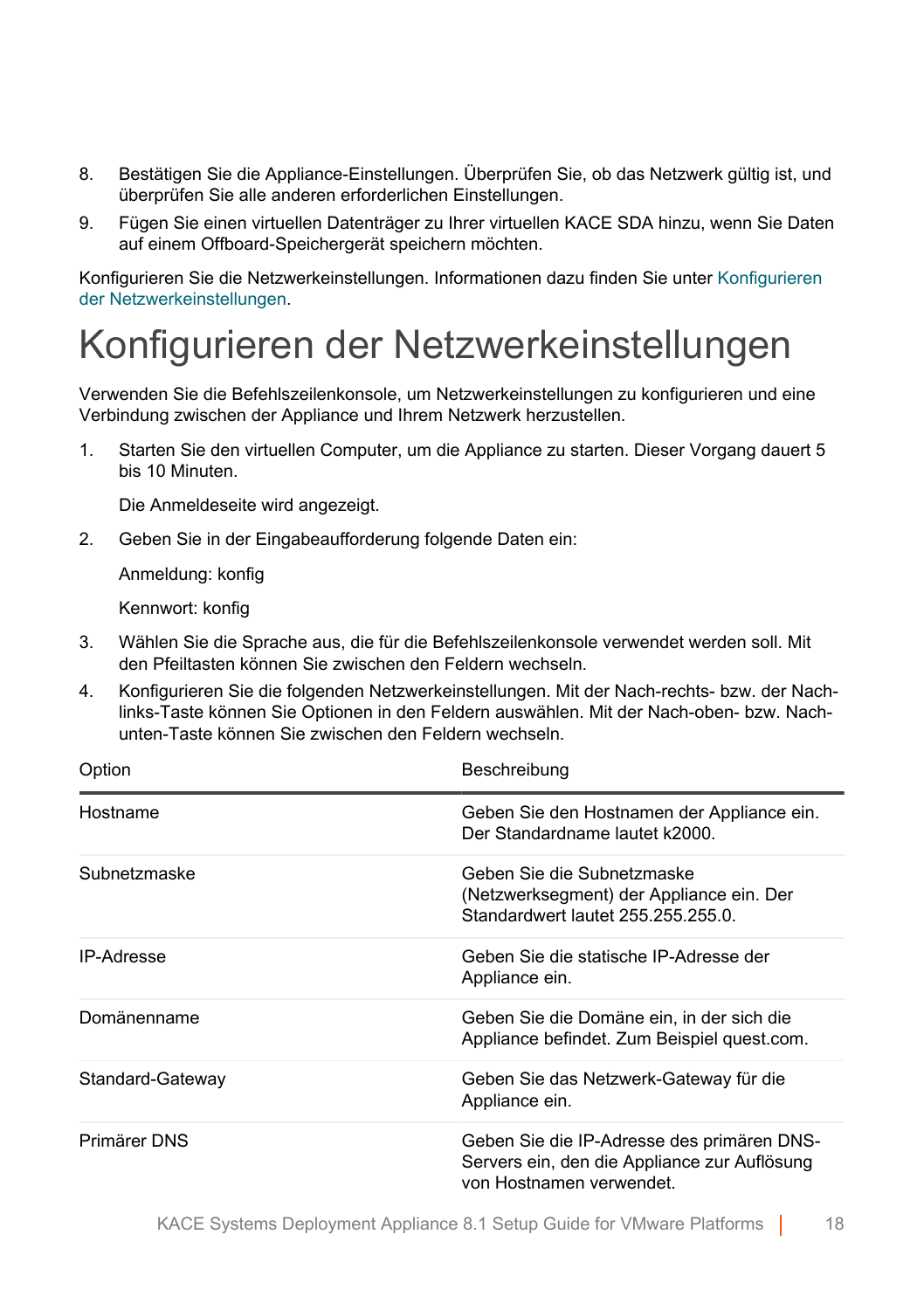| Option                                         | Beschreibung |                                                                                                                                                                                                                                                                                                                                                                             |  |
|------------------------------------------------|--------------|-----------------------------------------------------------------------------------------------------------------------------------------------------------------------------------------------------------------------------------------------------------------------------------------------------------------------------------------------------------------------------|--|
| Sekundärer DNS                                 |              | Optional: Geben Sie die IP-Adresse des<br>sekundären DNS-Servers ein, den die Appliance<br>zur Auflösung von Hostnamen verwendet.                                                                                                                                                                                                                                           |  |
| SSH-Stammanmeldung zulassen (Quest<br>Support) |              | Optional: Wählen Sie diese Option<br>aus, um den sicheren Zugriff (SSH) auf<br>die Administratorkonsole der KACE<br>Sytembereitstellungs-Appliance zu aktivieren.<br>Quest KACE empfiehlt, SSH während der<br>Ersteinrichtung zu aktivieren. Wenn die<br>Einrichtung abgeschlossen ist, können<br>Sie diese Einstellung bei Bedarf über die<br>Administratorkonsole ändern. |  |
| Proxy                                          |              | Optional: Geben Sie die Informationen des<br>Proxy-Servers ein.                                                                                                                                                                                                                                                                                                             |  |
|                                                | Т            | Die Appliance unterstützt Proxy-<br>Server mit bereichsbasierter<br>Standardauthentifizierung, für die<br>Benutzernamen und Kennwörter<br>erforderlich sind. Verwendet<br>Ihr Proxy-Server eine andere<br>Authentifizierungsmethode, fügen<br>Sie die IP-Adresse der Appliance zur<br>Ausnahmeliste des Servers hinzu.                                                      |  |
| Appliance-Daten speichern                      | aus:         | Wählen Sie eines der folgenden Optionsfelder                                                                                                                                                                                                                                                                                                                                |  |
|                                                |              | Auf der virtuellen Appliance (integrierter<br>Speicher)                                                                                                                                                                                                                                                                                                                     |  |
|                                                | ٠            | Für dieses Offboard-Speichergerät:<br>Virtueller Datenträger                                                                                                                                                                                                                                                                                                                |  |
|                                                | Т            | Diese Option ist nur verfügbar, wenn<br>bereits eine zusätzliche Festplatte<br>zur virtuellen KACE SDA-Appliance<br>hinzugefügt wurde.                                                                                                                                                                                                                                      |  |

5. Verschieben Sie den Cursor mithilfe der Nach-unten-Taste auf Speichern und drücken Sie dann die Eingabetaste.

Die Appliance wird neu gestartet.

Melden Sie sich an der Administrationskonsole an. Informationen dazu finden Sie unter [An der](#page-19-0) [Administrationskonsole anmelden.](#page-19-0)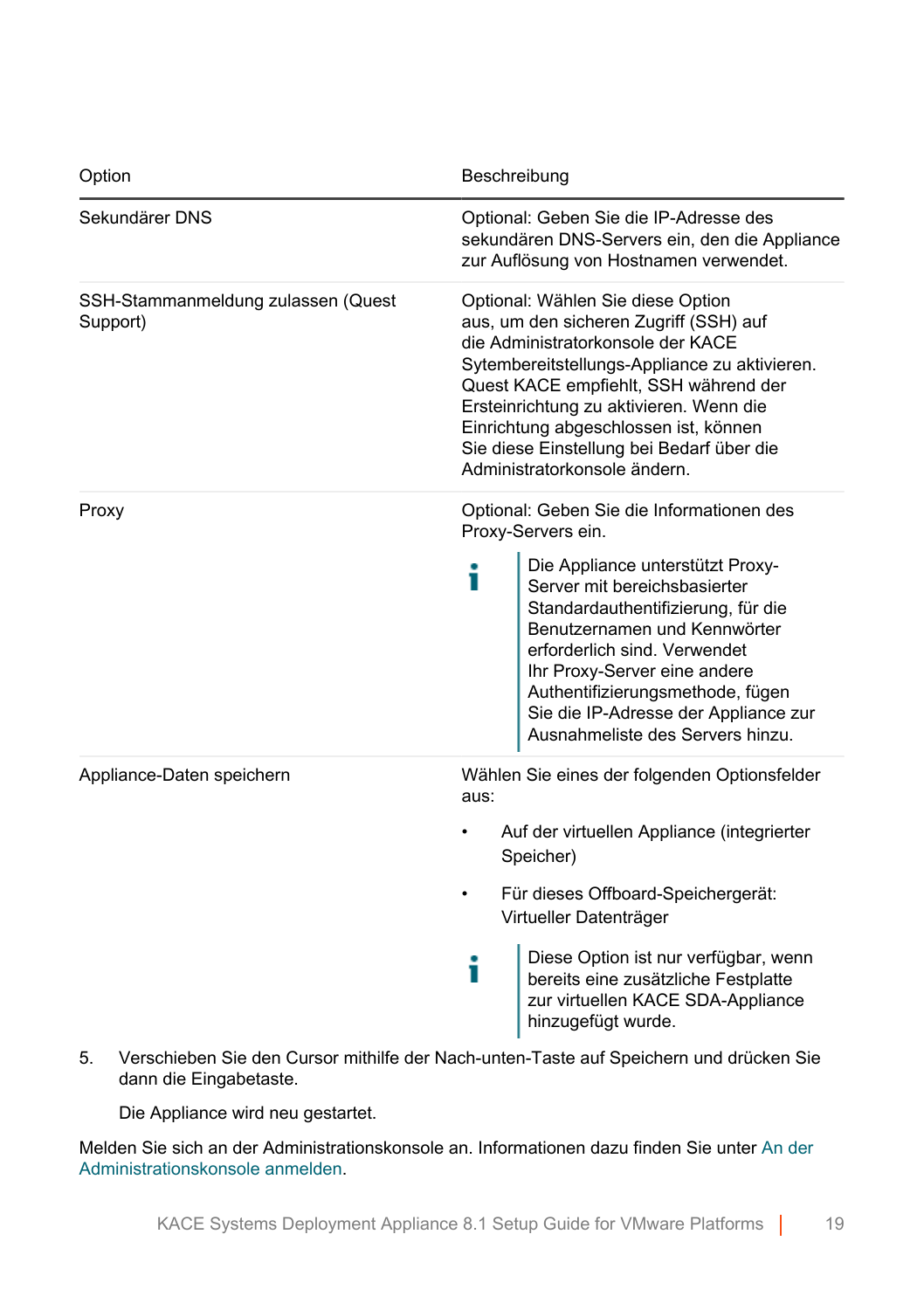# <span id="page-19-0"></span>An der Administrationskonsole anmelden

Nach der Konfiguration der Netzwerkeinstellungen und dem Neustart der Appliance können Sie sich über jeden Computer im LAN (Local Area Network) bei der Administratorkonsole der KACE Systembereitstellungs-Appliance anmelden.

- Die Sprache, in der Ihnen die Administratorkonsole bei Ihrer ersten Anmeldung angezeigt i wird, ist durch Ihre Browsereinstellungen festgelegt. Informationen zum Ändern der Spracheinstellungen finden Sie im Administratorhandbuch der Appliance.
- 1. Öffnen Sie einen Webbrowser und geben Sie die URL der Administratorkonsole an:

http://hostname. Beispiel: http://KACE\_SDA.

2. Geben Sie die folgenden Informationen an:

| Einstellung           | Beschreibung                                                                                                                                                                                                                                                                                                                                                                                                                    |  |
|-----------------------|---------------------------------------------------------------------------------------------------------------------------------------------------------------------------------------------------------------------------------------------------------------------------------------------------------------------------------------------------------------------------------------------------------------------------------|--|
| Lizenzschlüssel       | Geben Sie den Lizenzschlüssel ein, den Sie<br>in der Begrüßungsmail von Quest erhalten<br>haben (mit Bindestrichen). Wenn Sie keinen<br>Lizenzschlüssel besitzen, wenden Sie sich unter<br>https://support.quest.com/contact-support an den<br>Quest Support.                                                                                                                                                                   |  |
| Administratorkennwort | Geben Sie ein Kennwort für das Standardkonto<br>admin ein. Mit diesem Konto melden Sie sich bei<br>der Administratorkonsole der Appliance an. Das<br>Standardkonto admin ist zu diesem Zeitpunkt<br>das einzige Konto der Appliance. Wenn Sie<br>das Kennwort für dieses Konto vergessen,<br>muss das System möglicherweise auf die<br>Werkseinstellungen zurückgesetzt werden, was<br>einen Datenverlust zur Folge haben kann. |  |
|                       | Wenn Sie über mehrere KACE SDA<br>i<br>oder SMA-Systeme (Systemverwaltung)<br>verfügen, empfiehlt Quest KACE,<br>für alle Appliances dasselbe<br>Kennwort für das admin-Konto zu<br>verwenden. Dadurch können Sie die<br>Appliances später verknüpfen. Weitere<br>Informationen hierzu finden Sie im<br>Administratorhandbuch der Appliance.                                                                                    |  |
| Registrierungsdaten   | Geben Sie den Namen Ihrer Firma oder<br>Gruppe sowie die E-Mail-Adresse der<br>Person oder Gruppe ein, die Protokolle und<br>Benachrichtigungen von der Appliance erhalten<br>soll.                                                                                                                                                                                                                                             |  |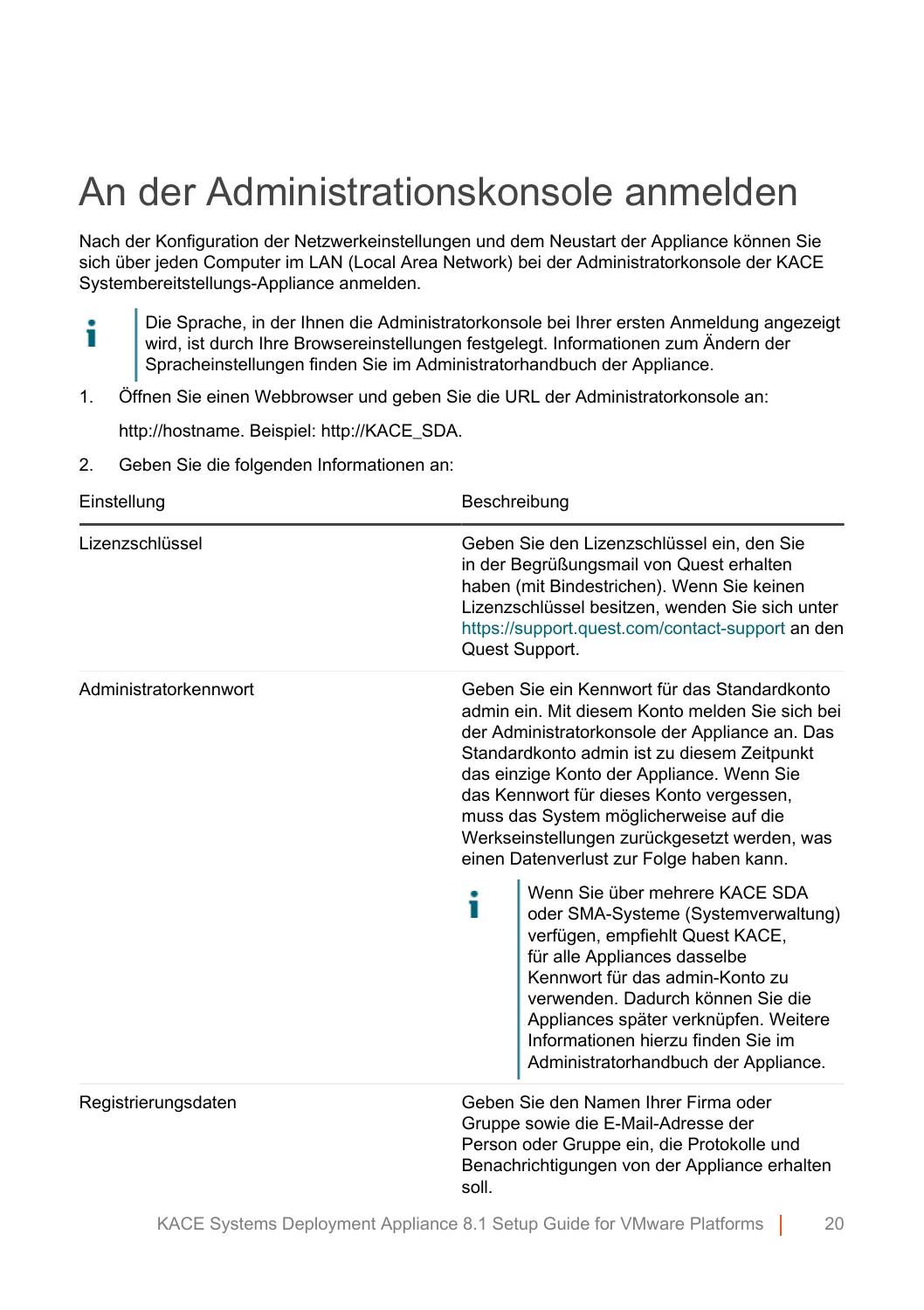| Einstellung           | Beschreibung                                                                                                                                          |
|-----------------------|-------------------------------------------------------------------------------------------------------------------------------------------------------|
| Netzwerkkonnektivität | Die physischen und virtuellen KACE SDA-Geräte<br>müssen mit dem Netzwerk verbunden sein,<br>damit die Lizenzinformationen überprüft werden<br>können. |
| Zeitzone              | Wählen Sie die Zeitzone für den Appliance-<br>Standort aus.                                                                                           |

3. Klicken Sie auf Einstellungen speichern.

Die Seite Datenspeicher wird angezeigt.

- 4. Optional: Speichern Sie Ihre Appliance-Daten in einem integrierten Speicher oder Offboard-Speicher.
- 5. Wenn Sie einen virtuellen Datenträger hinzugefügt haben, wählen Sie ihn jetzt aus und klicken Sie auf Appliance konfigurieren und neu starten.

Die Appliance wird neu gestartet.

- 6. Aktualisieren Sie nach dem Neustart der Appliance die Browserseite.
- 7. Akzeptieren Sie die Endbenutzer-Lizenzvereinbarung und melden Sie sich dann mit der Anmelde-ID admin und dem Kennwort an, das Sie auf der Seite für die Ersteinrichtung ausgewählt haben.

Die Administratorkonsole wird angezeigt und die Appliance kann verwendet werden.

# <span id="page-20-0"></span>Zeitplanung für Schulungen

Um Sie bei der Verwendung der Appliance zu unterstützen, bietet Quest ein Schulungsprogramm mit dem Titel "QuickStart" an. Dieses Programm bietet Remote-Unterstützung bei den ersten Images und Bereitstellungen Ihrer mit dem Netzwerk verbundenen Geräte.

Um mehr über dieses Programm zu erfahren, besuchen Sie [https://support.quest.com/kace](https://support.quest.com/kace-systems-deployment-appliance/professional-services/330)[systems-deployment-appliance/professional-services/330](https://support.quest.com/kace-systems-deployment-appliance/professional-services/330).

Senden Sie eine Anfrage an<https://www.quest.com/register/113380>, um sich zu registrieren.

# <span id="page-20-1"></span>Über uns

Quest entwickelt Softwarelösungen, die sich die Vorteile neuer Technologien bei einer immer komplexer werdenden IT-Infrastruktur zu Nutze machen. Von der Datenbank- und Systemverwaltung über Active Directory- und Office 365-Verwaltung bis hin zur Erhöhung der Widerstandskraft gegen Cyberrisiken unterstützt Quest Kunden bereits jetzt bei der Bewältigung ihrer nächsten IT-Herausforderung. Weltweit verlassen sich mehr als 130.000 Unternehmen und 95 % der Fortune 500-Unternehmen auf Quest, um proaktive Verwaltung und Überwachung für die nächste Unternehmensinitiative bereitzustellen, die nächste Lösung für komplexe Microsoft-Herausforderungen zu finden, und der nächsten Bedrohung immer einen Schritt voraus zu sein.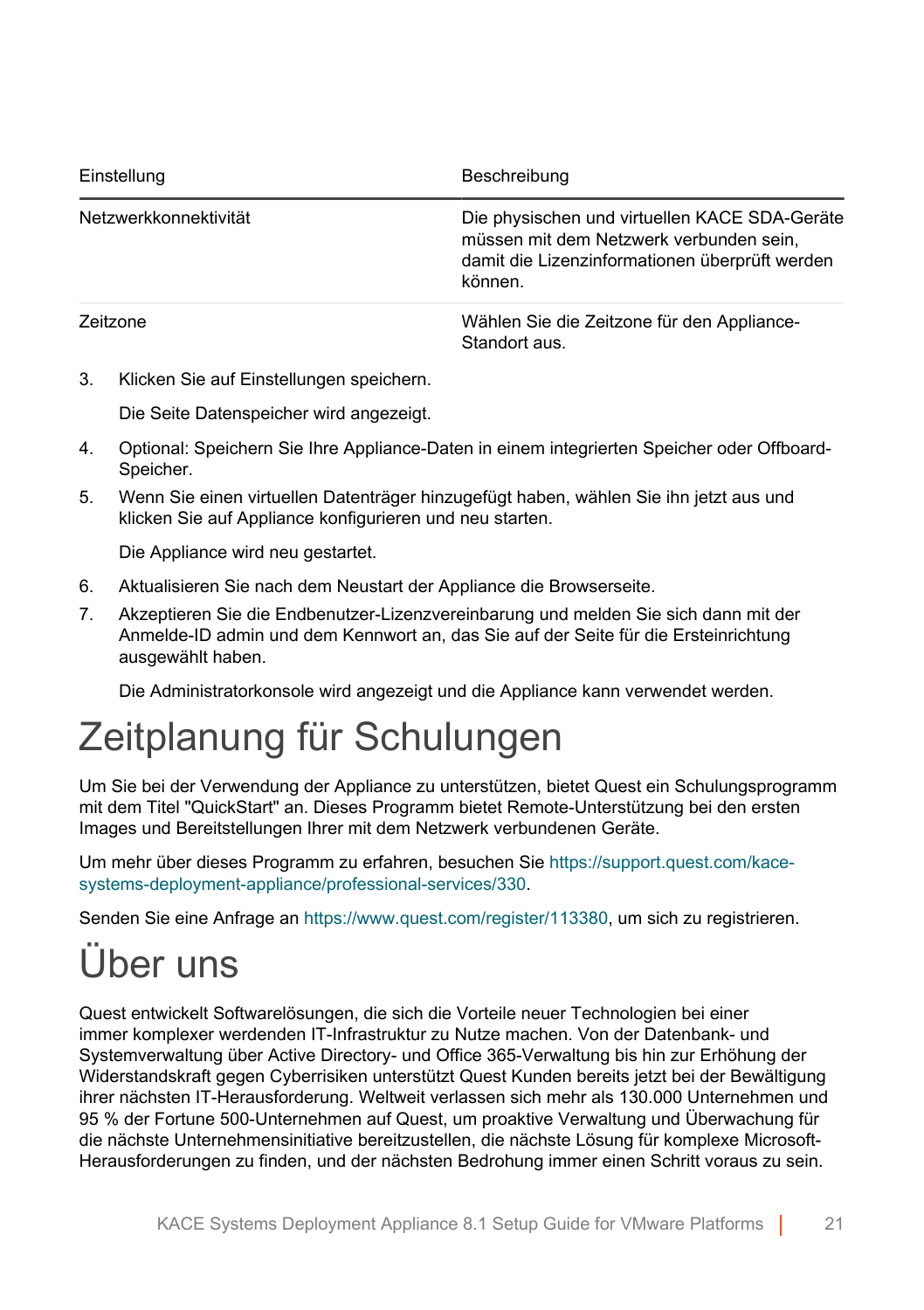Quest Software. Wo die Zukunft auf die Gegenwart trifft. Weitere Informationen hierzu finden Sie unter [www.quest.com.](https://www.quest.com/company/contact-us.aspx)

#### <span id="page-21-0"></span>Ressourcen für den technischen Support

Der technische Support steht Quest Kunden mit gültigem Servicevertrag sowie Kunden mit Testversionen zur Verfügung. Auf das Quest Support Portal können Sie unter [https://](https://support.quest.com/) [support.quest.com/de-de/](https://support.quest.com/) zugreifen.

Im Support-Portal finden Sie Tools zur Selbsthilfe, mit denen Probleme rund um die Uhr schnell und selbständig gelöst werden können. Das Support-Portal bietet folgende Möglichkeiten:

- Einreichen und Verwalten einer Serviceanfrage
- Anzeigen von Knowledge Base-Artikeln
- Registrieren für Produktbenachrichtigungen
- Herunterladen von Software und technischer Dokumentation
- Anzeigen von Anleitungsvideos
- Teilnehmen an Community-Diskussionen
- Online Chatten mit Supporttechnikern
- Anzeigen von Services, die Sie bei Ihrem Produkt unterstützen können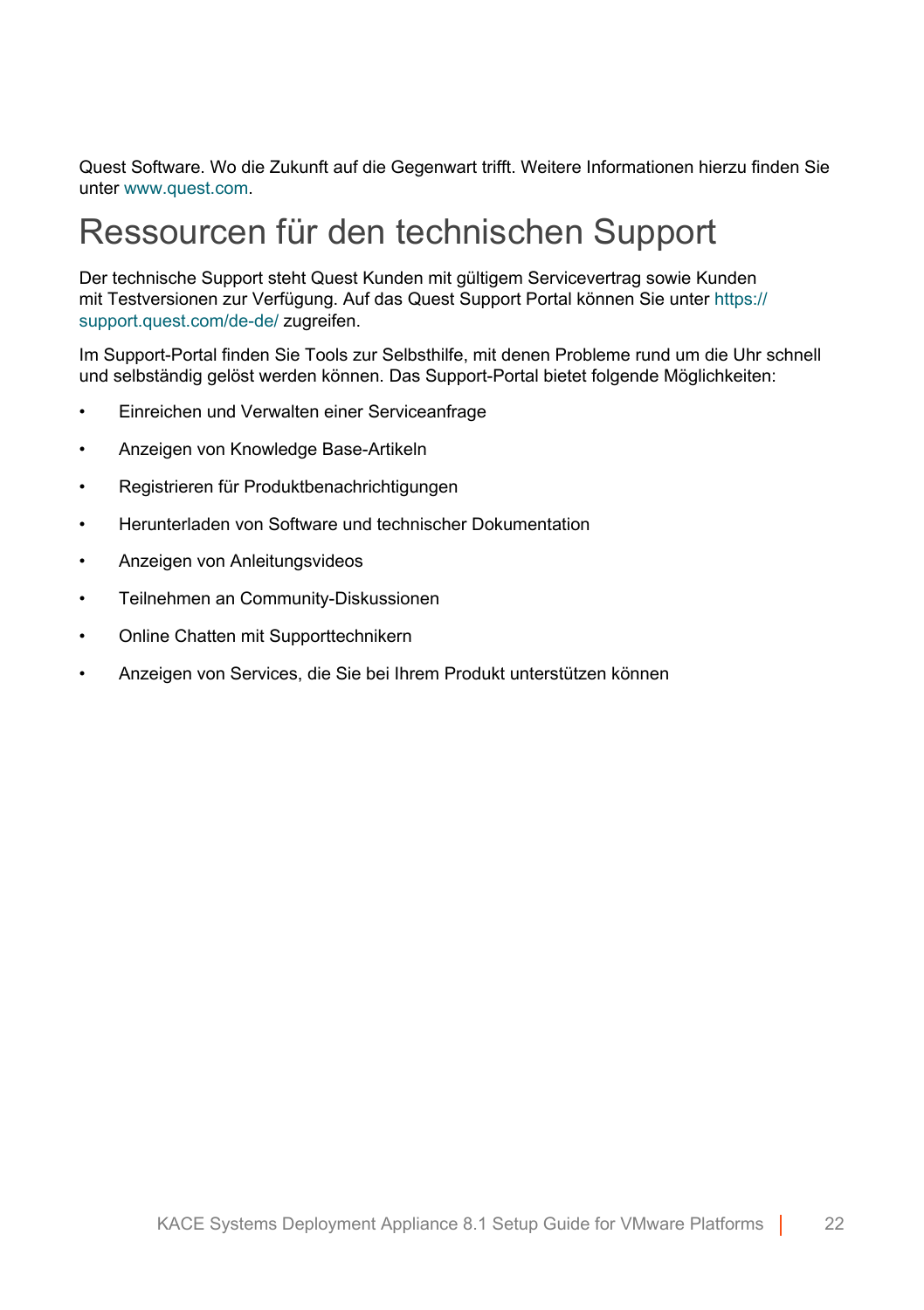アプライアンスのセットアップ

<span id="page-22-0"></span>このガイドでは、仮想 Quest® KACE® システム展開アプライアンス(SDA)を VMware® ESX® または VMware ESXi™ ホストシステムにセットアップする方法について説明します。仮想 KACE SDA では専用のハードウェアを必要としません。

#### <span id="page-22-1"></span>はじめに

アプライアンスを設定する前に、いくつかの作業を行っていただく必要があります。

- 1. 仮想 KACE システム展開アプライアンス(SDA)のライセンスを Quest の営業担当から購 入します(<https://www.quest.com/company/contact-us.aspx>)。
- 2. アプライアンスの静的IPアドレスを取得します。

### <span id="page-22-2"></span>VMware ESX または VMware ESXi サーバ への仮想 KACE SDA のインストール

VMware vSphere® クライアントまたは vSphere Web クライアントがインストールされているホ ストコンピューターから、仮想 KACE システム展開アプライアンス(SDA)をインストールする ことができます。

仮想 KACE SDA をインストールする前に、VMware vSphere クライアントまたは vSphere Web クライアントをホストシステムにインストールする必要があります。WANを介してのインポート は使用できないため、指定されたホストと同じネットワーク上のコンピューターでvSphereクラ イアントを実行します。

- 1. 仮想 KACE SDA をダウンロードするには、[https://support.quest.com/kace-systems](https://support.quest.com/kace-systems-deployment-appliance/download-new-releases)[deployment-appliance/download-new-releases](https://support.quest.com/kace-systems-deployment-appliance/download-new-releases) にアクセスします。ログイン資格情報の入手 方法については、Questのサポート[\(https://support.quest.com/contact-support](https://support.quest.com/contact-support))までお問い 合わせください。
- 2. 仮想アプライアンス セクションから、OVF(Open Virtualization Format)圧縮ファイルを vSphereクライアントシステムにダウンロードします。
- 3. ファイルを解凍します。
- 4. vSphere クライアントプログラムを起動し、ファイル > OVF テンプレートの展開 の順にク リックします。
- 5. ファイルの解凍先フォルダを参照し、OVFファイルを選択します。

インストールウィザードが起動し、インストールに関する選択肢が表示されます。

- 6. 実装に必要なコンポーネント(データセンター、データストアなど)を選択します。
- 7. 終了 をクリックします。
- 8. アプライアンスの設定を確認します。ネットワークが有効かどうかを確認し、その他の必要 な設定についても確認します。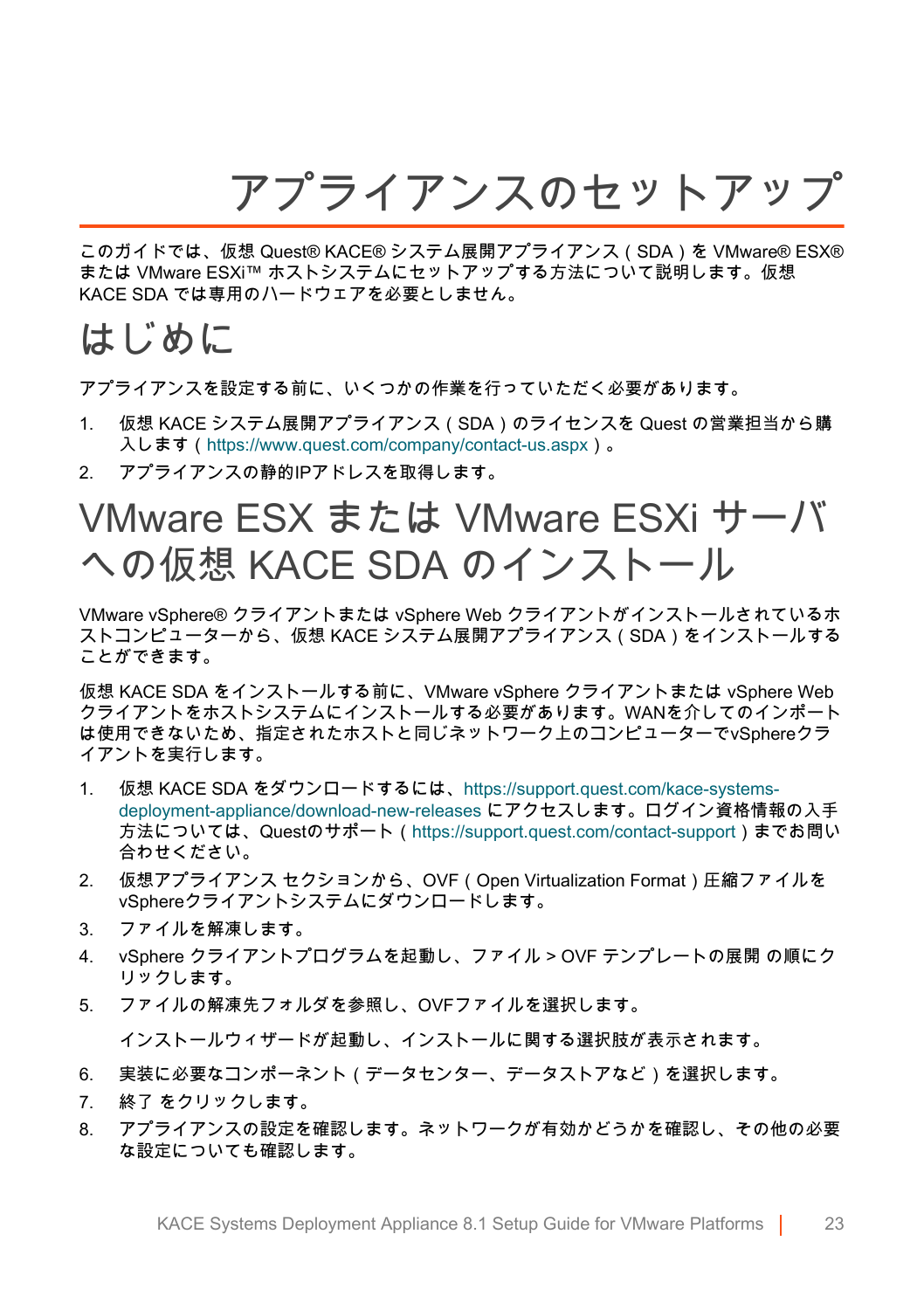9. オフボードストレージデバイスにデータを保存する場合は、仮想 KACE SDA に仮想ディス クを追加します。

ネットワーク設定を構成します。詳細については、[ネットワーク設定の構成](#page-23-0)を参照してくださ い。

#### <span id="page-23-0"></span>ネットワーク設定の構成

ネットワークの設定とアプライアンスのネットワークへの接続には、コマンドラインコンソール を使用します。

1. 仮想マシンの電源をオンにして、アプライアンスを起動します。起動まで5~10分かかりま す。

ログイン画面が表示されます。

2. プロンプトで、次のように入力します。

ログイン:konfig

パスワード:konfig

- 3. コマンドラインコンソールで使用する言語を選択します。上矢印キーと下矢印キーを使用し てフィールド間を移動します。
- 4. 以下のネットワーク設定を構成します。フィールド内のオプションを選択するには、右矢印 キーと左矢印キーを使用します。フィールド間を移動するには、上矢印キーと下矢印キーを 使用します。

オプション アンチャン かいしゃ かいしゃ 説明

| ホスト名        | アプライアンスのホスト名を入力します。デ<br>フォルトはk2000です。                                  |
|-------------|------------------------------------------------------------------------|
| サブネットマスク    | アプライアンスが参加しているサブネット<br>(ネットワークセグメント)を入力します。デ<br>フォルトは、255.255.255.0です。 |
| IPアドレス      | アプライアンスの静的IPアドレスを入力しま<br>す。                                            |
| ドメイン名       | アプライアンスが参加しているドメインを入力<br>します。例:quest.com。                              |
| デフォルトゲートウェイ | アプライアンスのネットワークゲートウェイを<br>入力します。                                        |
| プライマリDNS    | アプライアンスがホスト名の解決に使用するプ<br>ライマリDNSサーバーのIPアドレスを入力しま<br>す。                 |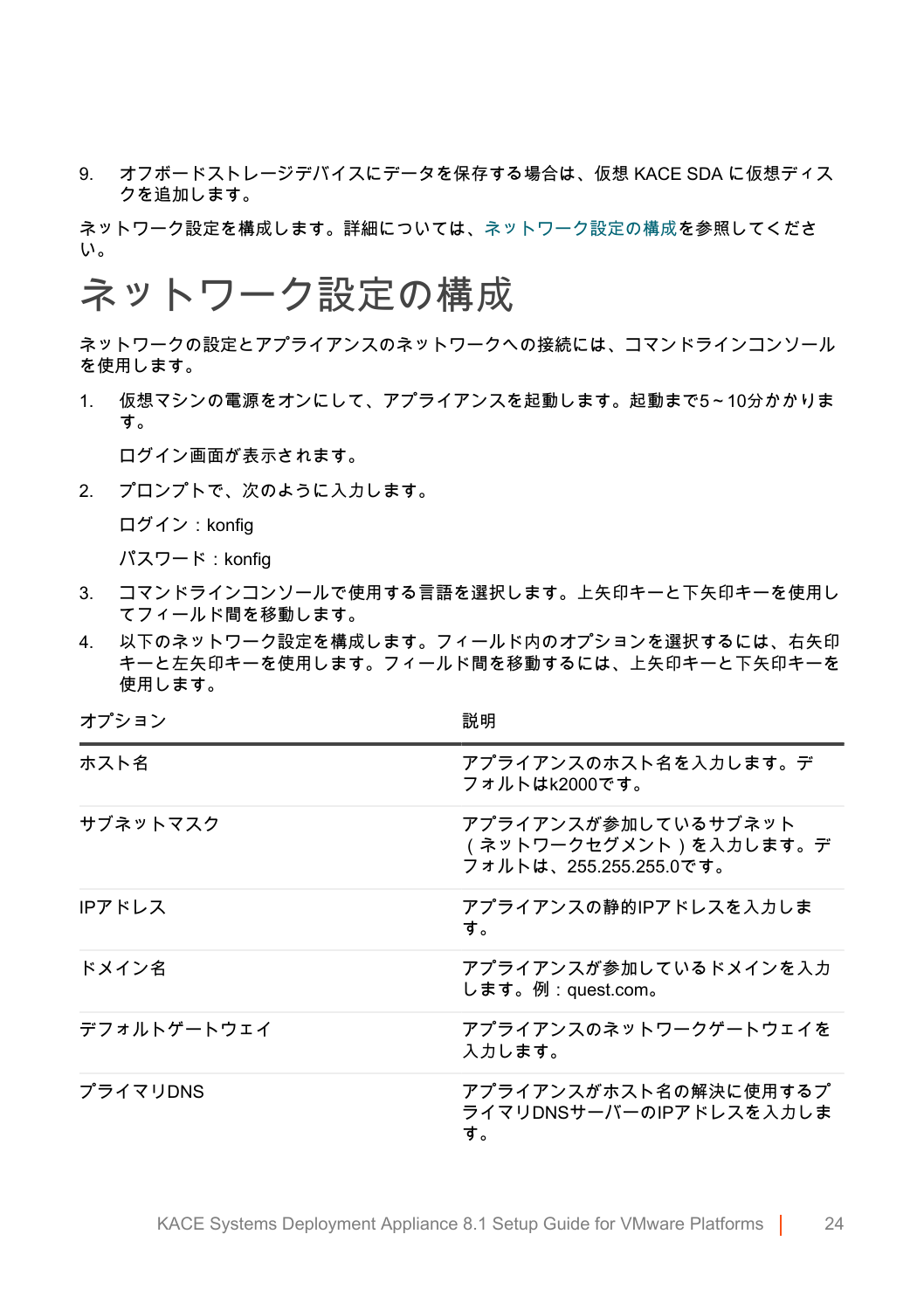| オプション                    | 説明                                                                                                                                                                           |
|--------------------------|------------------------------------------------------------------------------------------------------------------------------------------------------------------------------|
| セカンダリDNS                 | オプション:アプライアンスがホスト名の解決<br>に使用するセカンダリDNSサーバーのIPアドレ<br>スを入力します。                                                                                                                 |
| SSHルートログインの許可(Questサポート) | オプション:このオプションを選択する<br>と、KACEシステム導入アプライアンスの管理者<br>コンソールへのSSH (セキュア)アクセスが有<br>効になります。アプリケーションの初期セット<br>アップ中に、SSHを有効にすることをお勧めし<br>ます。セットアップが完了したら、管理者コン<br>ソールで必要に応じて設定を変更できます。 |
| プロキシ                     | オプション:プロキシサーバーの情報を入力し<br>ます。                                                                                                                                                 |
|                          | このアプライアンスでは、ユーザー名<br>i<br>とパスワードを要求するレルムベー<br>スの基本認証を使用するプロキシサー<br>バーをサポートしています。プロキシ<br>サーバーが他の種類の認証を使用する<br>場合は、プロキシサーバーの例外リス<br>トにアプライアンスのIPアドレスを追加<br>してください。             |
| アプライアンスデータを保存            | 次のいずれかのオプションボタンを選択しま<br>す。                                                                                                                                                   |
|                          | 仮想アプライアンス上(オンボードスト<br>レージ)                                                                                                                                                   |
|                          | オフボードストレージデバイス(仮想ディ<br>スク)                                                                                                                                                   |
|                          | このオプションは、追加のハードディ<br>i<br>スクがすでに仮想 KACE SDA アプライ<br>アンスに追加されている場合にのみ使<br>用可能です。                                                                                              |

5. 下矢印キーを使用してカーソルを 保存 に移動し、EnterキーまたはReturnキーを押します。 アプライアンスが再起動します。

管理コンソールにログインします。詳細については、[管理者コンソールへのログイン](#page-24-0)を参照して ください。

<span id="page-24-0"></span>管理者コンソールへのログイン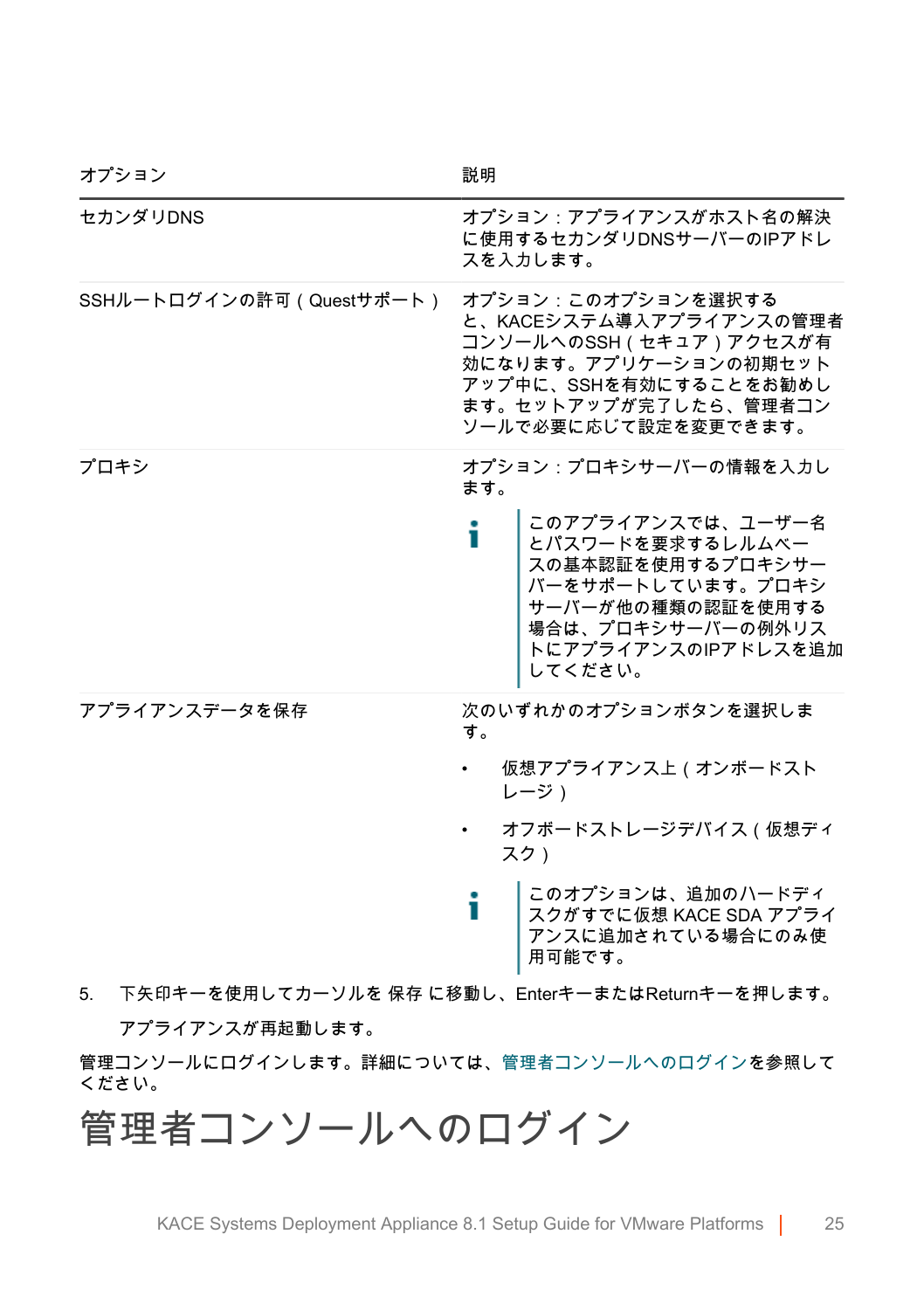ネットワーク設定の構成後、アプライアンスが再起動されたら、LAN(ローカルエリアネット ワーク)上の任意のコンピューターからKACEシステム導入アプライアンスの管理者コンソール にログインしてください。

- 使用しているブラウザの設定に基づいて、初回ログイン時に管理者コンソールに表示さ Ť れる言語が決定されます。言語設定の変更に関する詳細は、アプライアンスの『管理者 ガイド』を参照してください。
- 1. Webブラウザを開き、管理者コンソールのURL

(http://hostname)を入力します。例:http://KACE\_SDA

2. 次の情報を入力します。

設定 しょうしゃ しょうしゃ おうしゃ 説明 おおし かいきょう かいきょう

| ライセンスキー  | Questからのご案内のEメールに記載され<br>ているライセンスキーを入力します。ダッ<br>シュも含めてください。ライセンスキー<br>がない場合は、Questのサポート (https://<br>support.quest.com/contact-support)にお問い合<br>わせください。                                                                                                                                                                                                   |
|----------|-----------------------------------------------------------------------------------------------------------------------------------------------------------------------------------------------------------------------------------------------------------------------------------------------------------------------------------------------------------|
| 管理者パスワード | デフォルトのadminアカウントのパスワードを入<br>力します。これは、アプライアンスの管理者コ<br>ンソールにログインするために使用するアカウ<br>ントです。この時点では、デフォルトのadminア<br>カウントがアプライアンス上で唯一のアカウン<br>トになります。このアカウントのパスワードを<br>忘れると、システムを出荷時のデフォルト状態<br>にリセットすることが必要になる場合があり、<br>データロスが発生します。<br>複数の KACE SDA または KACE<br>т<br>SMA (システム管理) アプライアンス<br>を使用する場合、Quest KACE では、す<br>べてのアプライアンスの admin アカウ<br>ントに同じパスワードを使用すること |
|          | をお勧めします。これにより、後でア<br>プライアンス同士をリンクすることが<br>可能になります。詳細については、ア<br>プライアンスの『管理者ガイド』を参<br>照してください。                                                                                                                                                                                                                                                              |
| 登録データ    | アプライアンスからのログと通知を受け取る会<br>社またはグループの名前、および担当者または<br>グループのEメールアドレスを入力します。                                                                                                                                                                                                                                                                                    |
| ネットワーク接続 | 物理および仮想 KACE SDA アプライアンスは、<br>ライセンス情報を検証するためにネットワーク<br>接続されている必要があります。                                                                                                                                                                                                                                                                                    |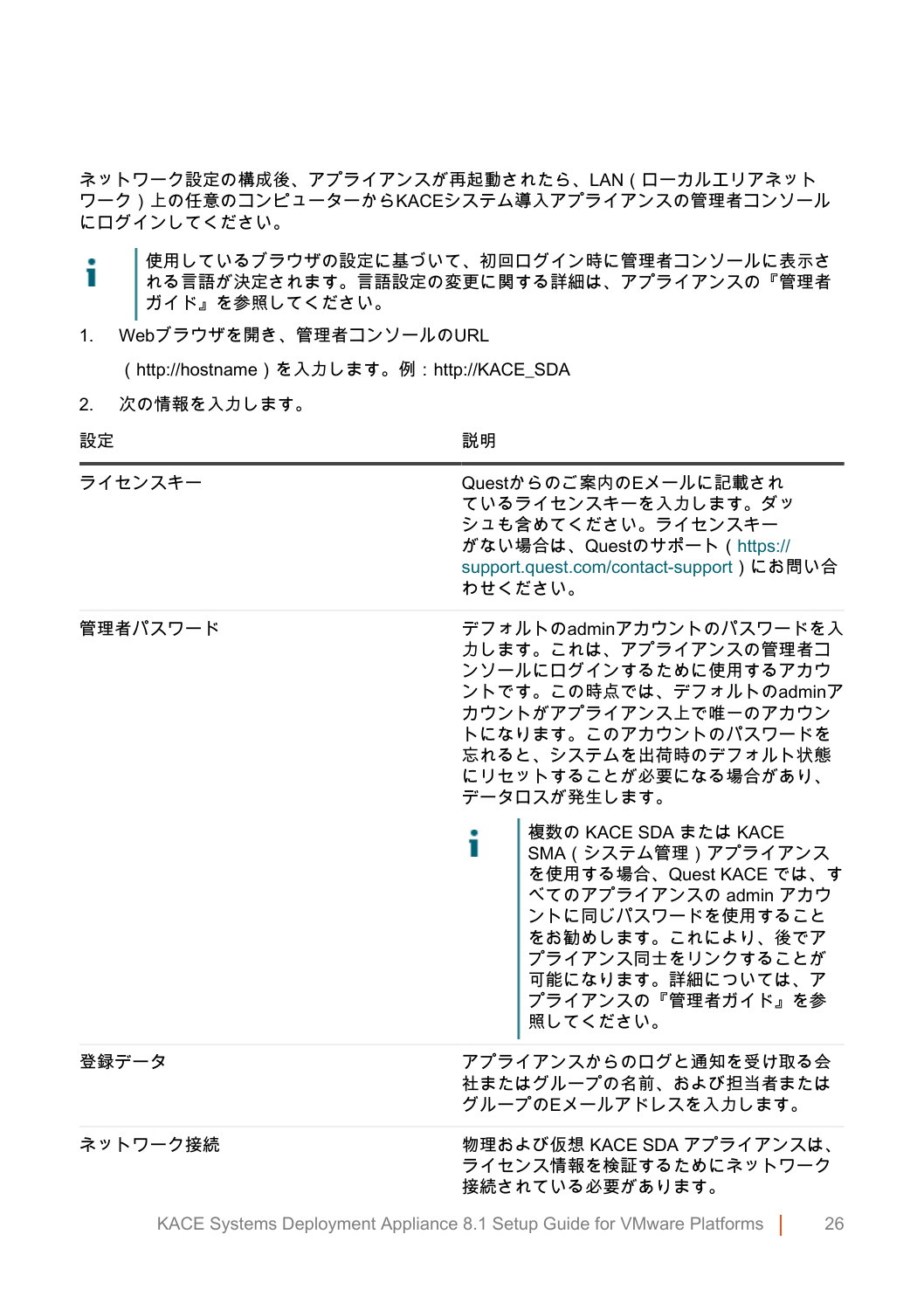設定 しょうしゃ しょうしゃ おうしゃ 説明 おおし かいきょう かいきょう

タイムゾーン フライアンスが設置されている地域のタイム ゾーンを選択します。

- 3. 設定を保存して続行する をクリックします。 データストレージ ページが表示されます。
- 4. オプション:アプライアンスデータをオンボードストレージまたはオフボードストレージに 保存します。
- 5. 仮想ディスクを追加した場合は、追加したディスクをここで選択して、アプライアンスを設 定して再起動する をクリックします。

アプライアンスが再起動します。

- 6. アプライアンスが再起動したら、ブラウザページを更新します。
- 7. エンドユーザー使用許諾契約(EULA)に同意し、次に、ログインID adminとパスワード (初期セットアップページで選択したもの)を使用してログインします。

管理者コンソールが表示され、アプライアンスが使用可能な状態になります。

#### <span id="page-26-0"></span>トレーニングのスケジュール設定

Quest では、アプライアンスの使用に役立てていただけるように、QuickStart と呼ばれるトレー ニングプログラムを提供しています。このプログラムでは、ネットワークに接続されたデバイス のイメージングおよびプロビジョニングを開始するための、リモートアシスタンスを提供してい ます。

このプログラムの詳細については、[https://support.quest.com/kace-systems-deployment](https://support.quest.com/kace-systems-deployment-appliance/professional-services/330)[appliance/professional-services/330](https://support.quest.com/kace-systems-deployment-appliance/professional-services/330) を参照してください。

登録するには、<https://www.quest.com/register/113380> でリクエストを送信してください。

#### <span id="page-26-1"></span>当社について

Quest は、複雑化する IT 環境において、新しいテクノロジの利点を現実のものにするソフトウェ アソリューションを生み出しています。データベースとシステム管理から Active Directory と Office 365 の管理、サイバーセキュリティの回復力まで、Quest はお客様の次の IT の課題を今 すぐ解決できるように支援します。世界中で、130,000 社以上の企業と Fortune 500 企業の 95% が、次の企業イニシアチブのプロアクティブな管理と監視を実施し、複雑なマイクロソフトの課 題に対応する次のソリューションを見つけ、次の脅威に先んじるために、Quest を頼りにしてい ます。Quest Software。今「次」に備える。詳細に関しては、[「www.quest.com」](https://www.quest.com/company/contact-us.aspx)を参照してく ださい。

#### <span id="page-26-2"></span>テクニカルサポートのリソース

Quest の有効なメンテナンス契約をお持ちのお客様、および試用版をお持ちのお客様は、テクニ カルサポートをご利用いただけます。Quest サポート ポータルは、[https://support.quest.com](https://support.quest.com/) か らアクセスできます。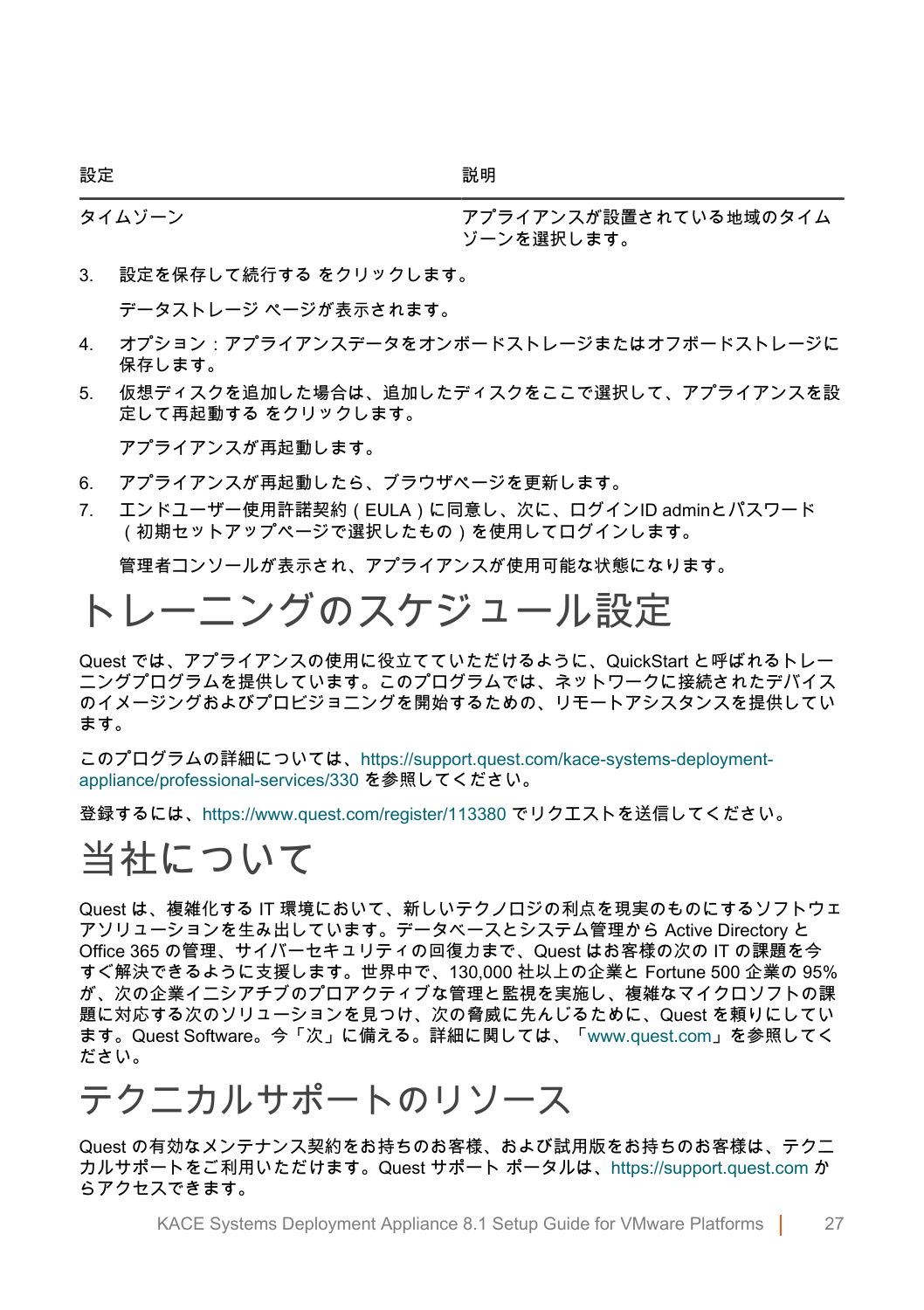サポートポータルは、問題を迅速に自身で解決するのに使用できるセルフヘルプツールを提供し ており、毎日24時間アクセスできます。このサイトでは、以下の操作を実行できます。

- サービスリクエストの送信と管理
- サポート技術情報記事の表示
- 製品情報への登録
- ソフトウェアと技術文書のダウンロード
- 説明ビデオの再生
- コミュニティの討論への参加
- サポートエンジニアとのオンラインチャット
- 製品のサポートサービスの表示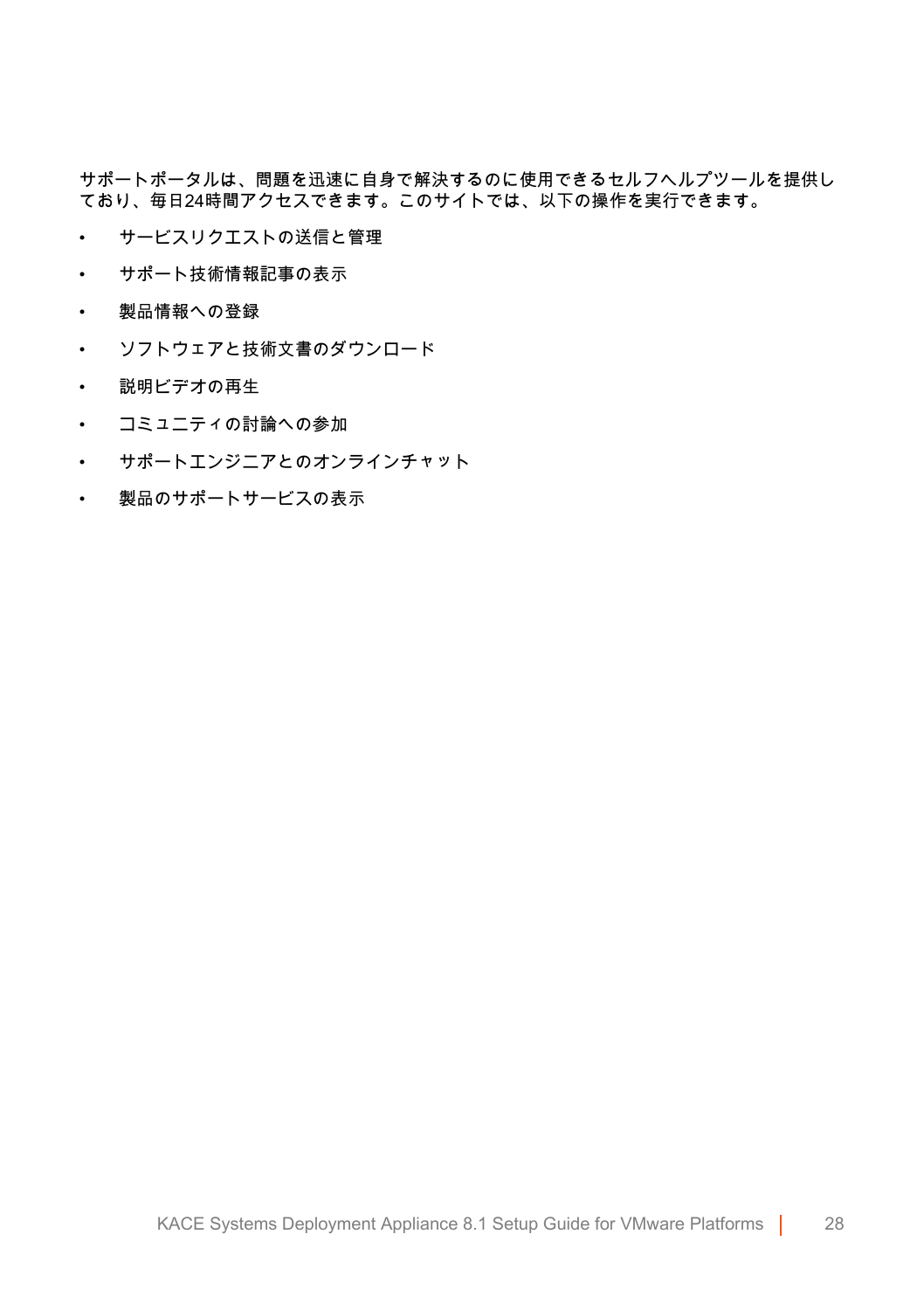# Configuração do equipamento

<span id="page-28-0"></span>Este guia explica como configurar a solução virtual Quest® KACE® Systems Deployment Appliance (SDA) nos sistemas host VMware® ESX® ou VMware ESXi™.O KACE SDA virtual não requer hardware dedicado.

## <span id="page-28-1"></span>Antes de começar

Antes de configurar a solução, há uma série de ações preliminares que você precisa tomar.

- 1. Adquira uma licença da Solução de implantação de sistemas (SDA) KACE virtual com a equipe de vendas Quest em [https://www.quest.com/company/contact-us.aspx.](https://www.quest.com/company/contact-us.aspx)
- 2. Obtenha um endereço IP estático para o appliance.

# <span id="page-28-2"></span>Instalar o SDA KACE virtual em um servidor VMware ESX ou VMware ESXi

É possível instalar a Solução de implantação de sistemas (SDA) KACE a partir de um computador host que tenha o VMware vSphere® Client ou o vSphere Web Client instalado.

Antes de instalar o SDA KACE virtual, é necessário instalar o VMware vSphere Client ou o vSphere Web Client no seu sistema host. Execute o cliente do vSphere em um computador que esteja na mesma rede que o host designado porque a importação por WAN não funciona.

- 1. Para baixar o SDA KACE virtual, acesse [https://support.quest.com/kace-systems](https://support.quest.com/kace-systems-deployment-appliance/download-new-releases)[deployment-appliance/download-new-releases.](https://support.quest.com/kace-systems-deployment-appliance/download-new-releases) Para obter sua credencial de login do cliente, entre em contato com o Suporte técnico Quest em [https://support.quest.com/contact](https://support.quest.com/contact-support)[support.](https://support.quest.com/contact-support)
- 2. Na seção Appliance virtual, faça o download do arquivo OVF (Open Virtualization Format) compactado para o sistema do vSphere Client.
- 3. Extraia os arquivos.
- 4. Inicie o programa vSphere Client clique em Arquivo > Implantar modelo de OVF.
- 5. Navegue até a pasta na qual você extraiu os arquivos e selecione o arquivo OVF.

O assistente de instalação é exibido e oferece as opções de instalação.

- 6. Selecione os componentes exigidos por sua implementação: centro de dados, repositório de dados e assim por diante.
- 7. Clique em Concluir.
- 8. Confirme as configurações do equipamento. Verifique se há uma rede válida e outras configurações necessárias.
- 9. Adicione um disco virtual ao seu SDA KACE virtual se desejar armazenar dados em um dispositivo de armazenamento externo.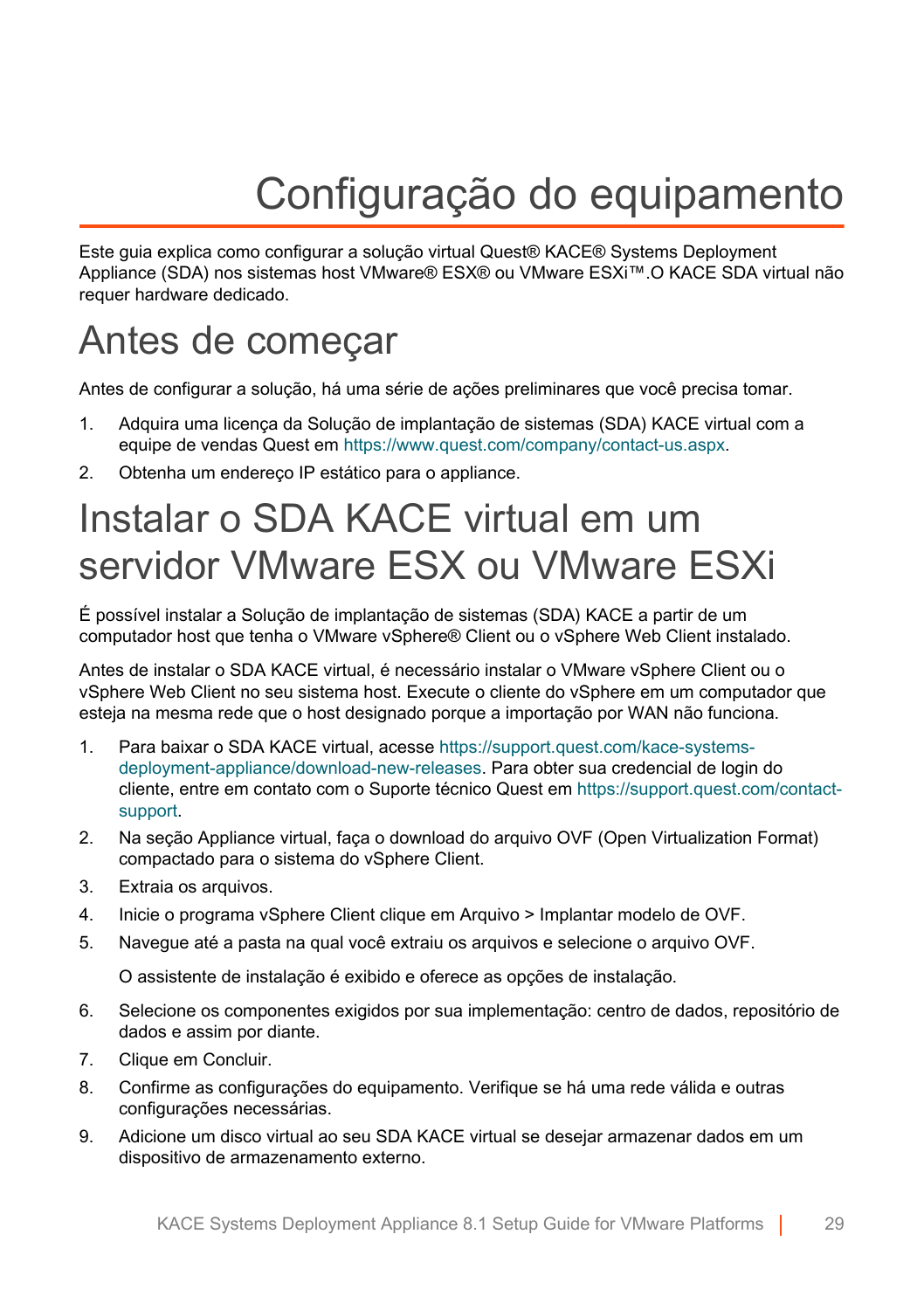Defina as configurações de rede. Consulte [Definição das configurações de rede](#page-29-0).

# <span id="page-29-0"></span>Definição das configurações de rede

Use o Console da linha de comando para definir as configurações de rede e conectar a solução à sua rede.

1. Ligue a máquina virtual para inicializar a solução. Isso pode levar de 5 a 10 minutos.

A tela de login é exibida.

2. Na solicitação, insira:

Login: konfig

Senha: konfig

- 3. Escolha o idioma a ser usado no Console da linha de comando. Use as teclas de seta para cima e seta para baixo para percorrer os campos.
- 4. Defina as seguintes configurações de rede. Use as teclas de seta direita e esquerda para selecionar opções em um campo; use as teclas de seta para cima e para baixo para se movimentar entre os campos.

| Opção                                          | Descrição                                                                                                                                                                                                                  |
|------------------------------------------------|----------------------------------------------------------------------------------------------------------------------------------------------------------------------------------------------------------------------------|
| Nome do host                                   | Digite o nome de host da solução. O padrão é<br>k2000.                                                                                                                                                                     |
| Máscara de sub-rede                            | Digite a sub-rede (segmento de rede) em que a<br>solução está. O padrão é 255.255.255.0.                                                                                                                                   |
| Endereço IP                                    | Insira o endereço IP estático do dispositivo.                                                                                                                                                                              |
| Nome do domínio                                | Digite o domínio no qual a solução está. Por<br>exemplo, quest.com.                                                                                                                                                        |
| Gateway padrão                                 | Digite o gateway de rede para a solução.                                                                                                                                                                                   |
| DNS primário                                   | Insira o endereço IP do servidor DNS primário<br>usado pela solução para determinar nomes de<br>host.                                                                                                                      |
| DNS secundário                                 | Opcional: Insira o endereço IP do servidor DNS<br>secundário usado pela solução para determinar<br>nomes de host.                                                                                                          |
| Permitir login na raiz com SSH (Suporte Quest) | Opcional: Selecione esta opção para ativar<br>o acesso SSH (seguro) ao Console do<br>administrador da Solução de Implantação de<br>Sistemas KACE, A Quest KACE recomenda<br>que você habilite o SSH durante a configuração |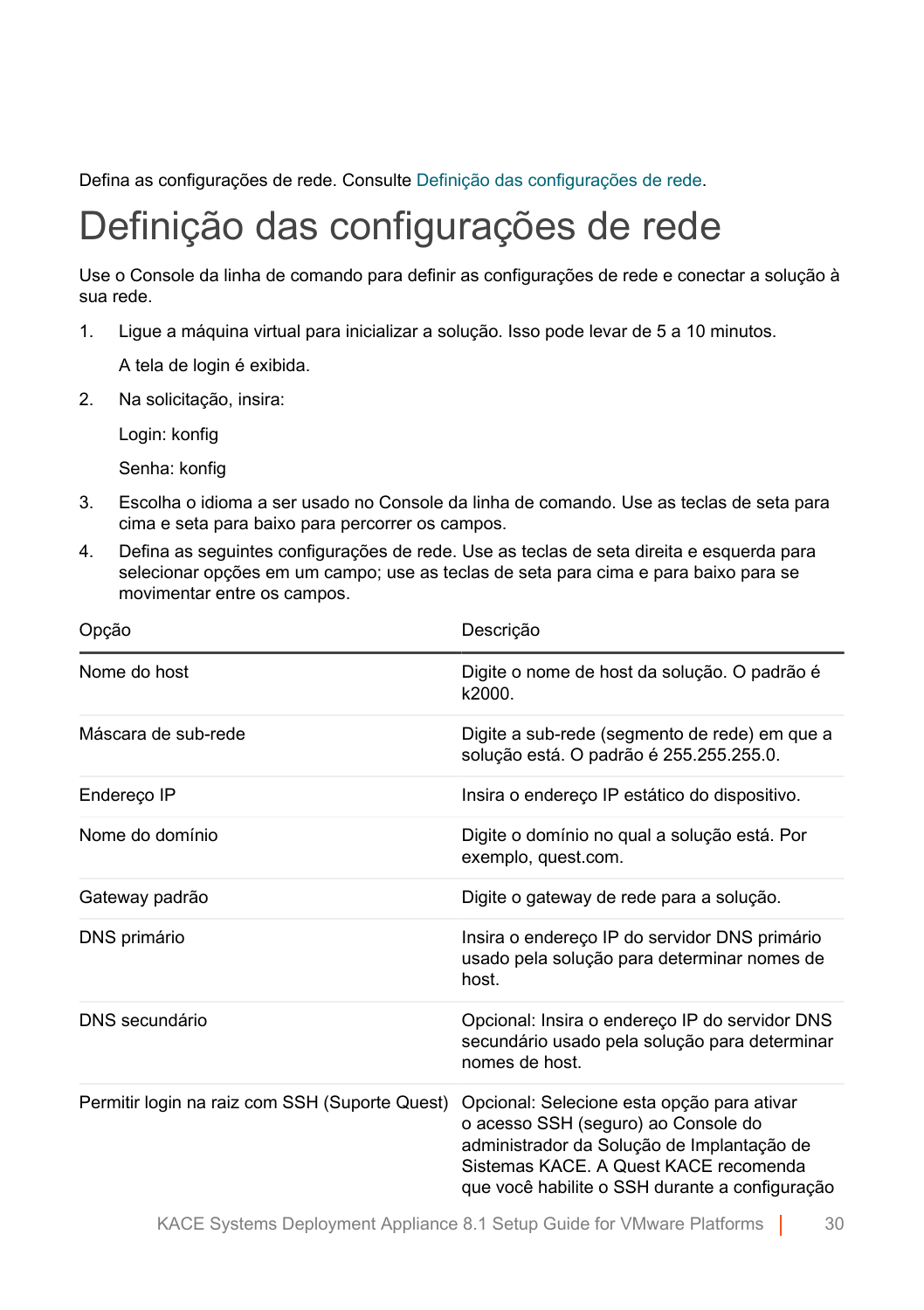| Opção                       | Descrição                                                                                                                                                                                                                                                                                           |
|-----------------------------|-----------------------------------------------------------------------------------------------------------------------------------------------------------------------------------------------------------------------------------------------------------------------------------------------------|
|                             | inicial. Quando a configuração estiver completa,<br>será possível alterar as definições no Console<br>do administrador, conforme necessário.                                                                                                                                                        |
| Proxy                       | Opcional: Digite as informações do servidor<br>proxy.                                                                                                                                                                                                                                               |
|                             | O dispositivo suporta servidores proxy<br>que utilizam autenticação básica<br>baseada em domínio que requer<br>nomes de usuário e senhas. Se seu<br>servidor proxy utiliza um tipo diferente<br>de autenticação, acrescente o endereço<br>IP do appliance à lista de exceções do<br>servidor proxy. |
| Salvar dados do equipamento | Selecione um dos seguintes botões de opção:                                                                                                                                                                                                                                                         |
|                             | Na solução virtual (armazenamento<br>integrado)                                                                                                                                                                                                                                                     |
|                             | Nesse dispositivo de armazenamento não<br>integrado (disco virtual)                                                                                                                                                                                                                                 |
|                             | Essa opção está disponível apenas<br>quando um disco rígido adicional já está<br>presente na solução SDA KACE.                                                                                                                                                                                      |

5. Use a seta para baixo para mover o cursor para Salvar e, em seguida, pressione Entrar ou Retornar.

O equipamento é reiniciado.

Faça login no Console do administrador. Consulte [Fazer login no Console do administrador.](#page-30-0)

# <span id="page-30-0"></span>Fazer login no Console do administrador

Quando as configurações de rede forem definidas e a solução reinicializar, faça o login no Console do administrador da Solução de Implantação de Sistemas KACE a partir de qualquer computador na rede local (LAN).

- A configuração do navegador determinará o idioma exibido no Console do Administrador i na primeira vez que você fizer login. Para obter mais informações sobre como alterar as configurações de idioma, consulte o Guia do Administrador da solução.
- 1. Abra um navegador da Web e insira a URL do Console do administrador:

http://hostname. Por exemplo, http://KACE\_SDA.

2. Forneça as seguintes informações: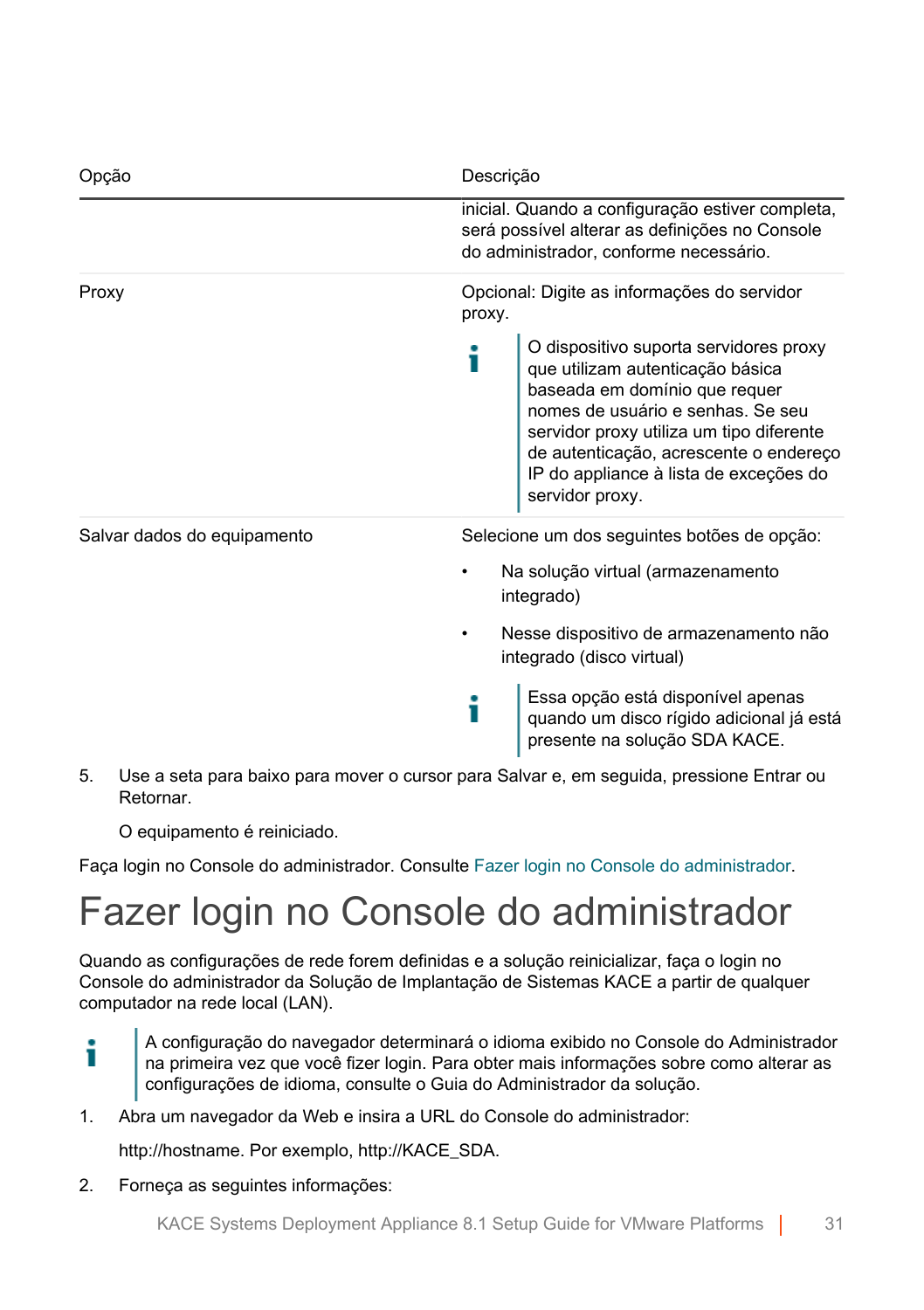| Configuração           | Descrição                                                                                                                                                                                                                                                                                                                                                                                 |
|------------------------|-------------------------------------------------------------------------------------------------------------------------------------------------------------------------------------------------------------------------------------------------------------------------------------------------------------------------------------------------------------------------------------------|
| Chave de licença       | Insira a chave de licença recebida no e-mail<br>de boas-vindas da Quest. Inclua as barras.<br>Se você não tiver uma chave de licenca,<br>contate o Suporte técnico Quest em https://<br>support.quest.com/contact-support.                                                                                                                                                                |
| Senha do administrador | Insira a senha da conta de administrador<br>padrão, que é a conta usada para fazer o login<br>no Console do administrador da solução. A<br>conta de administrador padrão é a única conta<br>na solução nesse momento. Caso você esqueça<br>a senha para essa conta, pode ser necessário<br>reiniciar o sistema de volta aos padrões de<br>fábrica, o que pode resultar em perda de dados. |
|                        | Se houver várias soluções SMA<br>i<br>(Solução de gerenciamento de<br>sistemas) ou SDA KACE, a Quest<br>KACE recomenda usar a mesma senha<br>para a conta de administrador em todas<br>as soluções. Isso permitirá vincular as<br>soluções posteriormente. Para obter<br>mais informações, consulte o Guia do<br>administrador da solução:                                                |
| Dados de registro      | Digite o nome da sua empresa ou grupo e<br>o endereço de e-mail da pessoa ou grupo<br>que você deseja que receba os registros e as<br>notificações da solução.                                                                                                                                                                                                                            |
| Conectividade de rede  | As soluções SDA KACE física e virtual<br>devem ser conectadas à rede para validar as<br>informações da licença.                                                                                                                                                                                                                                                                           |
| Fuso horário           | Selecione o fuso horário em que a solução está<br>localizada.                                                                                                                                                                                                                                                                                                                             |

3. Clique em Salvar configurações e continuar.

A página Armazenamento de dados é exibida.

- 4. Opcional: Salve os dados da sua solução no armazenamento interno ou no armazenamento externo.
- 5. Se você incluiu um disco virtual adicional, selecione-o agora e clique em Configurar e depois reiniciar o equipamento.

O equipamento é reiniciado.

6. Quando a solução tiver reiniciado, atualize a página do navegador.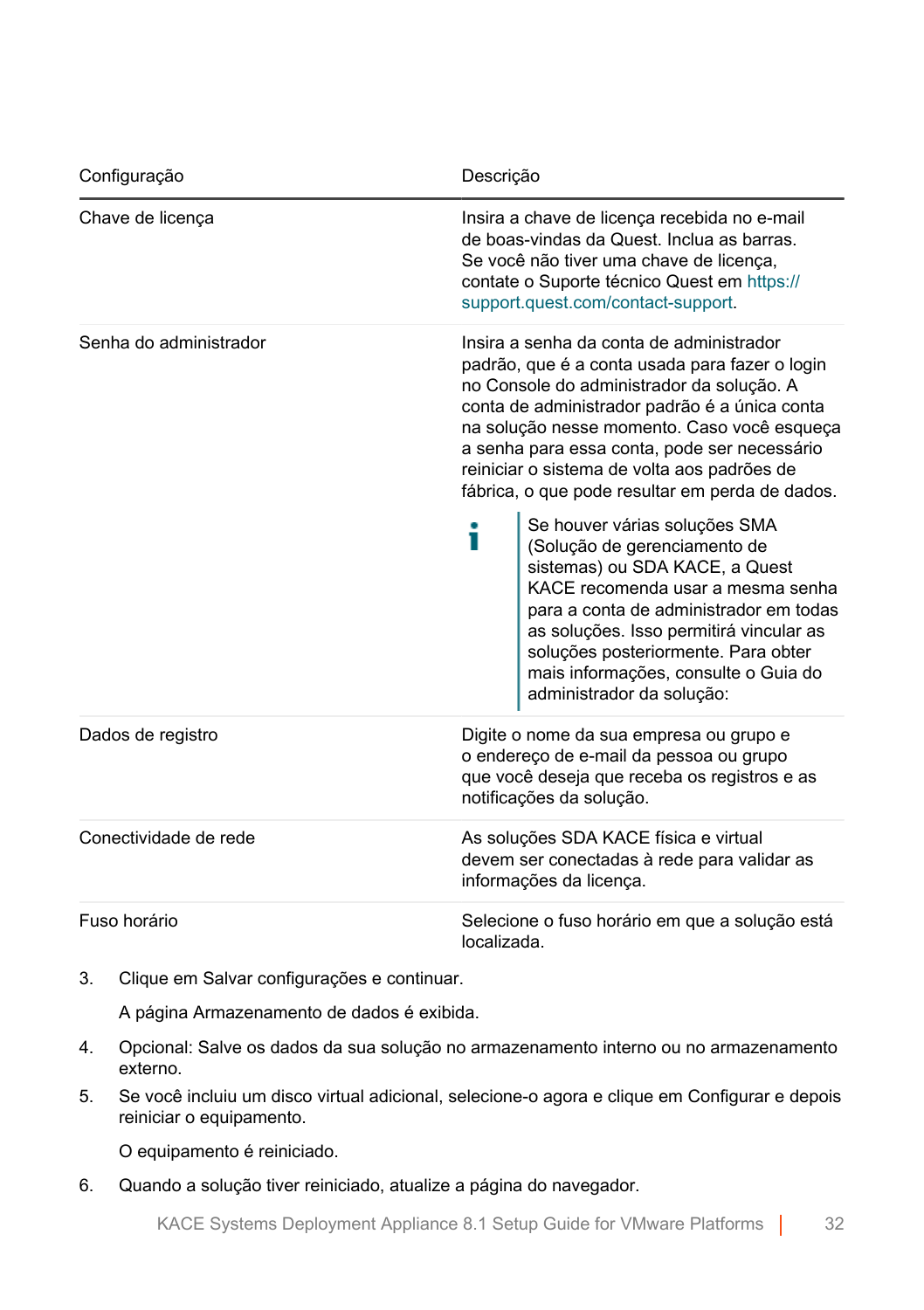7. Aceite o Contrato de licença de usuário final (EULA), depois faça login usando a ID de login admin e a senha escolhida na página de configuração inicial.

O Console do administrador será exibido e a solução estará pronta para uso.

## <span id="page-32-0"></span>Programação de treinamento

Para ajudá-lo a começar a usar a solução, a Quest oferece um programa de treinamento chamado QuickStart. Esse programa oferece assistência remota para começar a criar imagens e provisionar os dispositivos conectados à rede.

Para saber mais sobre o programa, acesse [https://support.quest.com/kace-systems-deployment](https://support.quest.com/kace-systems-deployment-appliance/professional-services/330)[appliance/professional-services/330](https://support.quest.com/kace-systems-deployment-appliance/professional-services/330).

Para se registrar, envie uma solicitação em [https://www.quest.com/register/113380.](https://www.quest.com/register/113380)

# <span id="page-32-1"></span>Sobre nós

A Quest cria soluções de software que tornam reais os benefícios da nova tecnologia em um cenário de TI cada vez mais complexo. Desde o gerenciamento de banco de dados e de sistemas até o gerenciamento do Active Directory e do Office 365 e a resiliência da segurança cibernética, a Quest ajuda os clientes a resolver seu próximo desafio de TI imediatamente. Em todo o mundo, mais de 130.000 empresas e 95% das empresas da Fortune 500 confiam na Quest para oferecer gerenciamento e monitoramento proativos para a próxima iniciativa empresarial, encontrar a próxima solução para desafios complexos da Microsoft e ficar à frente da próxima ameaça. Quest Software. Onde o futuro encontra o presente. Para obter mais informações, visite [www.quest.com](https://www.quest.com/company/contact-us.aspx)

#### <span id="page-32-2"></span>Recursos de suporte técnico

O suporte técnico está disponível para clientes da Quest com um contrato de manutenção válido e clientes que estão usando versões de teste. Acesse o Portal de suporte da Quest em [https://](https://support.quest.com/) [support.quest.com.](https://support.quest.com/)

O Portal de suporte oferece ferramentas de autoajuda que podem ser usadas para solucionar problemas de forma rápida e independente, 24 horas por dia, 365 dias por ano. O Portal de suporte permite:

- Enviar e gerenciar uma solicitação de serviço
- Consultar artigos da Base de conhecimento
- Inscrever-se para receber notificações de produtos
- Fazer download de software e documentação técnica
- Assistir a vídeos de instruções
- Participar de discussões da comunidade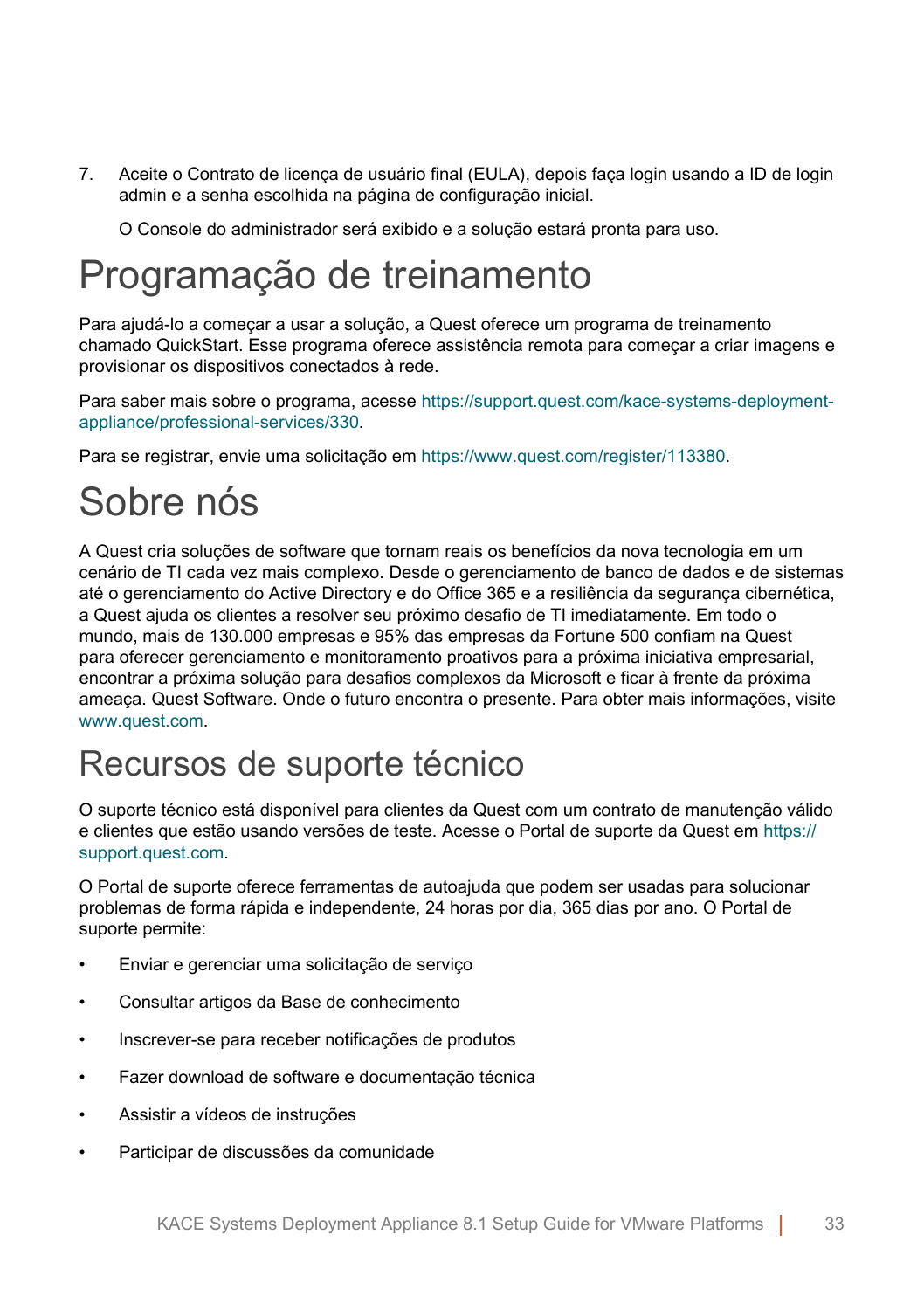- Conversar com os engenheiros de suporte on-line
- Consultar os serviços disponíveis para ajudá-lo com o seu produto.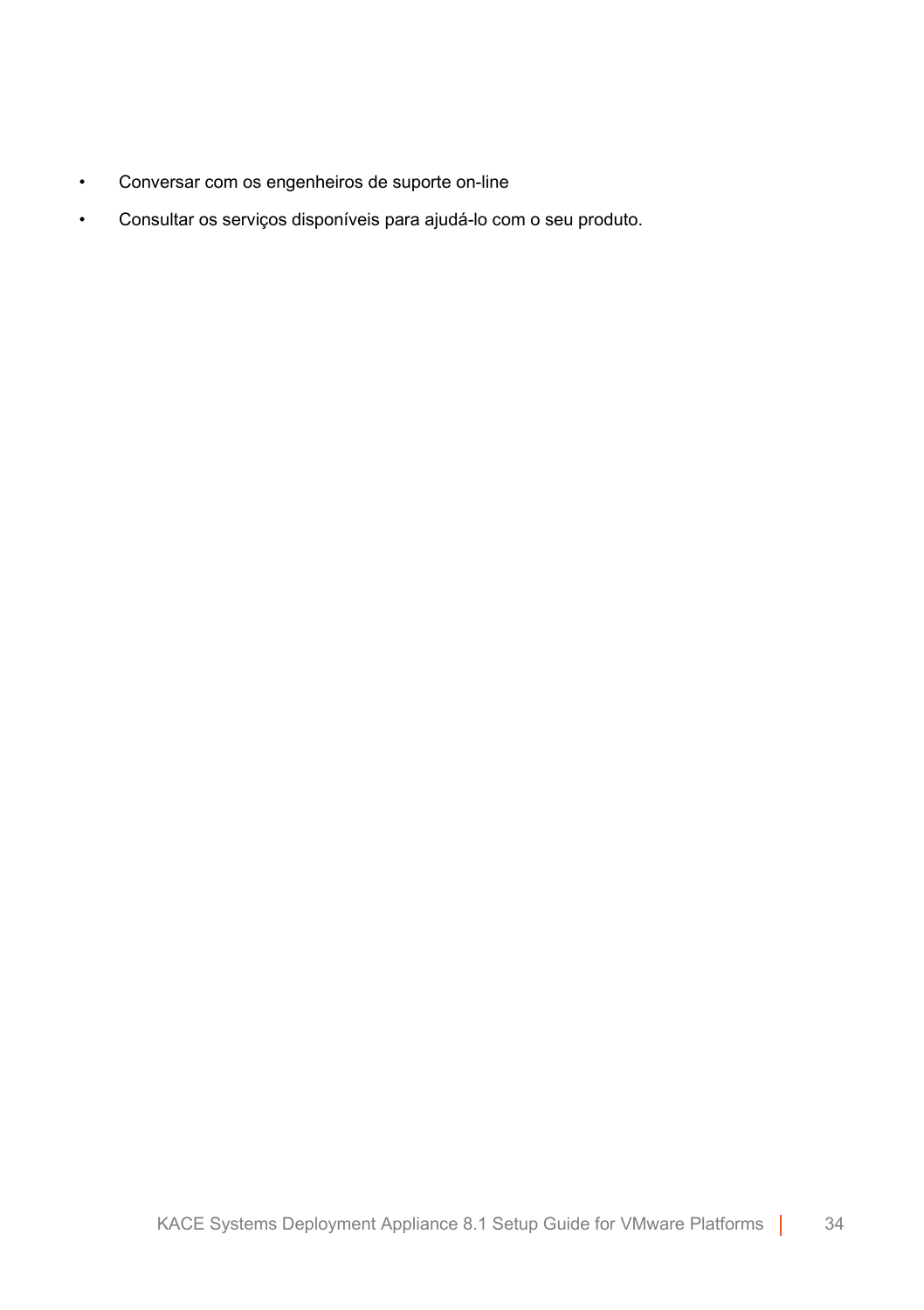# Configuración del dispositivo

<span id="page-34-0"></span>En esta guía se explica cómo configurar el dispositivo de implementación de sistemas (SDA) Quest® KACE® virtual en los sistemas host VMware® ESX® o VMware ESXi™.El SDA KACE virtual no requiere hardware dedicado.

### <span id="page-34-1"></span>Antes de comenzar

Antes de configurar el dispositivo, hay diversas medidas preliminares que debe tomar.

- 1. Compre una licencia del dispositivo de implementación de sistemas (SDA) KACE virtual en el Departamento de Ventas de Quest en [https://www.quest.com/company/contact-us.aspx.](https://www.quest.com/company/contact-us.aspx)
- 2. Obtenga una dirección IP estática para este dispositivo.

# <span id="page-34-2"></span>Instalar el SDA KACE virtual en un servidor VMware ESX o VMware ESXi

Puede instalar el dispositivo de implementación de sistemas (SDA) KACE virtual desde un equipo host que tenga instalado el cliente VMware vSphere® o el cliente web vSphere.

Antes de instalar el SDA KACE virtual, debe instalar el cliente VMware vSphere o el cliente web vSphere en el sistema host. Ejecute el cliente vSphere en un equipo que esté en la misma red que el host designado, la importación mediante una WAN no funciona.

- 1. Para descargar el SDA KACE virtual, diríjase a [https://support.quest.com/kace-systems](https://support.quest.com/kace-systems-deployment-appliance/download-new-releases)[deployment-appliance/download-new-releases.](https://support.quest.com/kace-systems-deployment-appliance/download-new-releases) Para obtener sus credenciales de inicio de sesión como cliente, comuníquese con el soporte de Quest en [https://support.quest.com/](https://support.quest.com/contact-support) [contact-support](https://support.quest.com/contact-support).
- 2. En la sección Dispositivo virtual, descargue el archivo OVF (Open Virtualization Format) comprimido en su sistema cliente vSphere.
- 3. Extraiga los archivos.
- 4. Inicie el programa para el cliente de vSphere y haga clic en Archivo > Implementar plantilla OVF.
- 5. Vaya a la carpeta donde extrajo los archivos y seleccione el archivo OVF.

Aparecerá el asistente de instalación y le ofrecerá opciones de instalación.

- 6. Seleccione los componentes que necesita su implementación: centro de datos, almacén de datos y así sucesivamente.
- 7. Haga clic en Finalizar.
- 8. Confirme los ajustes del dispositivo. Busque una red válida y cualquier otro ajuste que necesite.
- 9. Agregue un disco virtual al SDA KACE virtual si desea almacenar datos en un dispositivo de almacenamiento externo.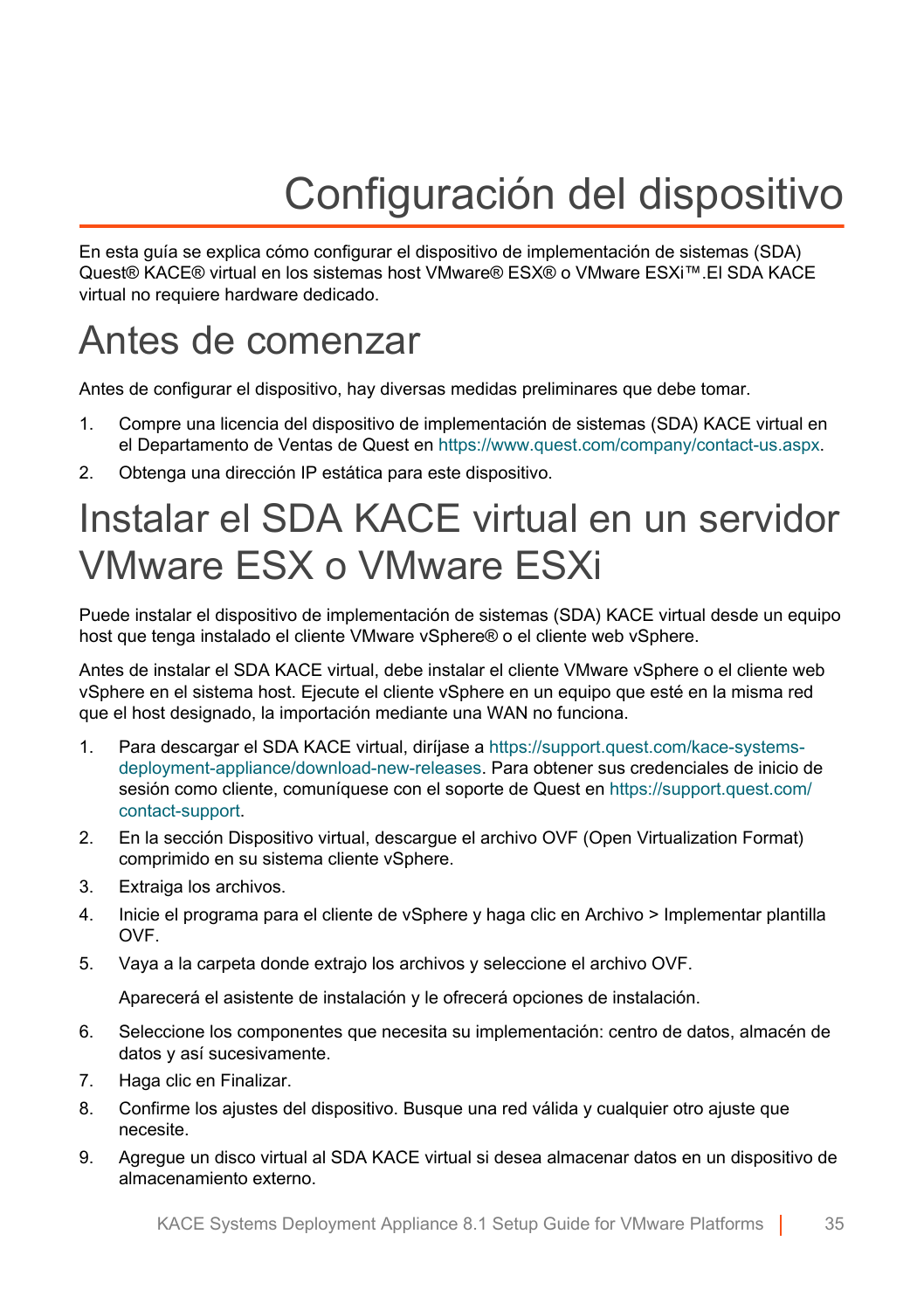Configure los ajustes de redes. Consulte [Configure los ajustes de red.](#page-35-0)

### <span id="page-35-0"></span>Configure los ajustes de red

Utilice la Consola de la línea de comandos para configurar los ajustes de red y conectar el dispositivo a su red.

1. Encienda la máquina virtual para arrancar el dispositivo. Este paso llevará entre 5 y 10 minutos.

Aparece la pantalla de inicio de sesión.

2. En la ventana de inicio de sesión, escriba:

Inicio de sesión: konfig

Contraseña: konfig

- 3. Seleccione el idioma que se utilizará en la Consola de la línea de comandos. Use las teclas de flecha arriba y abajo para moverse entre los campos.
- 4. Configure los siguientes ajustes de redes. Use las teclas de flecha derecha e izquierda para seleccionar las opciones en un campo; use las teclas de flecha arriba y abajo para moverse entre los campos.

| Opción                                                   | Descripción                                                                                                                      |
|----------------------------------------------------------|----------------------------------------------------------------------------------------------------------------------------------|
| Nombre de host                                           | Escriba el nombre de host del dispositivo. La<br>opción predeterminada es k2000.                                                 |
| Máscara de subred                                        | Escriba la subred (segmento de red) en la<br>que se encuentra el dispositivo. El valor<br>predeterminado es 255.255.255.0.       |
| Dirección IP                                             | Escriba la dirección IP estática del dispositivo.                                                                                |
| Nombre de dominio                                        | Escriba el dominio en el que se encuentra el<br>dispositivo. Por ejemplo, quest.com.                                             |
| Puerta de enlace predeterminada                          | Escriba la puerta de enlace de red para el<br>dispositivo.                                                                       |
| DNS primario                                             | Escriba la dirección IP del servidor DNS primario<br>que el dispositivo usa para resolver los nombres<br>de host.                |
| DNS secundario                                           | Opcional: Escriba la dirección IP del servidor<br>DNS secundario que el dispositivo utiliza para<br>resolver los nombres de host |
| Permitir inicio de sesión SSH raíz (soporte de<br>Quest) | Opcional: Seleccione esta opción para habilitar<br>el acceso SSH (seguro) a la Consola del                                       |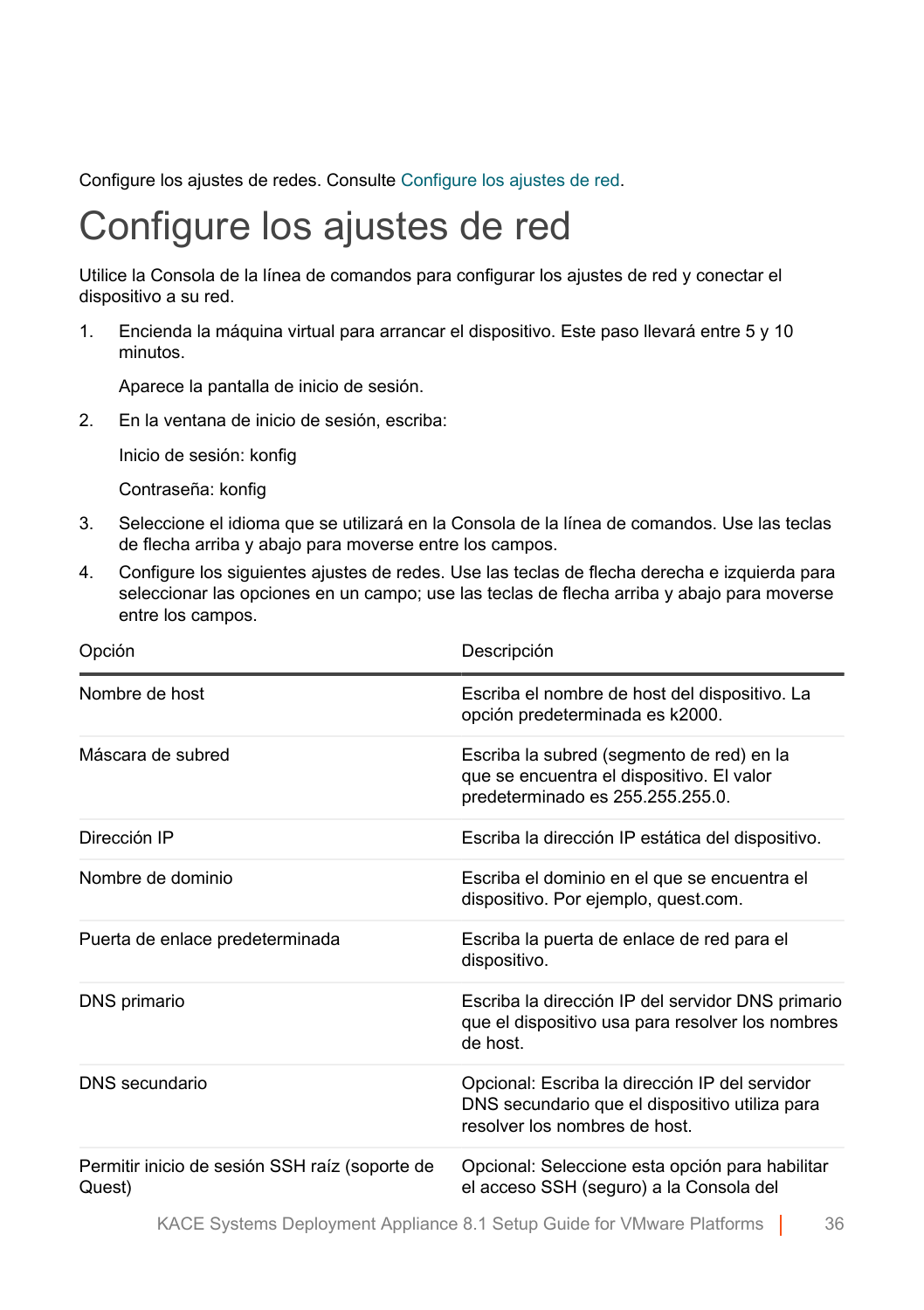| Opción                        | Descripción                                                                                                                                                                                                                                                                                                                           |
|-------------------------------|---------------------------------------------------------------------------------------------------------------------------------------------------------------------------------------------------------------------------------------------------------------------------------------------------------------------------------------|
|                               | administrador del dispositivo de implementación<br>de sistemas KACE, Quest KACE recomienda<br>que habilite SSH durante la configuración inicial.<br>Cuando la instalación haya finalizado, puede<br>cambiar la configuración en la Consola del<br>administrador según sea necesario.                                                  |
| Proxy                         | Opcional: Escriba la información sobre el<br>servidor proxy.                                                                                                                                                                                                                                                                          |
|                               | El dispositivo es compatible con<br>i<br>servidores proxy que usan autenticación<br>básica, basada en dominios y que<br>requiere de nombres de usuarios y<br>contraseñas. Si el servidor proxy usa un<br>tipo diferente de autenticación, agregue<br>la dirección IP del dispositivo a la lista<br>de excepciones del servidor proxy. |
| Guardar datos del dispositivo | Seleccione uno de los siguientes botones de<br>opción:                                                                                                                                                                                                                                                                                |
|                               | En el dispositivo virtual (almacenamiento<br>interno)                                                                                                                                                                                                                                                                                 |
|                               | En este dispositivo de almacenamiento<br>externo (disco virtual)                                                                                                                                                                                                                                                                      |
|                               | Esta opción está disponible solo cuando<br>i<br>ya tiene incorporado un disco duro<br>adicional en el dispositivo SDA KACE<br>virtual.                                                                                                                                                                                                |

5. Use la tecla de flecha abajo para mover el cursor hasta Guardar y, luego, presione Entrar o Volver.

Se reinicia el dispositivo.

Inicie sesión en la Consola del administrador. Consulte [Inicio de sesión en la Consola del](#page-36-0) [administrador](#page-36-0).

# <span id="page-36-0"></span>Inicio de sesión en la Consola del administrador

Una vez que configuró los ajustes de redes y se reinició el dispositivo, inicie sesión en la Consola del administrador del dispositivo de implementación de sistemas KACE desde cualquier equipo en la red de área local (LAN).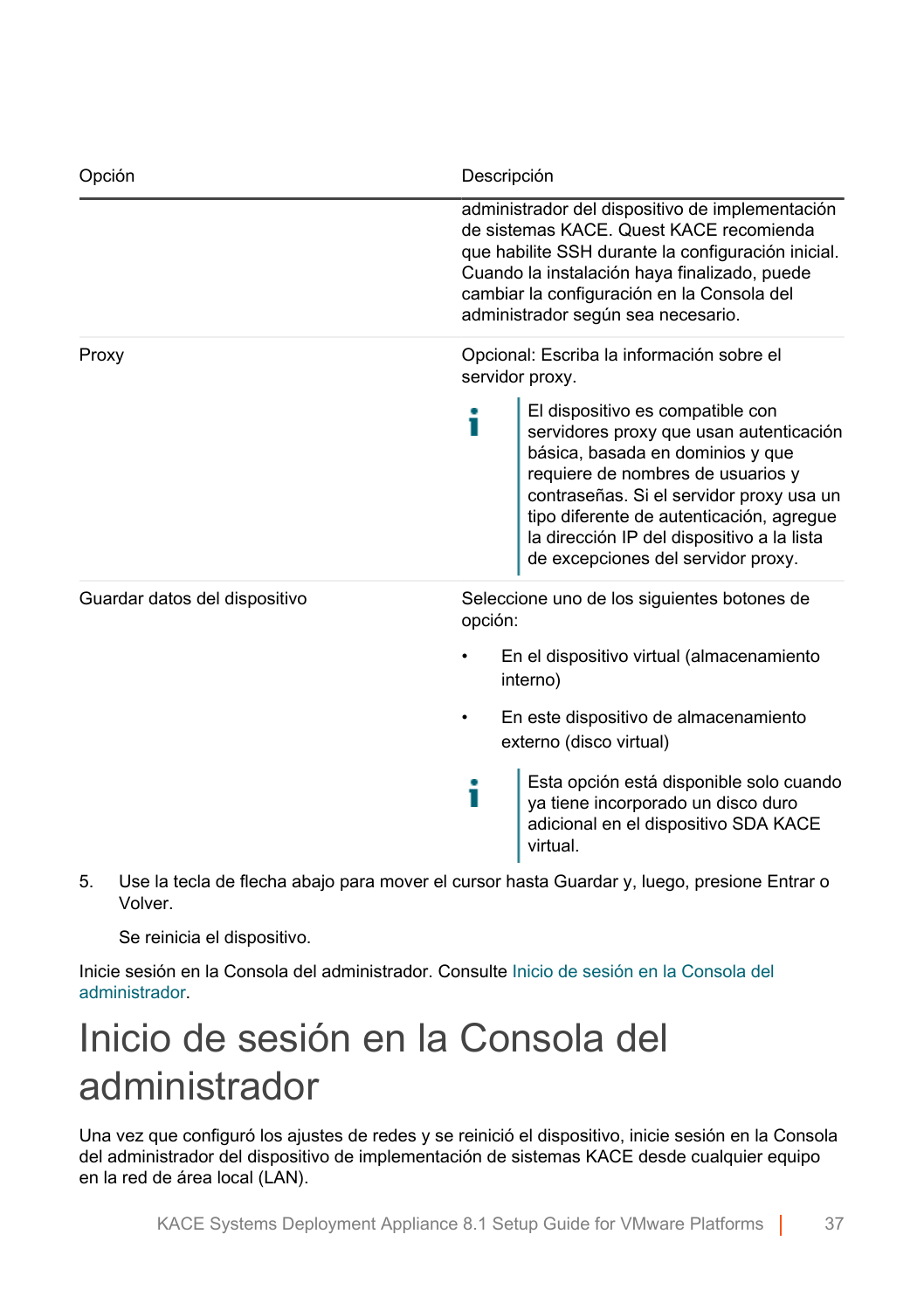- El ajuste de su navegador determina el idioma que se muestra en la Consola del f administrador la primera vez que inicia sesión. Para obtener información sobre cómo cambiar los ajustes de idioma, consulte la Guía para el administrador del dispositivo.
- 1. Abra un navegador web y escriba la dirección URL de la consola del administrador: http://hostname. Por ejemplo, http://KACE\_SDA.
- 2. Especifique la siguiente información:

| Ajuste                      | Descripción                                                                                                                                                                                                                                                                                                                                                                                                                                     |
|-----------------------------|-------------------------------------------------------------------------------------------------------------------------------------------------------------------------------------------------------------------------------------------------------------------------------------------------------------------------------------------------------------------------------------------------------------------------------------------------|
| Clave de licencia           | Escriba la clave de licencia que se encuentra en<br>el correo electrónico de bienvenida de Quest.<br>Incluya los guiones. Si no tiene una clave de<br>licencia, comuníquese con el soporte técnico<br>de Quest en https://support.quest.com/contact-<br>support.                                                                                                                                                                                |
| Contraseña de administrador | Escriba una contraseña para la cuenta de<br>administrador por defecto, que es la cuenta<br>que utiliza para iniciar sesión en la Consola<br>del administrador del dispositivo. La cuenta<br>de administrador predeterminada es la única<br>cuenta en el dispositivo en este momento. Si<br>olvida la contraseña de esta cuenta, el sistema<br>podría tener que reajustarse a los ajustes de<br>fábrica que pueden resultar en pérdida de datos. |
|                             | Si cuenta con varios dispositivos SDA<br>i<br>o SMA (administración de sistemas)<br>KACE, Quest KACE recomienda usar<br>la misma contraseña para la cuenta de<br>administrador en todos los dispositivos.<br>Esto le permitirá vincular los dispositivos<br>posteriormente. Para obtener más<br>información, consulte la Guía para el<br>administrador del dispositivo.                                                                         |
| Datos de registro           | Escriba el nombre de su empresa o grupo y la<br>dirección de correo electrónico de la persona<br>o grupo de la que desea recibir registros y<br>notificaciones del dispositivo.                                                                                                                                                                                                                                                                 |
| Conectividad de red         | Los dispositivos físicos y virtuales SDA KACE<br>se deben conectar a la red para validar la<br>información de licencia.                                                                                                                                                                                                                                                                                                                         |
| Zona horaria                | Seleccione la zona horaria en la que está<br>ubicado el dispositivo.                                                                                                                                                                                                                                                                                                                                                                            |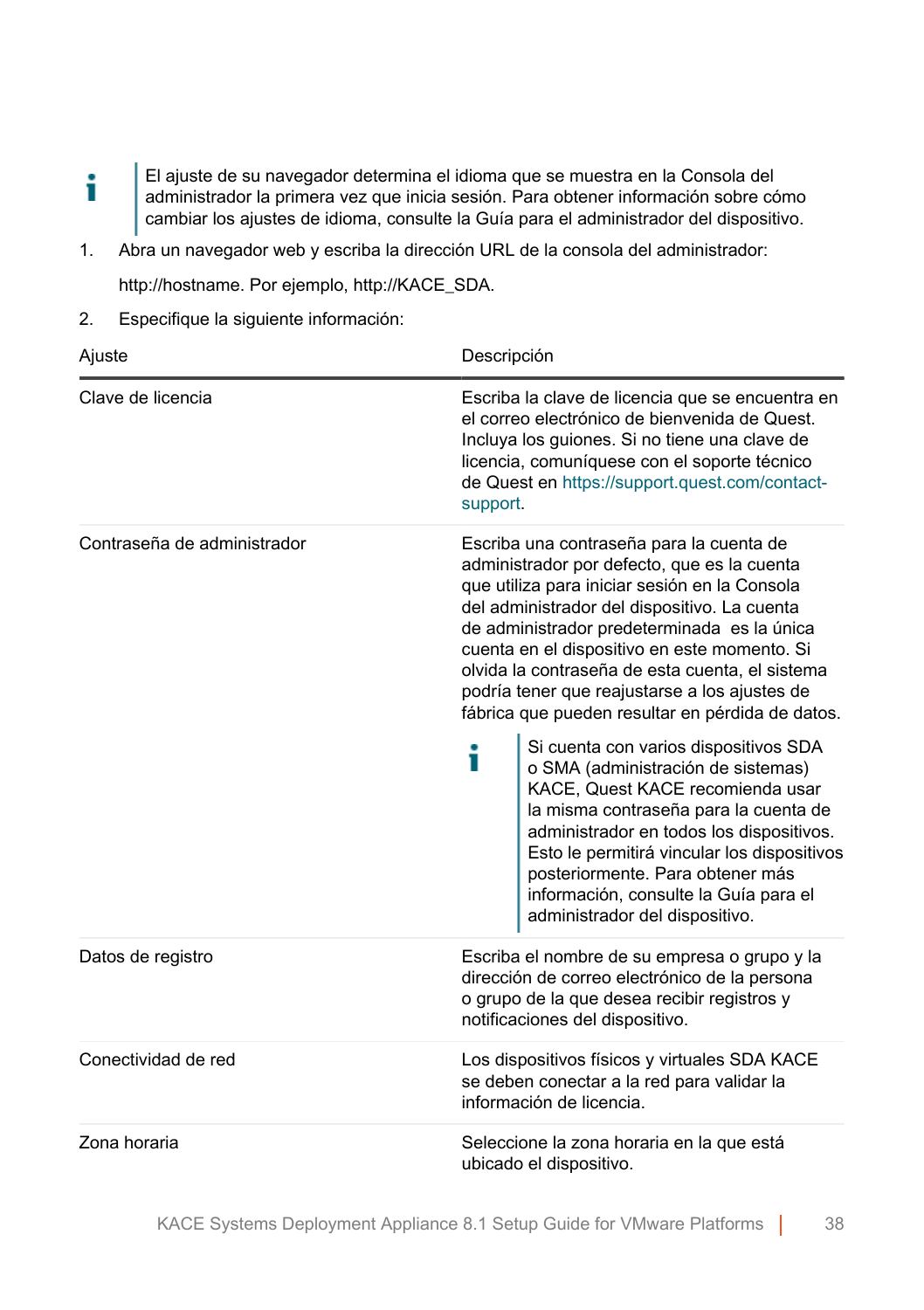3. Haga clic en Guardar ajustes y continuar.

Aparecerá la página Almacenamiento de datos.

- 4. Opcional: Guarde los datos del dispositivo en el almacenamiento interno o en el almacenamiento externo.
- 5. Si agregó un disco virtual, selecciónelo ahora y haga clic en Configurar, luego reiniciar el dispositivo.

Se reinicia el dispositivo.

- 6. Cuando se haya reiniciado el dispositivo, actualice la página del navegador.
- 7. Acepte el Acuerdo de licencia para el usuario final (EULA) e inicie sesión utilizando la ID de inicio de sesión admin y la contraseña que eligió en la página de configuración inicial.

La Consola del administrador aparece, y el dispositivo está listo para usarse.

## <span id="page-38-0"></span>Programación de la capacitación

Para ayudarlo a comenzar a usar el dispositivo, Quest proporciona un programa de capacitación denominado QuickStart. Este programa proporciona asistencia remota para empezar a crear imágenes y aprovisionar los dispositivos conectados a la red.

Para obtener más información sobre este programa, visite [https://support.quest.com/kace](https://support.quest.com/kace-systems-deployment-appliance/professional-services/330)[systems-deployment-appliance/professional-services/330](https://support.quest.com/kace-systems-deployment-appliance/professional-services/330).

Para registrarse, envíe una solicitud a [https://www.quest.com/register/113380.](https://www.quest.com/register/113380)

### <span id="page-38-1"></span>Acerca de nosotros

Quest crea soluciones de software que hacen reales los beneficios de las nuevas tecnologías en un panorama de TI cada vez más complejo. Desde administración de bases de datos y de sistemas hasta administración de Active Directory y Office 365 y resistencia a la seguridad cibernética, Quest ayuda a los clientes a resolver su próximo desafío de TI ahora. En todo el mundo, más de 130.000 empresas y el 95 % de la lista Fortune 500 confían en Quest para disfrutar de administración y monitoreo proactivos en la próxima iniciativa empresarial, encontrar la siguiente solución para los desafíos complejos de Microsoft y mantenerse a la vanguardia ante la próxima amenaza. Quest Software. Donde convergen el futuro y el presente. Para obtener más información, visite [www.quest.com.](https://www.quest.com/company/contact-us.aspx)

#### <span id="page-38-2"></span>Recursos del soporte técnico

El soporte técnico se encuentra disponible para los clientes de Quest con un contrato válido de mantenimiento y para los clientes que poseen versiones de prueba. Puede acceder al portal del Soporte de Quest en [https://support.quest.com.](https://support.quest.com/)

El portal de soporte proporciona herramientas de autoayuda que puede utilizar para resolver problemas de forma rápida e independiente, las 24 horas al día, los 365 días del año. El portal de soporte le permite: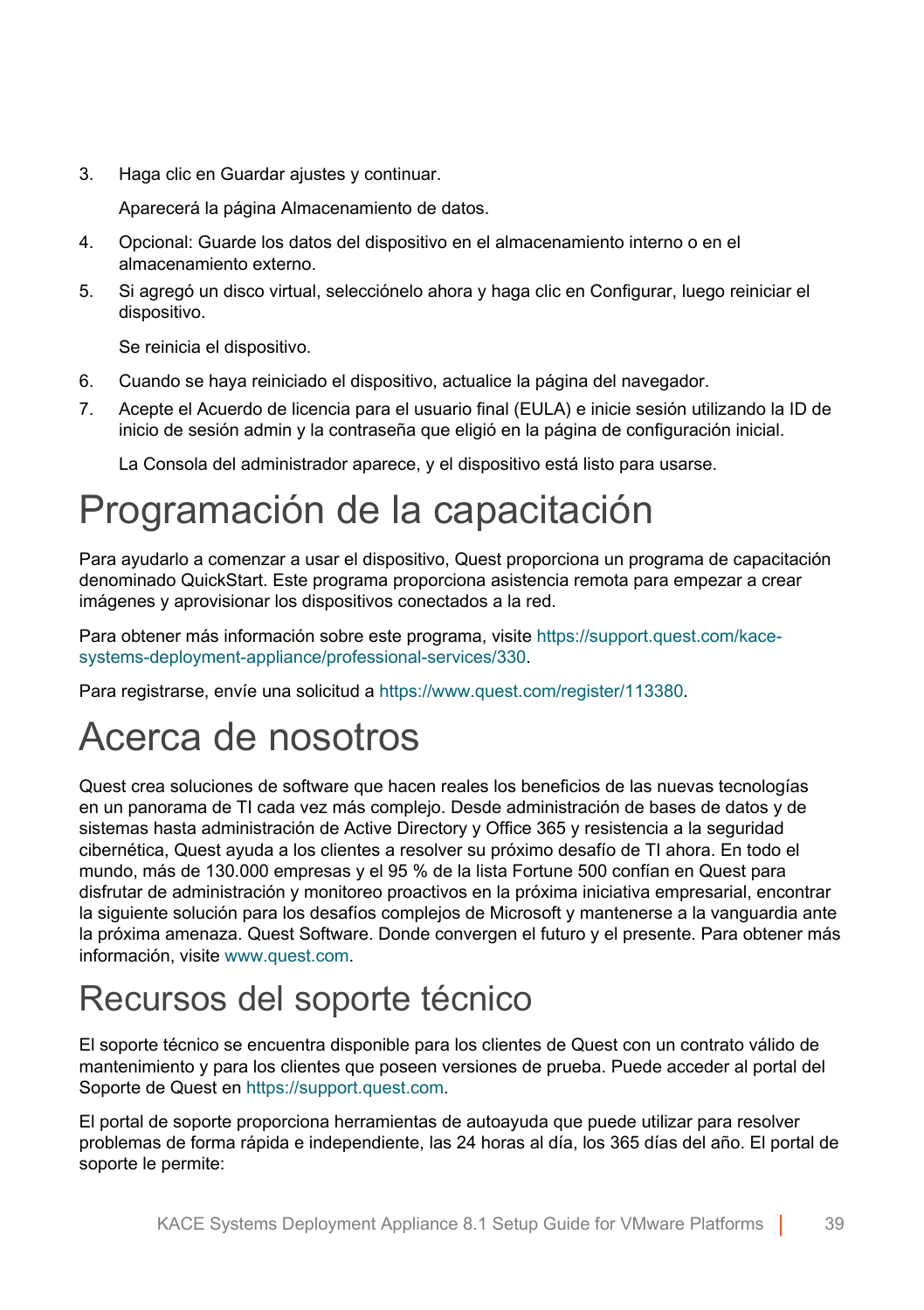- Enviar y gestionar una solicitud de servicio
- Consultar los artículos de la base de conocimientos
- Suscribirse a las notificaciones de productos
- Descargar documentación del software y técnica
- Ver videos de procedimientos
- Participar en debates de la comunidad
- Chatear en línea con ingenieros de soporte
- Ver servicios para ayudarlo con su producto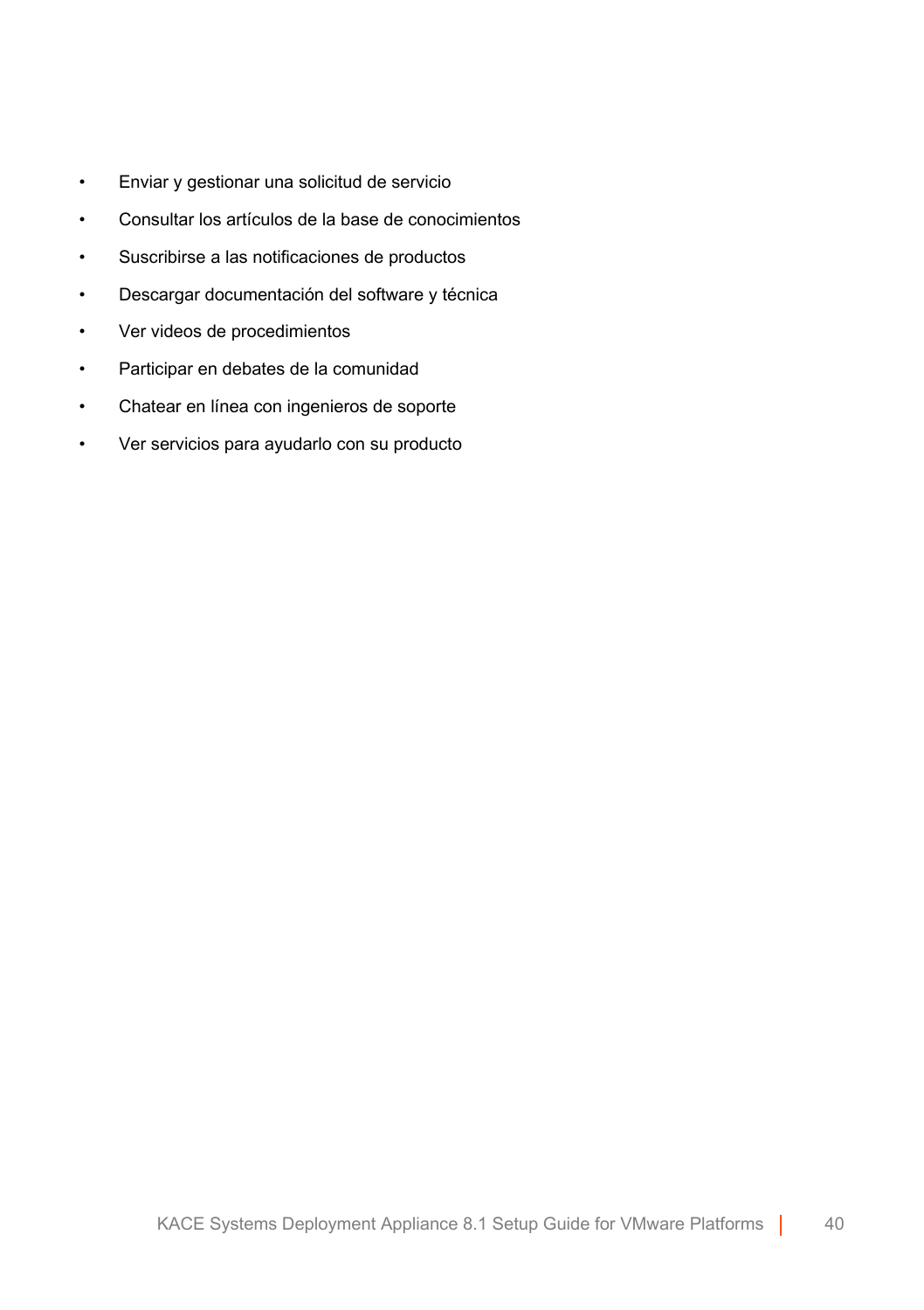# Legal notices

#### <span id="page-40-0"></span>© 2021 Quest Software Inc. ALL RIGHTS RESERVED.

This guide contains proprietary information protected by copyright. The software described in this guide is furnished under a software license or nondisclosure agreement. This software may be used or copied only in accordance with the terms of the applicable agreement. No part of this guide may be reproduced or transmitted in any form or by any means, electronic or mechanical, including photocopying and recording for any purpose other than the purchaser's personal use without the written permission of Quest Software Inc.

The information in this document is provided in connection with Quest Software products. No license, express or implied, by estoppel or otherwise, to any intellectual property right is granted by this document or in connection with the sale of Quest Software products. EXCEPT AS SET FORTH IN THE TERMS AND CONDITIONS AS SPECIFIED IN THE LICENSE AGREEMENT FOR THIS PRODUCT, QUEST SOFTWARE ASSUMES NO LIABILITY WHATSOEVER AND DISCLAIMS ANY EXPRESS, IMPLIED OR STATUTORY WARRANTY RELATING TO ITS PRODUCTS INCLUDING, BUT NOT LIMITED TO, THE IMPLIED WARRANTY OF MERCHANTABILITY, FITNESS FOR A PARTICULAR PURPOSE, OR NON-INFRINGEMENT. IN NO EVENT SHALL QUEST SOFTWARE BE LIABLE FOR ANY DIRECT, INDIRECT, CONSEQUENTIAL, PUNITIVE, SPECIAL OR INCIDENTAL DAMAGES (INCLUDING, WITHOUT LIMITATION, DAMAGES FOR LOSS OF PROFITS, BUSINESS INTERRUPTION OR LOSS OF INFORMATION) ARISING OUT OF THE USE OR INABILITY TO USE THIS DOCUMENT, EVEN IF QUEST SOFTWARE HAS BEEN ADVISED OF THE POSSIBILITY OF SUCH DAMAGES. Quest Software makes no representations or warranties with respect to the accuracy or completeness of the contents of this document and reserves the right to make changes to specifications and product descriptions at any time without notice. Quest Software does not make any commitment to update the information contained in this document.

If you have any questions regarding your potential use of this material, contact:

Quest Software Inc.

Attn: LEGAL Dept

4 Polaris Way

Aliso Viejo, CA 92656

Refer to our Web site [\(https://www.quest.com\)](https://www.quest.com) for regional and international office information.

#### **Patents**

Quest Software is proud of our advanced technology. Patents and pending patents may apply to this product. For the most current information about applicable patents for this product, please visit our website at [https://www.quest.com/legal.](https://www.quest.com/legal)

#### **Trademarks**

Quest, the Quest logo, Join the Innovation, and KACE are trademarks and registered trademarks of Quest Software Inc. For a complete list of Quest marks, visit [https://www.quest.com/legal/](https://www.quest.com/legal/trademark-information.aspx)